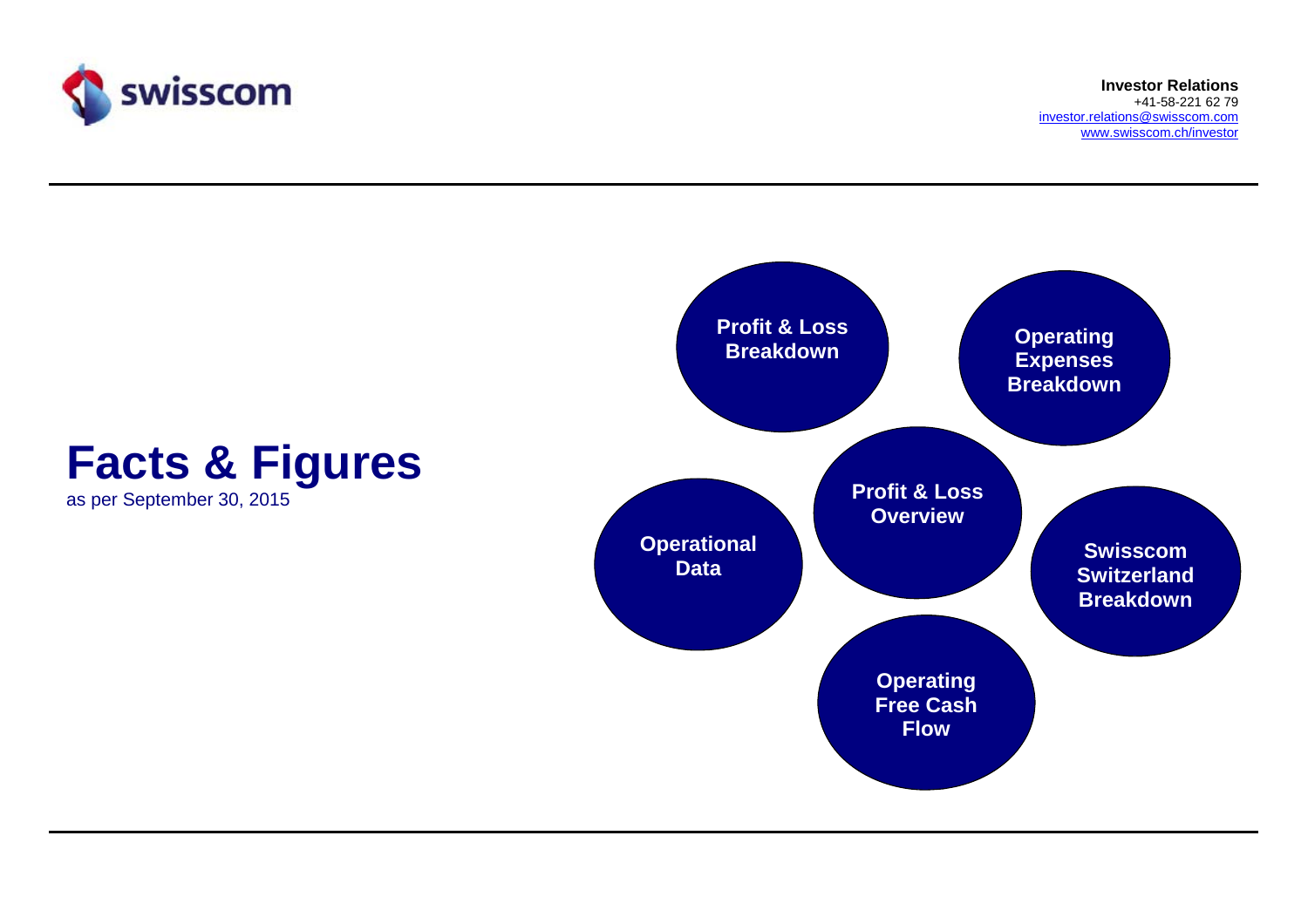

www.swisscom.ch/investor

# **P&L Overview**

| <b>P&amp;L Overview</b>                                  |                |                 |                       | 2014           |                 |                       |         |                 |              |                       | 2015         |                 |    |        | Change                |                 |
|----------------------------------------------------------|----------------|-----------------|-----------------------|----------------|-----------------|-----------------------|---------|-----------------|--------------|-----------------------|--------------|-----------------|----|--------|-----------------------|-----------------|
|                                                          | Q1             | Q2              | 30.06.                | Q3             | 30.09.          | Q4                    | 31.12.  | Q1              | Q2           | 30.06.                | Q3           | 30.09.          | Q4 | 31.12. | YoY<br>Q <sub>3</sub> | QoQ<br>Q3/Q2    |
| <b>Residential Customers</b>                             | 1'202          | 1'225           | 2'427                 | 1'256          | 3'683           | 1'323                 | 5'006   | 1'252           | 1'247        | 2'499                 | 1'267        | 3'766           |    |        | 0.9%                  | 1.6%            |
| <b>Small &amp; Medium-Sized Enterprises</b>              | 314            | 319             | 633                   | 327            | 960             | 341                   | 1'301   | 320             | 332          | 652                   | 344          | 996             |    |        | 5.2%                  | 3.6%            |
| <b>Enterprise Customers</b>                              | 578            | 586             | 1'164                 | 580            | 1'744           | 600                   | 2'344   | 607             | 598          | 1'205                 | 594          | 1'799           |    |        | 2.4%                  | $-0.7%$         |
| Wholesale                                                | 145            | 139             | 284                   | 144            | 428             | 142                   | 570     | 148             | 140          | 288                   | 145          | 433             |    |        | 0.7%                  | 3.6%            |
| IT. Network & Innovation                                 | $\overline{7}$ | 8               | 15                    | $\overline{7}$ | 22              | 10                    | 32      | 9               | 8            | 17                    | 8            | 25              |    |        | 14.3%                 | 0.0%            |
| <b>Swisscom Switzerland</b>                              | 2'246          | 2'277           | 4'523                 | 2'314          | 6'837           | 2'416                 | 9'253   | 2'336           | 2'325        | 4'661                 | 2'358        | 7'019           |    |        | 1.9%                  | 1.4%            |
| Fastweb                                                  | 482            | 498             | 980                   | 512            | 1'492           | 551                   | 2'043   | 467             | 453<br>87    | 920                   | 455<br>80    | 1'375           |    |        | $-11.1%$              | 0.4%<br>$-8.0%$ |
| Other operating segments<br><b>Group Headquarters</b>    | 93<br>$\Omega$ | 104<br>$\Omega$ | 197<br>$\overline{0}$ | 102            | 299<br>-1       | 107<br>$\overline{0}$ | 406     | 90<br>$\Omega$  | $\mathbf{0}$ | 177<br>$\overline{0}$ | $\mathbf{0}$ | 257<br>$\Omega$ |    |        | $-21.6%$<br>n.m.      | n.m.            |
| Net revenue from external customers                      | 2'821          | 2'879           | 5'700                 | 2'929          | 8'629           | 3'074                 | 11'703  | 2'893           | 2'865        | 5'758                 | 2'893        | 8'651           |    |        | $-1.2%$               | 1.0%            |
| Goods and services purchased                             | (552)          | (558)           | (1'110)               | (583)          | (1'693)         | (676)                 | (2'369) | (568)           | (553)        | (1'121)               | (533)        | (1'654)         |    |        | $-8.6%$               | $-3.6%$         |
| Personnel expenses                                       | (692)          | (684)           | (1'376)               | (655)          | (2'031)         | (720)                 | (2'751) | (756)           | (757)        | (1'513)               | (703)        | (2'216)         |    |        | 7.3%                  | $-7.1%$         |
| Other operating expenses                                 | (597)          | (599)           | (1'196)               | (620)          | (1'816)         | (724)                 | (2'540) | (609)           | (577)        | (1'186)               | (785)        | (1'971)         |    |        | 26.6%                 | 36.0%           |
| Capitalized costs and other income                       | 81             | 83              | 164                   | 119            | 283             | 87                    | 370     | 91              | 104          | 195                   | 94           | 289             |    |        | $-21.0%$              | $-9.6%$         |
| <b>Operating income (EBITDA)</b>                         | 1'061          | 1'121           | 2'182                 | 1'190          | 3'372           | 1'041                 | 4'413   | 1'051           | 1'082        | 2'133                 | 966          | 3'099           |    |        | $-18.8%$              | $-10.7%$        |
| Depreciation, amortization and impairment                | (510)          | (512)           | (1'022)               | (511)          | (1'533)         | (558)                 | (2'091) | (507)           | (521)        | (1'028)               | (517)        | (1'545)         |    |        | 1.2%                  | $-0.8%$         |
| <b>Operating income (EBIT)</b>                           | 551            | 609             | 1'160                 | 679            | 1'839           | 483                   | 2'322   | 544             | 561          | 1'105                 | 449          | 1'554           |    |        | $-33.9%$              | $-20.0%$        |
| Financial income and financial expense, net              | (84)           | (64)            | (148)                 | (26)           | (174)           | (86)                  | (260)   | (104)           | (33)         | (137)                 | (57)         | (194)           |    |        | 119.2%                | 72.7%           |
| Share of profit of investments in associates             | $\mathcal{R}$  | 10              | 13                    | 8              | 21              | 5                     | 26      | $5\overline{5}$ | 8            | 13                    | 5            | 18              |    |        | $-37.5%$              | $-37.5%$        |
| Income before income tax expense                         | 470            | 555             | 1'025                 | 661            | 1'686           | 402                   | 2'088   | 445             | 536          | 981                   | 397          | 1'378           |    |        | $-39.9%$              | $-25.9%$        |
| Income tax expense                                       | (97)           | (122)           | (219)                 | (118)          | (337)           | (45)                  | (382)   | (94)            | (103)        | (197)                 | (123)        | (320)           |    |        | 4.2%                  | 19.4%           |
| Income from continuing operations                        | 373            | 433             | 806                   | 543            | 1'349           | 357                   | 1'706   | 351             | 433          | 784                   | 274          | 1'058           |    |        | $-49.5%$              | $-36.7%$        |
| Income from discontinued operations                      | $\Omega$       | $\Omega$        | $\overline{0}$        | $\Omega$       | $\overline{0}$  | $\mathbf{0}$          | O       | $\Omega$        | $\mathbf{0}$ | $\overline{0}$        | $\Omega$     | $\Omega$        |    |        | n.m.                  | n.m.            |
| Net income                                               | 373            | 433             | 806                   | 543            | 1'349           | 357                   | 1'706   | 351             | 433          | 784                   | 274          | 1'058           |    |        | $-49.5%$              | $-36.7%$        |
| Net income attributable to equity holders of Swisscom AG | 369            | 430             | 799                   | 540            | 1'339           | 355                   | 1'694   | 351             | 433          | 784                   | 274          | 1'058           |    |        | $-49.3%$              | $-36.7%$        |
| Net income attributable to minority interests            | $\overline{4}$ | $\mathcal{R}$   | $\overline{7}$        | 3              | 10 <sup>°</sup> | $\overline{2}$        | 12      | $\Omega$        | $\mathbf{0}$ | $\Omega$              | $\Omega$     | $\Omega$        |    |        | n.m.                  | n.m.            |
| Average number of shares outstanding (in million)        | 51,800         | 51.801          | 51.801                | 51.802         | 51.801          | 51.802                | 51.801  | 51.801          | 51.801       | 51.801                | 51.802       | 51.801          |    |        | 0.0%                  | 0.0%            |
| Earnings per share (EPS) in CHF                          | 7.12           | 8.30            | 15.42                 | 10.42          | 25.85           | 6.85                  | 32.70   | 6.78            | 8.36         | 15.13                 | 5.29         | 20.42           |    |        | $-49.2%$              | $-36.7%$        |

#### **Remarks:**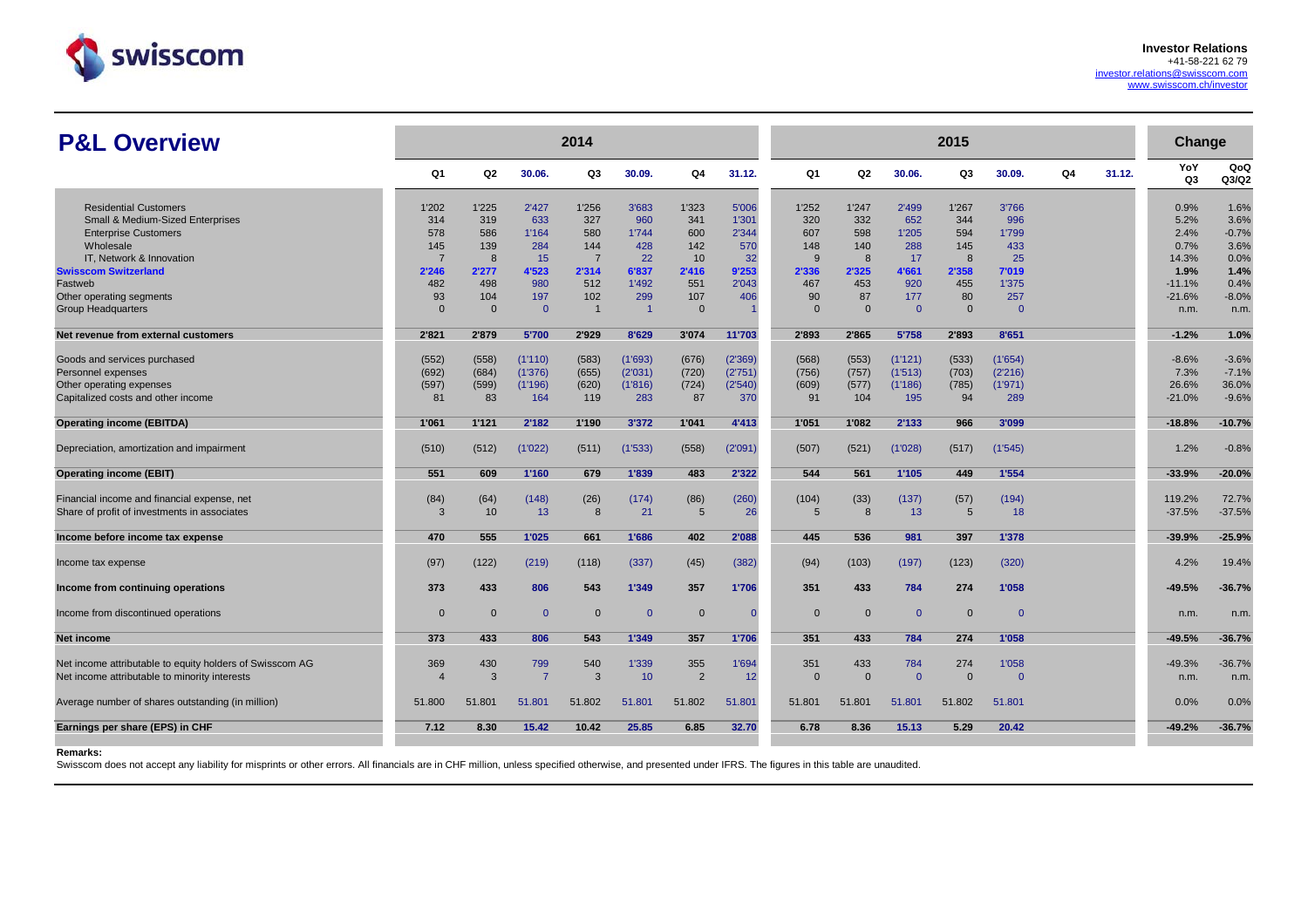

| <b>P&amp;L Breakdown</b>                 |                |                |                | 2014           |                |                |                |                |                |                | 2015           |                |    |        | Change                |              |
|------------------------------------------|----------------|----------------|----------------|----------------|----------------|----------------|----------------|----------------|----------------|----------------|----------------|----------------|----|--------|-----------------------|--------------|
|                                          | Q1             | Q2             | 30.06.         | Q3             | 30.09.         | Q4             | 31.12.         | Q <sub>1</sub> | Q2             | 30.06.         | Q3             | 30.09.         | Q4 | 31.12. | YoY<br>Q <sub>3</sub> | QoQ<br>Q3/Q2 |
| Group revenue                            |                |                |                |                |                |                |                |                |                |                |                |                |    |        |                       |              |
|                                          |                |                |                |                |                |                |                |                |                |                |                |                |    |        |                       |              |
| <b>Residential Customers</b>             | 1'241          | 1'263          | 2'504          | 1'294          | 3'798          | 1'364          | 5'162          | 1'291          | 1'283          | 2'574          | 1'303          | 3'877          |    |        | 0.7%                  | 1.6%         |
| Small & Medium-Sized Enterprises         | 321            | 329            | 650            | 333            | 983            | 348            | 1'331          | 327            | 340            | 667            | 353            | 1'020          |    |        | 6.0%                  | 3.8%         |
| <b>Enterprise Customers</b>              | 628            | 641            | 1'269          | 638            | 1'907          | 662            | 2'569          | 657            | 650            | 1'307          | 643            | 1'950          |    |        | 0.8%                  | $-1.1%$      |
| Wholesale                                | 229            | 228            | 457            | 239            | 696            | 233            | 929            | 230            | 234            | 464            | 250            | 714            |    |        | 4.6%                  | 6.8%         |
| IT, Network & Innovation                 | 31             | 32             | 63             | 30             | 93             | 33             | 126            | 34             | 31             | 65             | 32             | 97             |    |        | 6.7%                  | 3.2%         |
| Intersegment elimination                 | (186)          | (196)          | (382)          | (202)          | (584)          | (204)          | (788)          | (184)          | (196)          | (380)          | (206)          | (586)          |    |        | 2.0%                  | 5.1%         |
| <b>Swisscom Switzerland</b>              | 2'264          | 2'297          | 4'561          | 2'332          | 6'893          | 2'436          | 9'329          | 2'355          | 2'342          | 4'697          | 2'375          | 7'072          |    |        | 1.8%                  | 1.4%         |
| Fastweb                                  | 483            | 499            | 982            | 513            | 1'495          | 552            | 2'047          | 468            | 453            | 921            | 457            | 1'378          |    |        | $-10.9%$              | 0.9%         |
| Other operating segments                 | 144            | 168            | 312            | 172            | 484            | 181            | 665            | 144            | 156            | 300            | 149            | 449            |    |        | $-13.4%$              | $-4.5%$      |
| <b>Group Headquarters</b>                | $\overline{0}$ | $\overline{1}$ | $\overline{1}$ | $\overline{0}$ | $\overline{1}$ | $\overline{1}$ | $\overline{2}$ | $\Omega$       | $\overline{1}$ | $\overline{1}$ | $\mathbf{0}$   |                |    |        | n.m.                  | $-100.0%$    |
| Net revenue incl. intersegment revenue   | 2'891          | 2'965          | 5'856          | 3'017          | 8'873          | 3'170          | 12'043         | 2'967          | 2'952          | 5'919          | 2'981          | 8'900          |    |        | $-1.2%$               | 1.0%         |
| Intersegment elimination                 | (70)           | (86)           | (156)          | (88)           | (244)          | (96)           | (340)          | (74)           | (87)           | (161)          | (88)           | (249)          |    |        | 0.0%                  | 1.1%         |
| Net revenue from external customers      | 2'821          | 2'879          | 5'700          | 2'929          | 8'629          | 3'074          | 11'703         | 2'893          | 2'865          | 5'758          | 2'893          | 8'651          |    |        | $-1.2%$               | 1.0%         |
| <b>Residential Customers revenue</b>     |                |                |                |                |                |                |                |                |                |                |                |                |    |        |                       |              |
| 2P Bundle                                | 80             | 78             | 158            | 76             | 234            | 80             | 314            | 79             | 77             | 156            | 75             | 231            |    |        | $-1.3%$               | $-2.6%$      |
| 3P Bundle                                | 173            | 194            | 367            | 213            | 580            | 220            | 800            | 229            | 239            | 468            | 251            | 719            |    |        | 17.8%                 | 5.0%         |
| 4P Bundle                                | 128            | 136            | 264            | 141            | 405            | 149            | 554            | 153            | 160            | 313            | 169            | 482            |    |        | 19.9%                 | 5.6%         |
| nP Business bundle                       | $\overline{0}$ | $\mathbf 0$    | $\overline{0}$ | $\overline{0}$ | $\overline{0}$ | $\overline{0}$ | $\Omega$       | $\overline{0}$ | $\mathbf{0}$   | $\overline{0}$ | $\overline{1}$ |                |    |        | n.m.                  | n.m.         |
| <b>Bundles</b>                           | 381            | 408            | 789            | 430            | 1'219          | 449            | 1'668          | 461            | 476            | 937            | 496            | 1'433          |    |        | 15.3%                 | 4.2%         |
| Wireless access                          | 308            | 313            | 621            | 325            | 946            | 330            | 1'276          | 336            | 341            | 677            | 344            | 1'021          |    |        | 5.8%                  | 0.9%         |
| Wireless traffic                         | 121            | 130            | 251            | 135            | 386            | 113            | 499            | 100            | 106            | 206            | 116            | 322            |    |        | $-14.1%$              | 9.4%         |
| <b>Wireless VAS</b>                      | 5              | 6              | 11             | 5              | 16             | $\overline{4}$ | 20             | $\overline{2}$ | $\overline{1}$ | $\mathbf{3}$   | $\overline{1}$ | $\overline{4}$ |    |        | $-80.0%$              | 0.0%         |
| <b>Wireless</b>                          | 434            | 449            | 883            | 465            | 1'348          | 447            | 1'795          | 438            | 448            | 886            | 461            | 1'347          |    |        | $-0.9%$               | 2.9%         |
| Wireline telephony access                | 109            | 102            | 211            | 99             | 310            | 93             | 403            | 88             | 86             | 174            | 83             | 257            |    |        | $-16.2%$              | $-3.5%$      |
| Wireline telephony traffic               | 51             | 46             | 97             | 44             | 141            | 44             | 185            | 41             | 35             | 76             | 34             | 110            |    |        | $-22.7%$              | $-2.9%$      |
| Wireline telephony VAS                   | $\overline{3}$ | $\overline{4}$ | $\overline{7}$ | $\mathbf{3}$   | 10             | $\mathbf{3}$   | 13             | $\overline{1}$ | $\overline{1}$ | $\overline{2}$ | $\overline{1}$ | $\overline{3}$ |    |        | $-66.7%$              | 0.0%         |
| Wireline telephony                       | 163            | 152            | 315            | 146            | 461            | 140            | 601            | 130            | 122            | 252            | 118            | 370            |    |        | $-19.2%$              | $-3.3%$      |
| Wireline internet                        | 73             | 70             | 143            | 68             | 211            | 66             | 277            | 60             | 58             | 118            | 52             | 170            |    |        | $-23.5%$              | $-10.3%$     |
| Wireline TV                              | 22             | 22             | 44             | 19             | 63             | 19             | 82             | 17             | 12             | 29             | 14             | 43             |    |        | $-26.3%$              | 16.7%        |
| Wireline                                 | 258            | 244            | 502            | 233            | 735            | 225            | 960            | 207            | 192            | 399            | 184            | 583            |    |        | $-21.0%$              | $-4.2%$      |
| 1P revenue                               | 692            | 693            | 1'385          | 698            | 2'083          | 672            | 2'755          | 645            | 640            | 1'285          | 645            | 1'930          |    |        | $-7.6%$               | 0.8%         |
| <b>Customised solutions</b>              | $\overline{0}$ | $\mathbf 0$    | $\overline{0}$ | $\mathbf{1}$   | $\mathbf{1}$   | $\overline{0}$ |                | $\overline{1}$ | $\mathbf{0}$   | $\overline{1}$ | $\mathbf 0$    | -1             |    |        | n.m.                  | n.m.         |
| Hardware sales own channels              | 60             | 60             | 120            | 62             | 182            | 97             | 279            | 72             | 69             | 141            | 68             | 209            |    |        | 9.7%                  | $-1.4%$      |
| Other direct sales                       | 23             | 27             | 50             | 24             | 74             | 21             | 95             | 27             | 27             | 54             | 28             | 82             |    |        | 16.7%                 | 3.7%         |
| Direct sales external customers          | 1'156          | 1'188          | 2'344          | 1'215          | 3'559          | 1'239          | 4'798          | 1'206          | 1'212          | 2'418          | 1'237          | 3'655          |    |        | 1.8%                  | 2.1%         |
| 3rd party sales external customers       | 46             | 37             | 83             | 41             | 124            | 84             | 208            | 46             | 35             | 81             | 30             | 111            |    |        | $-26.8%$              | $-14.3%$     |
| Net revenue from external customers      | 1'202          | 1'225          | 2'427          | 1'256          | 3'683          | 1'323          | 5'006          | 1'252          | 1'247          | 2'499          | 1'267          | 3'766          |    |        | 0.9%                  | 1.6%         |
| thereof service revenue Retail           | 1'073          | 1'101          | 2'174          | 1'128          | 3'302          | 1'121          | 4'423          | 1'106          | 1'116          | 2'222          | 1'141          | 3'363          |    |        | 1.2%                  | 2.2%         |
| Intersegment revenue                     | 39             | 38             | 77             | 38             | 115            | 41             | 156            | 39             | 36             | 75             | 36             | 111            |    |        | $-5.3%$               | 0.0%         |
| <b>Net revenue Residential Customers</b> | 1'241          | 1'263          | 2'504          | 1'294          | 3'798          | 1'364          | 5'162          | 1'291          | 1'283          | 2'574          | 1'303          | 3'877          |    |        | 0.7%                  | 1.6%         |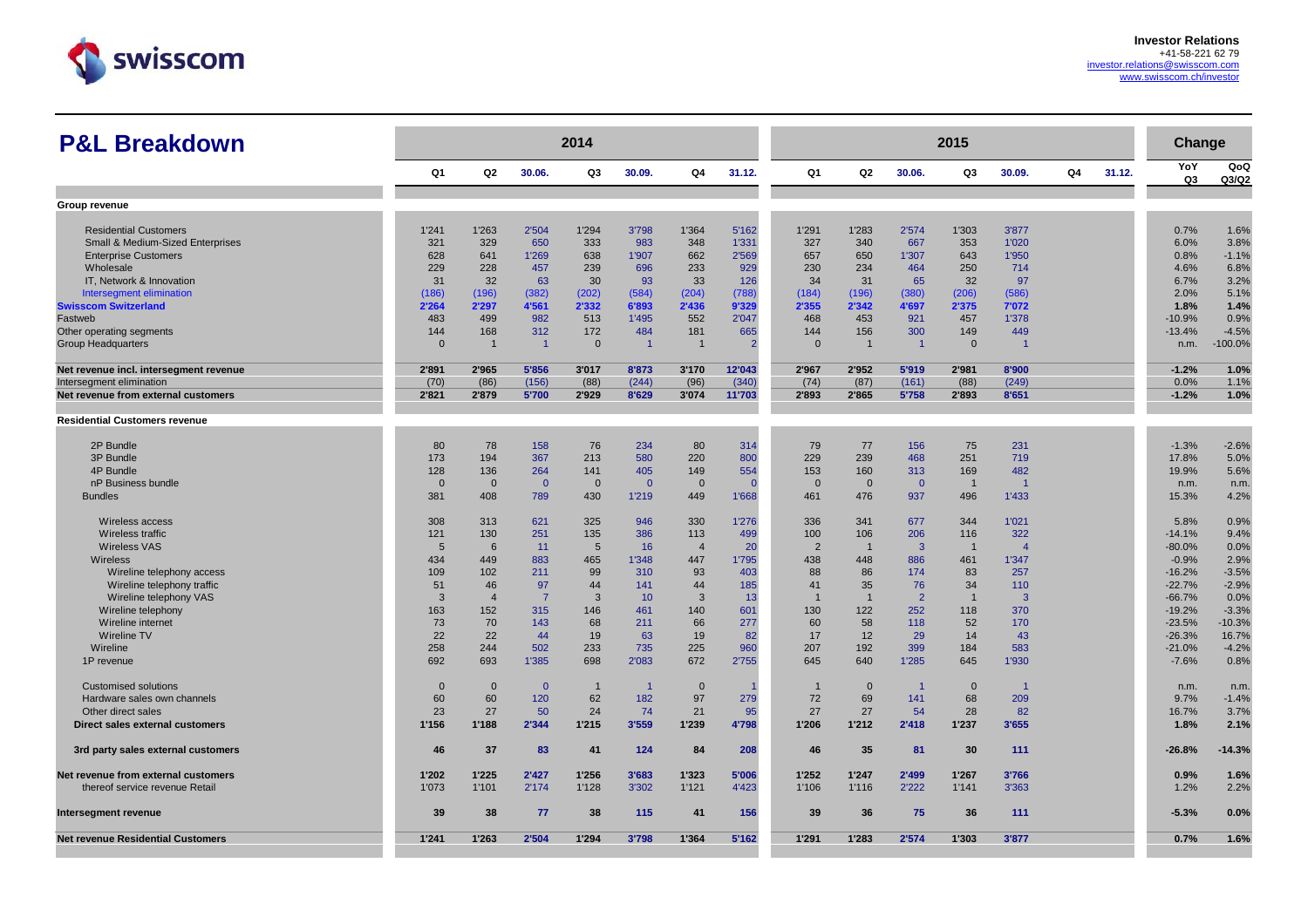

| <b>P&amp;L Breakdown</b>                                |                |                |                | 2014           |                |                |                 |                |                |                | 2015           |                |    |        | Change    |              |
|---------------------------------------------------------|----------------|----------------|----------------|----------------|----------------|----------------|-----------------|----------------|----------------|----------------|----------------|----------------|----|--------|-----------|--------------|
|                                                         | Q <sub>1</sub> | Q <sub>2</sub> | 30.06.         | Q3             | 30.09.         | Q4             | 31.12.          | Q1             | Q <sub>2</sub> | 30.06.         | Q3             | 30.09.         | Q4 | 31.12. | YoY<br>Q3 | QoQ<br>Q3/Q2 |
| Small & Medium-Sized Enterprises revenue                |                |                |                |                |                |                |                 |                |                |                |                |                |    |        |           |              |
|                                                         |                |                |                |                |                |                |                 |                |                |                |                |                |    |        |           |              |
| 2P Bundle                                               | 15             | 15             | 30             | 13             | 43             | 16             | 59              | 17             | 17             | 34             | 16             | 50             |    |        | 23.1%     | $-5.9%$      |
| 3P Bundle                                               | 40             | 44             | 84             | 50             | 134            | 46             | 180             | 46             | 45             | 91             | 44             | 135            |    |        | $-12.0%$  | $-2.2%$      |
| 4P Bundle                                               | 3              | 3              | 6              | 3              | -9             | $\overline{4}$ | 13              | 3              | $\overline{4}$ | $\overline{7}$ | 3              | 10             |    |        | 0.0%      | $-25.0%$     |
| nP Business bundle                                      | $\Omega$       | $\Omega$       | $\overline{0}$ | $\mathbf{0}$   | $\overline{0}$ | $\overline{1}$ |                 | $\overline{3}$ | 5              | 8              | 10             | 18             |    |        | n.m.      | 100.0%       |
| <b>Bundles</b>                                          | 58             | 62             | 120            | 66             | 186            | 67             | 253             | 69             | 71             | 140            | 73             | 213            |    |        | 10.6%     | 2.8%         |
|                                                         |                |                |                |                |                |                |                 |                |                |                |                |                |    |        |           |              |
| Wireless access                                         | 66             | 67             | 133            | 68             | 201            | 71             | 272             | 72             | 72             | 144            | 73             | 217            |    |        | 7.4%      | 1.4%         |
| Wireless traffic                                        | 36             | 40             | 76             | 35             | 111            | 33             | 144             | 29             | 30             | 59             | 29             | 88             |    |        | $-17.1%$  | $-3.3%$      |
| <b>Wireless VAS</b>                                     |                | $\Omega$       | $\overline{1}$ |                | $\overline{2}$ | $\overline{1}$ | $\overline{3}$  | $\Omega$       | $\mathbf{0}$   | $\overline{0}$ | $\Omega$       | $\Omega$       |    |        | n.m.      | n.m.         |
| Wireless                                                | 103            | 107            | 210            | 104            | 314            | 105            | 419             | 101            | 102            | 203            | 102            | 305            |    |        | $-1.9%$   | 0.0%         |
| Wireline telephony access                               | 52             | 51             | 103            | 50             | 153            | 51             | 204             | 50             | 49             | 99             | 50             | 149            |    |        | 0.0%      | 2.0%         |
| Wireline telephony traffic                              | 35             | 33             | 68             | 31             | 99             | 31             | 130             | 30             | 29             | 59             | 27             | 86             |    |        | $-12.9%$  | $-6.9%$      |
| Wireline telephony VAS                                  |                | $\Omega$       | $\overline{1}$ |                | $\overline{2}$ | $\mathbf{0}$   | $\overline{2}$  | $\overline{0}$ | $\mathbf{0}$   | $\overline{0}$ | $\Omega$       | $\overline{0}$ |    |        | n.m.      | n.m.         |
| Wireline telephony                                      | 88             | 84             | 172            | 82             | 254            | 82             | 336             | 80             | 78             | 158            | 77             | 235            |    |        | $-6.1%$   | $-1.3%$      |
| Wireline internet                                       | 24             | 25             | 49             | 24             | 73             | 22             | 95              | 24             | 22             | 46             | 25             | 71             |    |        | 4.2%      | 13.6%        |
| Wireline TV                                             |                |                | $\overline{2}$ | $\overline{2}$ |                | $\overline{1}$ | $5\overline{5}$ |                |                | $\overline{2}$ | $\Omega$       | $\overline{2}$ |    |        | n.m.      | $-100.0%$    |
| Wireline business networks                              | $\overline{2}$ |                | 3              |                | $\overline{4}$ | $\overline{2}$ | 6               |                | $\overline{2}$ | 3              |                | $\overline{4}$ |    |        | 0.0%      | $-50.0%$     |
| Wireline                                                | 115            | 111            | 226            | 109            | 335            | 107            | 442             | 106            | 103            | 209            | 103            | 312            |    |        | $-5.5%$   | 0.0%         |
| 1P revenue                                              | 218            | 218            | 436            | 213            | 649            | 212            | 861             | 207            | 205            | 412            | 205            | 617            |    |        | $-3.8%$   | 0.0%         |
|                                                         |                |                |                |                |                |                |                 |                |                |                |                |                |    |        |           |              |
| <b>Customised solutions</b>                             | $\overline{4}$ | 4              | 8              | 3              | 11             | 5              | 16              |                | $\overline{4}$ | 8              | $\overline{4}$ | 12             |    |        | 33.3%     | 0.0%         |
| Hardware sales own channels                             | 3              | $\overline{2}$ | 5              | 3              | 8              | 3              | 11              | 3              | $\overline{2}$ | 5              | 2              | -7             |    |        | $-33.3%$  | 0.0%         |
| Other direct sales                                      | 31             | 33             | 64             | 42             | 106            | 54             | 160             | 37             | 50             | 87             | 60             | 147            |    |        | 42.9%     | 20.0%        |
| Direct sales external customers                         | 314            | 319            | 633            | 327            | 960            | 341            | 1'301           | 320            | 332            | 652            | 344            | 996            |    |        | 5.2%      | 3.6%         |
|                                                         |                |                |                |                |                |                |                 |                |                |                |                |                |    |        |           |              |
| 3rd party sales external customers                      | $\bf{0}$       | $\Omega$       | $\bf{0}$       | $\bf{0}$       | $\bf{0}$       | $\mathbf{0}$   | $\bf{0}$        | $\bf{0}$       | $\bf{0}$       | $\bf{0}$       | $\bf{0}$       | $\mathbf{0}$   |    |        | n.m.      | n.m.         |
| Net revenue from external customers                     | 314            | 319            | 633            | 327            | 960            | 341            | 1'301           | 320            | 332            | 652            | 344            | 996            |    |        | 5.2%      | 3.6%         |
| thereof service revenue Retail                          | 276            | 280            | 556            | 279            | 835            | 279            | 1'114           | 276            | 276            | 552            | 278            | 830            |    |        | $-0.4%$   | 0.7%         |
|                                                         |                |                |                |                |                |                |                 |                |                |                |                |                |    |        |           |              |
| Intersegment revenue                                    | $\overline{7}$ | 10             | 17             | 6              | 23             | $\overline{7}$ | 30              | $\overline{7}$ | 8              | 15             | 9              | 24             |    |        | 50.0%     | 12.5%        |
| <b>Net revenue Small &amp; Medium-Sized Enterprises</b> | 321            | 329            | 650            | 333            | 983            | 348            | 1'331           | 327            | 340            | 667            | 353            | 1'020          |    |        | 6.0%      | 3.8%         |
|                                                         |                |                |                |                |                |                |                 |                |                |                |                |                |    |        |           |              |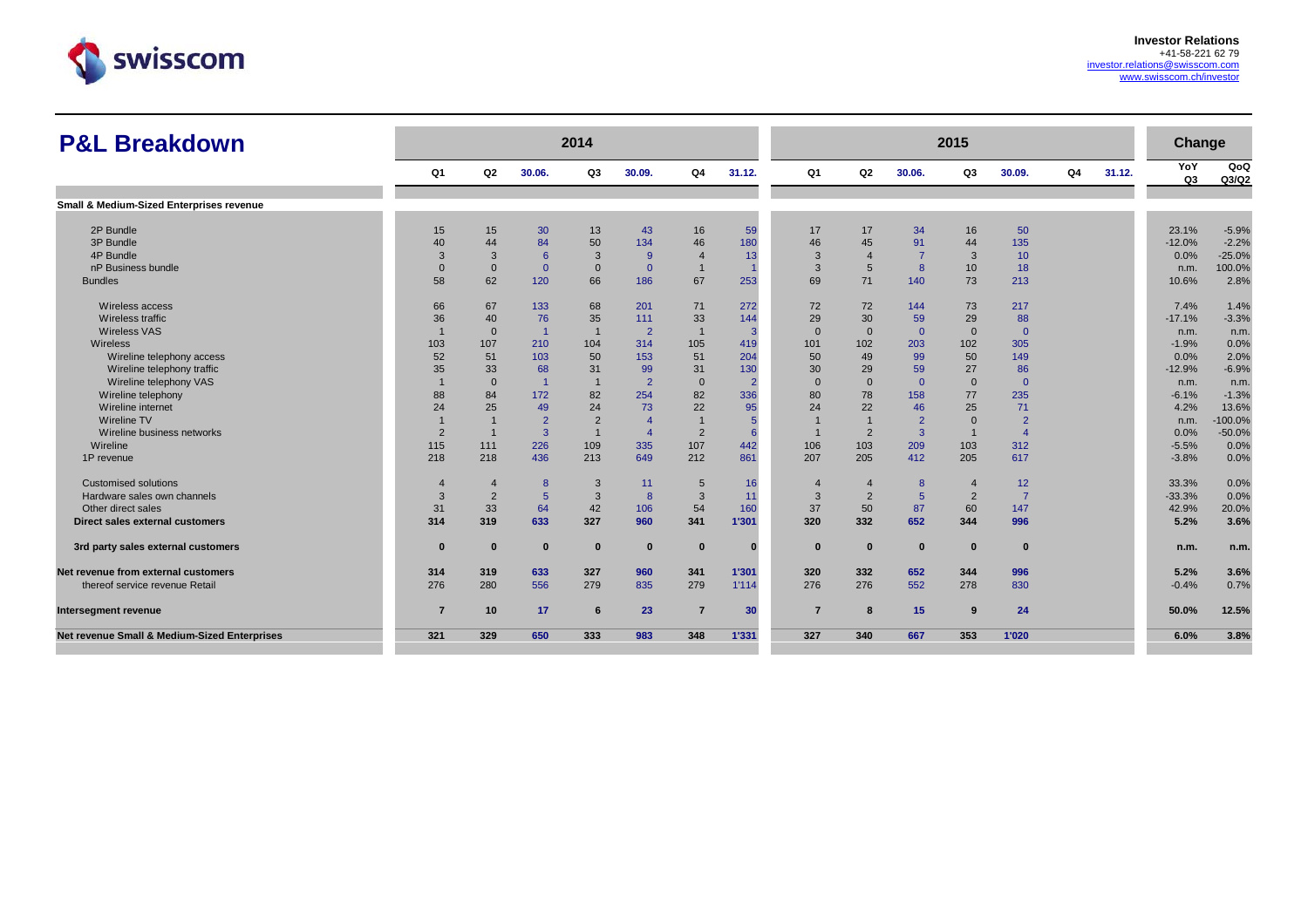

| <b>P&amp;L Breakdown</b>                |                |                 |                | 2014           |                |                |        |                |                |                | 2015           |        |    |        | <b>Change</b> |              |
|-----------------------------------------|----------------|-----------------|----------------|----------------|----------------|----------------|--------|----------------|----------------|----------------|----------------|--------|----|--------|---------------|--------------|
|                                         | Q1             | Q <sub>2</sub>  | 30.06.         | Q3             | 30.09.         | Q4             | 31.12. | Q <sub>1</sub> | Q2             | 30.06.         | Q3             | 30.09. | Q4 | 31.12. | YoY<br>Q3     | QoQ<br>Q3/Q2 |
| <b>Enterprise Customers revenue</b>     |                |                 |                |                |                |                |        |                |                |                |                |        |    |        |               |              |
| <b>Bundles</b>                          | $\mathbf 0$    | $\mathbf 0$     | $\overline{0}$ | $\Omega$       | $\overline{0}$ | $\mathbf{0}$   |        | $\Omega$       | $\Omega$       | $\mathbf{0}$   | $\overline{1}$ |        |    |        | n.m.          | n.m.         |
| Wireless access                         | 45             | 49              | 94             | 50             | 144            | 56             | 200    | 52             | 57             | 109            | 58             | 167    |    |        | 16.0%         | 1.8%         |
| Wireless traffic                        | 88             | 90              | 178            | 90             | 268            | 86             | 354    | 78             | 81             | 159            | 80             | 239    |    |        | $-11.1%$      | $-1.2%$      |
| <b>Wireless VAS</b>                     | $\overline{2}$ | $\overline{2}$  | $\overline{4}$ | $\overline{2}$ | 6              | $\overline{2}$ | 8      | $\overline{2}$ | $\overline{2}$ | $\overline{4}$ | 2              | 6      |    |        | 0.0%          | 0.0%         |
| Wireless                                | 135            | 141             | 276            | 142            | 418            | 144            | 562    | 132            | 140            | 272            | 140            | 412    |    |        | $-1.4%$       | 0.0%         |
| Wireline telephony access               | 32             | 31              | 63             | 32             | 95             | 32             | 127    | 30             | 31             | 61             | 30             | 91     |    |        | $-6.3%$       | $-3.2%$      |
| Wireline telephony traffic              | 30             | 30              | 60             | 28             | 88             | 30             | 118    | 30             | 28             | 58             | 29             | 87     |    |        | 3.6%          | 3.6%         |
| Wireline telephony VAS                  |                |                 | $\overline{2}$ |                | $\overline{3}$ |                |        |                |                | $\overline{2}$ |                | 3      |    |        | 0.0%          | 0.0%         |
| Wireline telephony                      | 63             | 62              | 125            | 61             | 186            | 63             | 249    | 61             | 60             | 121            | 60             | 181    |    |        | $-1.6%$       | 0.0%         |
| Wireline internet                       | 17             | 15              | 32             | 17             | 49             | 15             | 64     | 16             | 17             | 33             | 15             | 48     |    |        | $-11.8%$      | $-11.8%$     |
| Wireline business networks              | 63             | 63              | 126            | 61             | 187            | 64             | 251    | 62             | 64             | 126            | 65             | 191    |    |        | 6.6%          | 1.6%         |
| Wireline                                | 143            | 140             | 283            | 139            | 422            | 142            | 564    | 139            | 141            | 280            | 140            | 420    |    |        | 0.7%          | $-0.7%$      |
| 1P revenue                              | 278            | 281             | 559            | 281            | 840            | 286            | 1'126  | 271            | 281            | 552            | 280            | 832    |    |        | $-0.4%$       | $-0.4%$      |
| <b>Customised solutions</b>             | 245            | 257             | 502            | 240            | 742            | 259            | 1'001  | 257            | 254            | 511            | 250            | 761    |    |        | 4.2%          | $-1.6%$      |
| Hardware sales own channels             | 30             | 24              | 54             | 29             | 83             | 27             | 110    | 28             | 25             | 53             | 26             | 79     |    |        | $-10.3%$      | 4.0%         |
| Other direct sales                      | 6              | $5\overline{5}$ | 11             | 13             | 24             | $6\phantom{1}$ | 30     | 25             | 15             | 40             | 18             | 58     |    |        | 38.5%         | 20.0%        |
| Direct sales external customers         | 559            | 567             | 1'126          | 563            | 1'689          | 578            | 2'267  | 581            | 575            | 1'156          | 575            | 1'731  |    |        | 2.1%          | 0.0%         |
| 3rd party sales external customers      | 19             | 19              | 38             | 17             | 55             | 22             | 77     | 26             | 23             | 49             | 19             | 68     |    |        | 11.8%         | $-17.4%$     |
| Net revenue from external customers     | 578            | 586             | 1'164          | 580            | 1'744          | 600            | 2'344  | 607            | 598            | 1'205          | 594            | 1'799  |    |        | 2.4%          | $-0.7%$      |
| thereof service revenue Retail          | 294            | 298             | 592            | 297            | 889            | 305            | 1'194  | 293            | 301            | 594            | 296            | 890    |    |        | $-0.3%$       | $-1.7%$      |
| Intersegment revenue                    | 50             | 55              | 105            | 58             | 163            | 62             | 225    | 50             | 52             | 102            | 49             | 151    |    |        | $-15.5%$      | $-5.8%$      |
| <b>Net revenue Enterprise Customers</b> | 628            | 641             | 1'269          | 638            | 1'907          | 662            | 2'569  | 657            | 650            | 1'307          | 643            | 1'950  |    |        | 0.8%          | $-1.1%$      |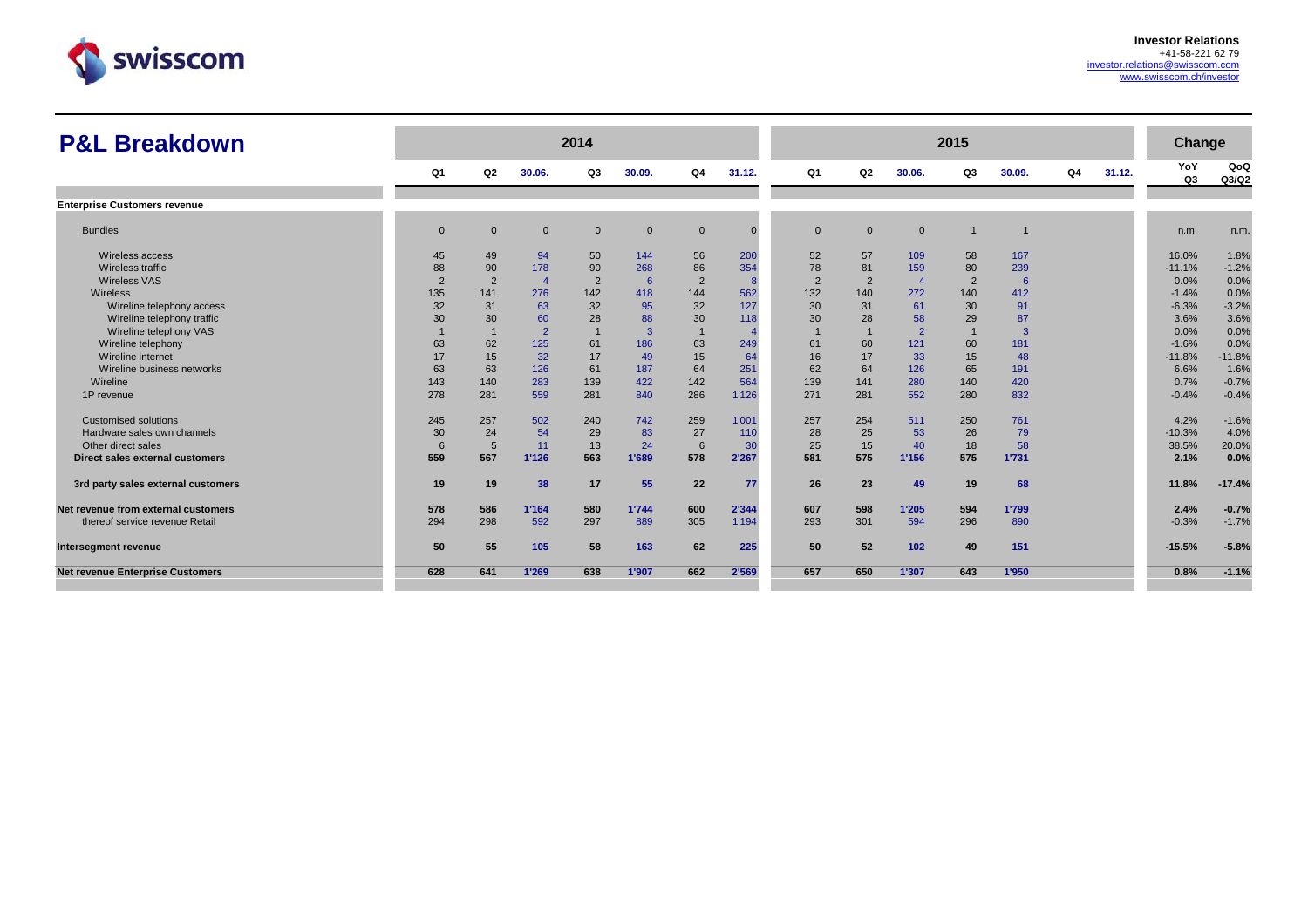

| <b>P&amp;L Breakdown</b>                 |                |              |        | 2014           |        |                |                 |                |                |        | 2015 |              |    |        | Change    |              |
|------------------------------------------|----------------|--------------|--------|----------------|--------|----------------|-----------------|----------------|----------------|--------|------|--------------|----|--------|-----------|--------------|
|                                          | Q1             | Q2           | 30.06. | Q3             | 30.09. | Q4             | 31.12.          | Q <sub>1</sub> | Q2             | 30.06. | Q3   | 30.09.       | Q4 | 31.12. | YoY<br>Q3 | QoQ<br>Q3/Q2 |
| Wholesale revenue                        |                |              |        |                |        |                |                 |                |                |        |      |              |    |        |           |              |
| Direct sales external customers          | $\mathbf{0}$   |              |        | $\bf{0}$       |        | $\mathbf{0}$   |                 |                | $\bf{0}$       |        | (1)  | $\mathbf{0}$ |    |        | n.m.      | n.m.         |
| Termination wholesale                    | 42             | 43           | 85     | 39             | 124    | 41             | 165             | 40             | 41             | 81     | 40   | 121          |    |        | 2.6%      | $-2.4%$      |
| Wholesale voice                          | 24             | 22           | 46     | 21             | 67     | 20             | 87              | 18             | 18             | 36     | 17   | 53           |    |        | $-19.0%$  | $-5.6%$      |
| Wholesale data                           | 22             | 20           | 42     | 21             | 63     | 21             | 84              | 21             | 22             | 43     | 20   | 63           |    |        | $-4.8%$   | $-9.1%$      |
| Wholesale broadband                      | 19             | 21           | 40     | 19             | 59     | 20             | 79              | 21             | 21             | 42     | 23   | 65           |    |        | 21.1%     | 9.5%         |
| Inbound roaming                          | 35             | 28           | 63     | 40             | 103    | 33             | 136             | 43             | 34             | 77     | 41   | 118          |    |        | 2.5%      | 20.6%        |
| Other wholesale services                 | 100            | 91           | 191    | 101            | 292    | 94             | 386             | 103            | 95             | 198    | 101  | 299          |    |        | 0.0%      | 6.3%         |
| Other 3rd party sales                    | 3              |              | -7     | $\overline{4}$ | 11     | $\overline{7}$ | 18              | $\overline{4}$ | $\overline{4}$ | 8      | 5    | 13           |    |        | 25.0%     | 25.0%        |
| 3rd party sales external customers       | 145            | 138          | 283    | 144            | 427    | 142            | 569             | 147            | 140            | 287    | 146  | 433          |    |        | 1.4%      | 4.3%         |
| Net revenue from external customers      | 145            | 139          | 284    | 144            | 428    | 142            | 570             | 148            | 140            | 288    | 145  | 433          |    |        | 0.7%      | 3.6%         |
| Intersegment revenue                     | 84             | 89           | 173    | 95             | 268    | 91             | 359             | 82             | 94             | 176    | 105  | 281          |    |        | 10.5%     | 11.7%        |
| Net revenue Wholesale                    | 229            | 228          | 457    | 239            | 696    | 233            | 929             | 230            | 234            | 464    | 250  | 714          |    |        | 4.6%      | 6.8%         |
| IT, Network & Innovation revenue         |                |              |        |                |        |                |                 |                |                |        |      |              |    |        |           |              |
| Other direct sales (facility management) | $\overline{7}$ | 8            | 15     |                | 22     | 10             | 32              | 9              | 8              | 17     | 8    | 25           |    |        | 14.3%     | 0.0%         |
| Net revenue from external customers      | $\overline{ }$ | $\mathbf{a}$ | 15     | $\overline{7}$ | 22     | 10             | 32 <sub>2</sub> | $\mathbf{q}$   | 8              | 17     | 8    | 25           |    |        | 14.3%     | 0.0%         |
| Intersegment revenue                     | 24             | 24           | 48     | 23             | 71     | 23             | 94              | 25             | 23             | 48     | 24   | 72           |    |        | 4.3%      | 4.3%         |
| Net revenue IT, Network & Innovation     | 31             | 32           | 63     | 30             | 93     | 33             | 126             | 34             | 31             | 65     | 32   | 97           |    |        | 6.7%      | 3.2%         |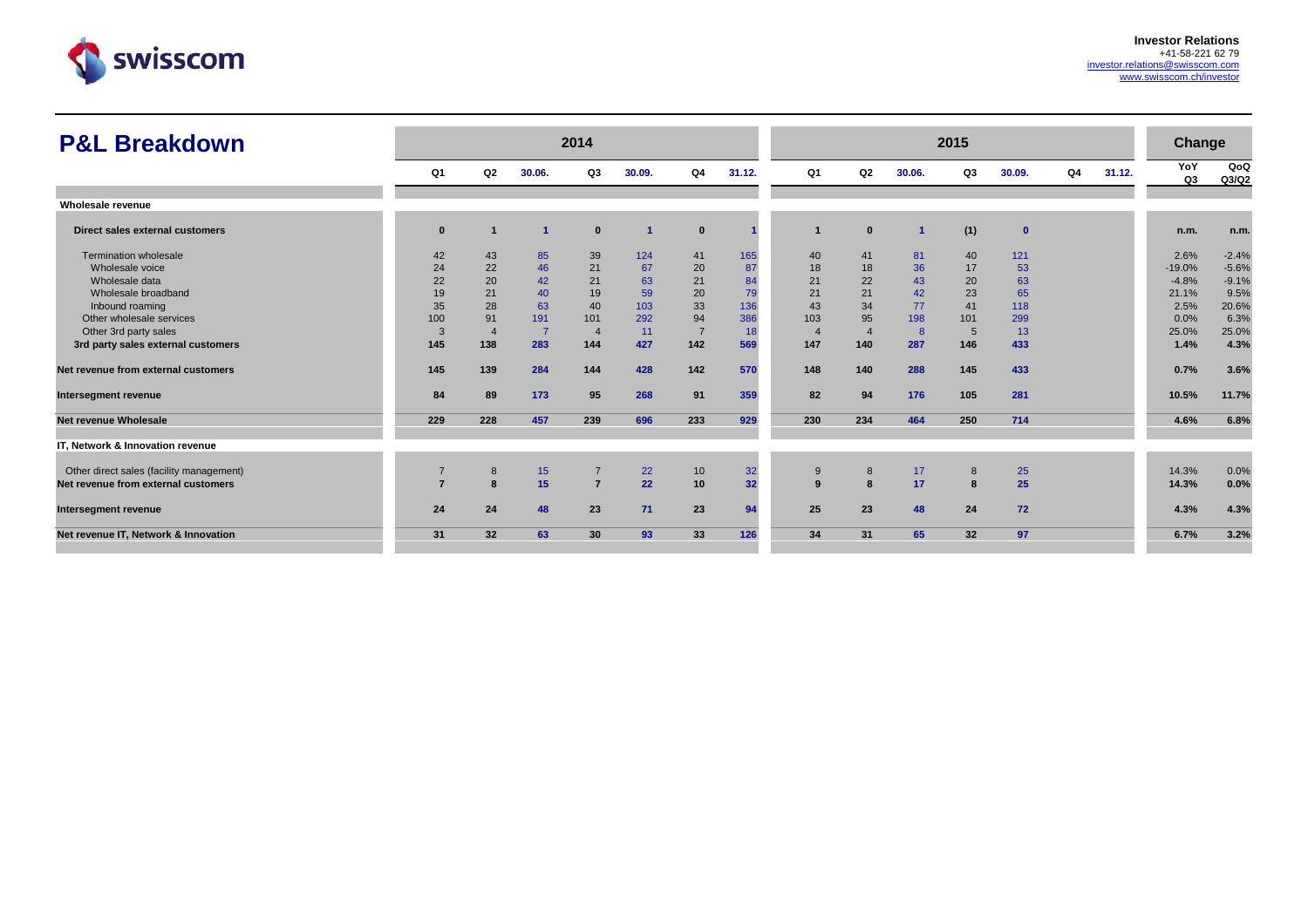

| <b>P&amp;L Breakdown</b>                                  |                |                 |                | 2014           |                |                |        |                |                |                | 2015           |        |    |        | Change    |              |
|-----------------------------------------------------------|----------------|-----------------|----------------|----------------|----------------|----------------|--------|----------------|----------------|----------------|----------------|--------|----|--------|-----------|--------------|
|                                                           | Q <sub>1</sub> | Q2              | 30.06.         | Q3             | 30.09.         | Q4             | 31.12. | Q1             | Q2             | 30.06.         | Q3             | 30.09. | Q4 | 31.12. | YoY<br>Q3 | QoQ<br>Q3/Q2 |
| <b>Swisscom Switzerland revenue</b>                       |                |                 |                |                |                |                |        |                |                |                |                |        |    |        |           |              |
|                                                           |                |                 |                |                |                |                |        |                |                |                |                |        |    |        |           |              |
| 2P Bundle                                                 | 94             | 93              | 187            | 90             | 277            | 97             | 374    | 95             | 94             | 189            | 93             | 282    |    |        | 3.3%      | $-1.1%$      |
| 3P Bundle                                                 | 214            | 238             | 452            | 262            | 714            | 266            | 980    | 275            | 284            | 559            | 295            | 854    |    |        | 12.6%     | 3.9%         |
| 4P Bundle                                                 | 131            | 139             | 270            | 144            | 414            | 152            | 566    | 157            | 163            | 320            | 172            | 492    |    |        | 19.4%     | 5.5%         |
| nP Business bundle                                        | $\mathbf{0}$   | $\Omega$        | $\overline{0}$ | $\overline{0}$ | $\overline{0}$ | $\overline{1}$ |        | $\mathbf{3}$   | 6              | 9              | 10             | 19     |    |        | n.m.      | 66.7%        |
| <b>Bundles</b>                                            | 439            | 470             | 909            | 496            | 1'405          | 516            | 1'921  | 530            | 547            | 1'077          | 570            | 1'647  |    |        | 14.9%     | 4.2%         |
| Wireless access                                           | 419            | 428             | 847            | 445            | 1'292          | 456            | 1'748  | 459            | 471            | 930            | 475            | 1'405  |    |        | 6.7%      | 0.8%         |
| Wireless traffic                                          | 246            | 259             | 505            | 258            | 763            | 233            | 996    | 208            | 216            | 424            | 226            | 650    |    |        | $-12.4%$  | 4.6%         |
| <b>Wireless VAS</b>                                       | 8              | 8               | 16             | 8              | 24             | 8              | 32     | $\overline{4}$ | $\overline{4}$ | 8              | $\overline{2}$ | 10     |    |        | $-75.0%$  | $-50.0%$     |
| Wireless                                                  | 673            | 695             | 1'368          | 711            | 2'079          | 697            | 2'776  | 671            | 691            | 1'362          | 703            | 2'065  |    |        | $-1.1%$   | 1.7%         |
| Wireline telephony access                                 | 193            | 185             | 378            | 180            | 558            | 175            | 733    | 169            | 165            | 334            | 163            | 497    |    |        | $-9.4%$   | $-1.2%$      |
| Wireline telephony traffic                                | 116            | 108             | 224            | 104            | 328            | 105            | 433    | 100            | 93             | 193            | 90             | 283    |    |        | $-13.5%$  | $-3.2%$      |
| Wireline telephony VAS                                    | 5              | $5\overline{)}$ | 10             | 5              | 15             | 5              | 20     | $\overline{2}$ | $\overline{2}$ | $\overline{4}$ | $\overline{2}$ | 6      |    |        | $-60.0%$  | 0.0%         |
| Wireline telephony                                        | 314            | 298             | 612            | 289            | 901            | 285            | 1'186  | 271            | 260            | 531            | 255            | 786    |    |        | $-11.8%$  | $-1.9%$      |
| Wireline internet                                         | 113            | 112             | 225            | 108            | 333            | 105            | 438    | 100            | 96             | 196            | 92             | 288    |    |        | $-14.8%$  | $-4.2%$      |
| <b>Wireline TV</b>                                        | 23             | 23              | 46             | 21             | 67             | 19             | 86     | 18             | 13             | 31             | 15             | 46     |    |        | $-28.6%$  | 15.4%        |
| Wireline business networks                                | 65             | 64              | 129            | 63             | 192            | 65             | 257    | 63             | 66             | 129            | 66             | 195    |    |        | 4.8%      | 0.0%         |
| Wireline                                                  | 515            | 497             | 1'012          | 481            | 1'493          | 474            | 1'967  | 452            | 435            | 887            | 428            | 1'315  |    |        | $-11.0%$  | $-1.6%$      |
| 1P revenue                                                | 1'188          | 1'192           | 2'380          | 1'192          | 3'572          | 1'171          | 4'743  | 1'123          | 1'126          | 2'249          | 1'131          | 3'380  |    |        | $-5.1%$   | 0.4%         |
| Customised solutions                                      | 249            | 261             | 510            | 245            | 755            | 263            | 1'018  | 261            | 260            | 521            | 254            | 775    |    |        | 3.7%      | $-2.3%$      |
| Hardware sales own channels                               | 93             | 85              | 178            | 95             | 273            | 127            | 400    | 102            | 97             | 199            | 97             | 296    |    |        | 2.1%      | 0.0%         |
| Other direct sales                                        | 67             | 76              | 143            | 84             | 227            | 91             | 318    | 101            | 97             | 198            | 112            | 310    |    |        | 33.3%     | 15.5%        |
| Direct sales external customers                           | 2'036          | 2'084           | 4'120          | 2'112          | 6'232          | 2'168          | 8'400  | 2'117          | 2'127          | 4'244          | 2'164          | 6'408  |    |        | 2.5%      | 1.7%         |
| <b>Termination wholesale</b>                              | 42             | 43              | 85             | 39             | 124            | 41             | 165    | 40             | 41             | 81             | 40             | 121    |    |        | 2.6%      | $-2.4%$      |
| Wholesale voice                                           | 26             | 25              | 51             | 22             | 73             | 23             | 96     | 22             | 20             | 42             | 21             | 63     |    |        | $-4.5%$   | 5.0%         |
| Wholesale data                                            | 22             | 20              | 42             | 21             | 63             | 21             | 84     | 21             | 22             | 43             | 20             | 63     |    |        | $-4.8%$   | $-9.1%$      |
| Wholesale broadband                                       | 19             | 21              | 40             | 19             | 59             | 20             | 79     | 21             | 21             | 42             | 23             | 65     |    |        | 21.1%     | 9.5%         |
| Inbound roaming                                           | 35             | 28              | 63             | 40             | 103            | 33             | 136    | 43             | 34             | 77             | 41             | 118    |    |        | 2.5%      | 20.6%        |
| Other wholesale services                                  | 102            | 94              | 196            | 102            | 298            | 97             | 395    | 107            | 97             | 204            | 105            | 309    |    |        | 2.9%      | 8.2%         |
| Hardware sales 3rd party channels                         | 45             | 36              | 81             | 37             | 118            | 71             | 189    | 46             | 31             | 77             | 27             | 104    |    |        | $-27.0%$  | $-12.9%$     |
| Other 3rd party sales                                     | 21             | 20              | 41             | 24             | 65             | 39             | 104    | 26             | 29             | 55             | 22             | 77     |    |        | $-8.3%$   | $-24.1%$     |
| 3rd party sales external customers                        | 210            | 193             | 403            | 202            | 605            | 248            | 853    | 219            | 198            | 417            | 194            | 611    |    |        | $-4.0%$   | $-2.0%$      |
| Net revenue from external customers                       | 2'246          | 2'277           | 4'523          | 2'314          | 6'837          | 2'416          | 9'253  | 2'336          | 2'325          | 4'661          | 2'358          | 7'019  |    |        | 1.9%      | 1.4%         |
| thereof service revenue Retail                            | 1'643          | 1'679           | 3'322          | 1'704          | 5'026          | 1'706          | 6'732  | 1'675          | 1'693          | 3'368          | 1'717          | 5'085  |    |        | 0.8%      | 1.4%         |
| 1P access & bundle revenue in % of service revenue Retail | 76%            | 76%             | 76%            | 77%            | 77%            | 78%            | 77%    | 80%            | 80%            | 80%            | 80%            | 80%    |    |        | 4.4%      | 0.3%         |
| Intersegment revenue                                      | 18             | 20              | 38             | 18             | 56             | 20             | 76     | 19             | 17             | 36             | 17             | 53     |    |        | $-5.6%$   | 0.0%         |
| Net revenue Swisscom Switzerland                          | 2'264          | 2'297           | 4'561          | 2'332          | 6'893          | 2'436          | 9'329  | 2'355          | 2'342          | 4'697          | 2'375          | 7'072  |    |        | 1.8%      | 1.4%         |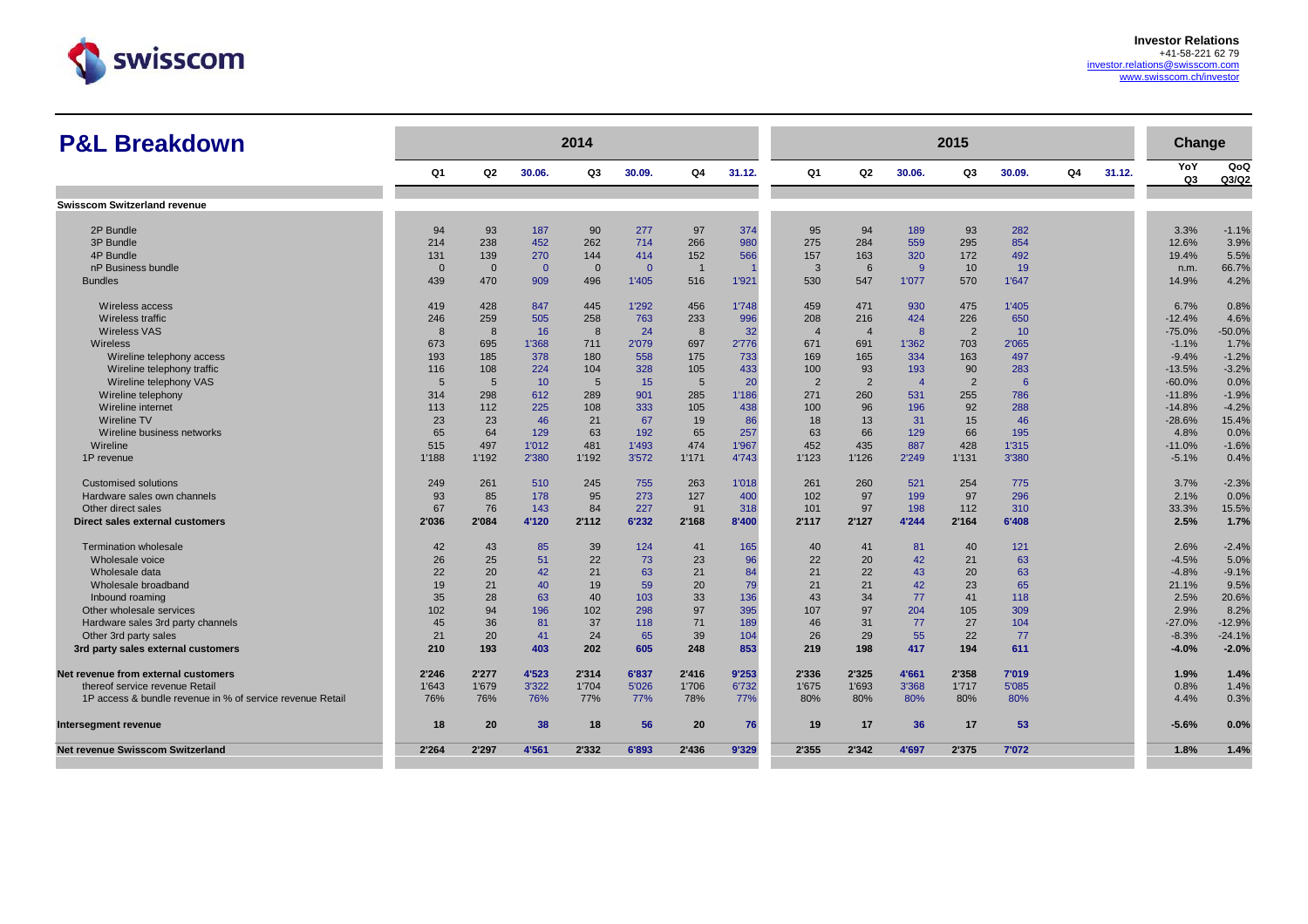

| <b>P&amp;L Breakdown</b>                                       |                |                |                      | 2014           |                         |                |                |                |                |                | 2015           |                |    |        | Change    |              |
|----------------------------------------------------------------|----------------|----------------|----------------------|----------------|-------------------------|----------------|----------------|----------------|----------------|----------------|----------------|----------------|----|--------|-----------|--------------|
|                                                                | Q1             | Q2             | 30.06.               | Q3             | 30.09.                  | Q4             | 31.12.         | Q <sub>1</sub> | Q2             | 30.06.         | Q3             | 30.09.         | Q4 | 31.12. | YoY<br>Q3 | QoQ<br>Q3/Q2 |
| <b>Fastweb revenue</b>                                         |                |                |                      |                |                         |                |                |                |                |                |                |                |    |        |           |              |
|                                                                |                |                |                      |                |                         |                |                |                |                |                |                |                |    |        |           |              |
| Consumer                                                       | 229            | 229            | 458                  | 226            | 684                     | 230            | 914            | 210            | 206            | 416            | 211            | 627            |    |        | $-6.6%$   | 2.4%         |
| Enterprise                                                     | 216            | 229            | 445                  | 244            | 689                     | 268            | 957            | 208            | 210            | 418            | 208            | 626            |    |        | $-14.8%$  | $-1.0%$      |
| Wholesale                                                      | 37             | 40             | 77                   | 42             | 119                     | 53             | 172            | 49             | 37             | 86             | 36             | 122            |    |        | $-14.3%$  | $-2.7%$      |
| thereof hubbing                                                | 9              | 9              | 18                   | $\overline{7}$ | 25                      | 9              | 34             | 8              | $\overline{7}$ | 15             | 6              | 21             |    |        | $-14.3%$  | $-14.3%$     |
| Other revenue                                                  | $\overline{0}$ | $\mathbf{0}$   | $\overline{0}$       | $\overline{0}$ | $\overline{0}$          | $\mathbf{0}$   | $\Omega$       | $\overline{0}$ | $\overline{0}$ | $\overline{0}$ | $\mathbf{0}$   | $\overline{0}$ |    |        | n.m.      | n.m.         |
| Net revenue from external customers                            | 482            | 498            | 980                  | 512            | 1'492                   | 551            | 2'043          | 467            | 453            | 920            | 455            | 1'375          |    |        | $-11.1%$  | 0.4%         |
| Intersegment revenue                                           | $\overline{1}$ | $\overline{1}$ | $\overline{2}$       | $\mathbf{1}$   | $\overline{\mathbf{3}}$ | $\mathbf{1}$   |                | $\overline{1}$ | $\bf{0}$       | $\overline{1}$ | $\overline{2}$ | -3             |    |        | 100.0%    | n.m.         |
| <b>Net revenue Fastweb</b>                                     | 483            | 499            | 982                  | 513            | 1'495                   | 552            | 2'047          | 468            | 453            | 921            | 457            | 1'378          |    |        | $-10.9%$  | 0.9%         |
| thereof net revenue excluding hubbing                          | 474            | 490            | 964                  | 506            | 1'470                   | 543            | 2'013          | 460            | 446            | 906            | 451            | 1'357          |    |        | $-10.9%$  | 1.1%         |
| Other operating segments revenue                               |                |                |                      |                |                         |                |                |                |                |                |                |                |    |        |           |              |
| Net revenue from external customers (Group Related Businesses) | 93             | 104            | 197                  | 102            | 299                     | 107            | 406            | 90             | 87             | 177            | 80             | 257            |    |        | $-21.6%$  | $-8.0%$      |
| Intersegment revenue                                           | 51             | 64             | 115                  | 70             | 185                     | 74             | 259            | 54             | 69             | 123            | 69             | 192            |    |        | $-1.4%$   | 0.0%         |
| Net revenue other operating segments                           | 144            | 168            | 312                  | 172            | 484                     | 181            | 665            | 144            | 156            | 300            | 149            | 449            |    |        | $-13.4%$  | $-4.5%$      |
| Group Headquarters revenue                                     |                |                |                      |                |                         |                |                |                |                |                |                |                |    |        |           |              |
| <b>Group Headquarters revenue</b>                              | $\Omega$       | $\bf{0}$       | $\mathbf{0}$         |                | $\blacktriangleleft$    | $\bf{0}$       |                | $\Omega$       | $\bf{0}$       | $\mathbf{0}$   | $\bf{0}$       | $\mathbf{0}$   |    |        | n.m.      | n.m.         |
| Intersegment revenue                                           | $\bf{0}$       | $\overline{1}$ | $\overline{1}$       | (1)            | $\mathbf{0}$            | $\overline{1}$ |                | $\bf{0}$       | 1              | $\overline{1}$ | $\mathbf{0}$   | -1             |    |        | n.m.      | n.m.         |
| <b>Net revenue Group Headquarters</b>                          | $\Omega$       | $\mathbf{1}$   | $\blacktriangleleft$ | $\mathbf{0}$   | $\overline{1}$          | $\mathbf{1}$   | $\overline{2}$ | $\Omega$       | $\mathbf{1}$   | $\overline{1}$ | $\mathbf{0}$   | -1             |    |        | n.m.      | n.m.         |
| <b>Group OPEX</b>                                              |                |                |                      |                |                         |                |                |                |                |                |                |                |    |        |           |              |
| <b>Residential Customers</b>                                   | (531)          | (547)          | (1'078)              | (563)          | (1'641)                 | (676)          | (2'317)        | (561)          | (541)          | (1'102)        | (547)          | (1'649)        |    |        | $-2.8%$   | 1.1%         |
| Small & Medium-Sized Enterprises                               | (95)           | (96)           | (191)                | (100)          | (291)                   | (125)          | (416)          | (110)          | (108)          | (218)          | (114)          | (332)          |    |        | 14.0%     | 5.6%         |
| <b>Enterprise Customers</b>                                    | (405)          | (408)          | (813)                | (395)          | (1'208)                 | (419)          | (1'627)        | (438)          | (424)          | (862)          | (406)          | (1'268)        |    |        | 2.8%      | $-4.2%$      |
| Wholesale                                                      | (134)          | (136)          | (270)                | (141)          | (411)                   | (137)          | (548)          | (129)          | (142)          | (271)          | (336)          | (607)          |    |        | 138.3%    | 136.6%       |
| IT, Network & Innovation                                       | (345)          | (338)          | (683)                | (300)          | (983)                   | (390)          | (1'373)        | (346)          | (354)          | (700)          | (344)          | (1'044)        |    |        | 14.7%     | $-2.8%$      |
| Intersegment elimination                                       | 186            | 196            | 382                  | 203            | 585                     | 202            | 787            | 184            | 196            | 380            | 205            | 585            |    |        | 1.0%      | 4.6%         |
| <b>Swisscom Switzerland</b>                                    | (1'324)        | (1'329)        | (2'653)              | (1'296)        | (3'949)                 | (1'545)        | (5'494)        | (1'400)        | (1'373)        | (2'773)        | (1'542)        | (4'315)        |    |        | 19.0%     | 12.3%        |
| Fastweb                                                        | (351)          | (344)          | (695)                | (350)          | (1'045)                 | (377)          | (1'422)        | (338)          | (305)          | (643)          | (301)          | (944)          |    |        | $-14.0%$  | $-1.3%$      |
| Other operating segments                                       | (122)          | (135)          | (257)                | (141)          | (398)                   | (164)          | (562)          | (128)          | (137)          | (265)          | (125)          | (390)          |    |        | $-11.3%$  | $-8.8%$      |
| <b>Group Headquarters</b>                                      | (25)           | (32)           | (57)                 | (28)           | (85)                    | (40)           | (125)          | (29)           | (30)           | (59)           | (22)           | (81)           |    |        | $-21.4%$  | $-26.7%$     |
| Reconciliation pension cost                                    | (2)            | $\overline{2}$ | $\overline{0}$       | (4)            | (4)                     | $\overline{4}$ | $\Omega$       | (17)           | (19)           | (36)           | (18)           | (54)           |    |        | 350.0%    | $-5.3%$      |
| Intersegment elimination                                       | 64             | 80             | 144                  | 80             | 224                     | 89             | 313            | 70             | 81             | 151            | 81             | 232            |    |        | 1.3%      | 0.0%         |
| <b>Group OPEX</b>                                              | (1'760)        | (1'758)        | (3'518)              | (1'739)        | (5'257)                 | (2'033)        | (7'290)        | (1'842)        | (1'783)        | (3'625)        | (1'927)        | (5'552)        |    |        | 10.8%     | 8.1%         |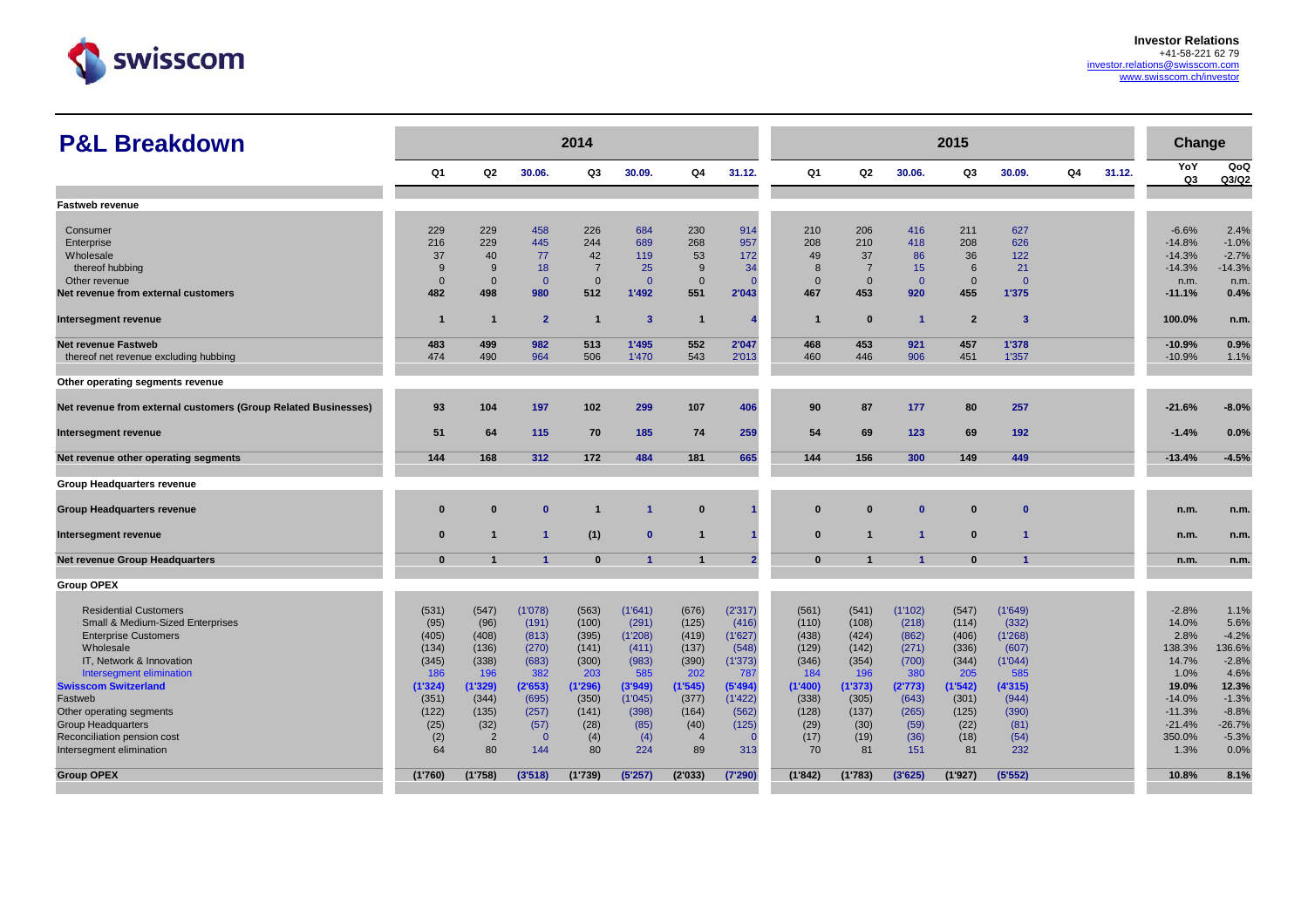

| <b>P&amp;L Breakdown</b>                                 |                       |                   |                        | 2014                  |                                 |                       |                  |                        |                      |                        | 2015                 |                  |    |        | Change       |                 |
|----------------------------------------------------------|-----------------------|-------------------|------------------------|-----------------------|---------------------------------|-----------------------|------------------|------------------------|----------------------|------------------------|----------------------|------------------|----|--------|--------------|-----------------|
|                                                          | Q1                    | Q2                | 30.06.                 | Q3                    | 30.09.                          | Q4                    | 31.12.           | Q1                     | Q2                   | 30.06.                 | Q3                   | 30.09.           | Q4 | 31.12. | YoY<br>Q3    | QoQ<br>Q3/Q2    |
|                                                          |                       |                   |                        |                       |                                 |                       |                  |                        |                      |                        |                      |                  |    |        |              |                 |
| <b>EBITDA</b>                                            |                       |                   |                        |                       |                                 |                       |                  |                        |                      |                        |                      |                  |    |        |              |                 |
| Residential Customers (Contribution margin 2)            | 710                   | 716               | 1'426                  | 731                   | 2'157                           | 688                   | 2'845            | 730                    | 742                  | 1'472                  | 756                  | 2'228            |    |        | 3.4%         | 1.9%            |
| Small & Medium-Sized Enterprises (Contribution margin 2) | 226                   | 233               | 459                    | 233                   | 692                             | 223                   | 915              | 217                    | 232                  | 449                    | 239                  | 688              |    |        | 2.6%         | 3.0%            |
| Enterprise Customers (Contribution margin 2)             | 223                   | 233               | 456                    | 243                   | 699                             | 243                   | 942              | 219                    | 226                  | 445                    | 237                  | 682              |    |        | $-2.5%$      | 4.9%            |
| Wholesale (Contribution margin 2)                        | 95                    | 92                | 187                    | 98                    | 285                             | 96                    | 381              | 101                    | 92                   | 193                    | (86)                 | 107              |    |        | n.m.         |                 |
| IT, Network & Innovation (Contribution margin 2)         | (314)                 | (306)             | (620)                  | (270)                 | (890)                           | (357)                 | (1'247)          | (312)                  | (323)                | (635)                  | (312)                | (947)            |    |        | 15.6%        | n.m.<br>$-3.4%$ |
| Intersegment elimination                                 | $\overline{0}$        | $\mathbf{0}$      | $\overline{0}$         |                       |                                 | (2)                   | (1)              | $\overline{0}$         | $\mathbf{0}$         | $\mathbf{0}$           | (1)                  | (1)              |    |        | n.m.         | n.m.            |
| <b>Swisscom Switzerland (EBITDA)</b>                     | 940                   | 968               | 1'908                  | 1'036                 | 2'944                           | 891                   | 3'835            | 955                    | 969                  | 1'924                  | 833                  | 2'757            |    |        | $-19.6%$     | $-14.0%$        |
| Fastweb                                                  | 132                   | 155               | 287                    | 163                   | 450                             | 175                   | 625              | 130                    | 148                  | 278                    | 156                  | 434              |    |        | $-4.3%$      | 5.4%            |
| Other operating segments                                 | 22                    | 33                | 55                     | 31                    | 86                              | 17                    | 103              | 16                     | 19                   | 35                     | 24                   | 59               |    |        | $-22.6%$     | 26.3%           |
| <b>Group Headquarters</b>                                | (25)                  | (31)              | (56)                   | (28)                  | (84)                            | (39)                  | (123)            | (29)                   | (29)                 | (58)                   | (22)                 | (80)             |    |        | $-21.4%$     | $-24.1%$        |
| Reconciliation pension cost                              | (2)                   | $\overline{2}$    | $\overline{0}$         | (4)                   | (4)                             | $\overline{4}$        | $\sqrt{ }$       | (17)                   | (19)                 | (36)                   | (18)                 | (54)             |    |        | 350.0%       | $-5.3%$         |
| Intersegment elimination                                 | (6)                   | (6)               | (12)                   | (8)                   | (20)                            | (7)                   | (27)             | (4)                    | (6)                  | (10)                   | (7)                  | (17)             |    |        | $-12.5%$     | 16.7%           |
|                                                          |                       |                   |                        |                       |                                 |                       |                  |                        |                      |                        |                      |                  |    |        |              |                 |
| <b>Group EBITDA</b>                                      | 1'061                 | 1'121             | 2'182                  | 1'190                 | 3'372                           | 1'041                 | 4'413            | 1'051                  | 1'082                | 2'133                  | 966                  | 3'099            |    |        | $-18.8%$     | $-10.7%$        |
| EBITDA/Contribution margin 2 in % of net revenue         |                       |                   |                        |                       |                                 |                       |                  |                        |                      |                        |                      |                  |    |        |              |                 |
| <b>Residential Customers</b>                             | 57.2%                 | 56.7%             | 56.9%                  | 56.5%                 | 56.8%                           | 50.4%                 | 55.1%            | 56.5%                  | 57.8%                | 57.2%                  | 58.0%                | 57.5%            |    |        |              |                 |
| Small & Medium-Sized Enterprises                         | 70.4%                 | 70.8%             | 70.6%                  | 70.0%                 | 70.4%                           | 64.1%                 | 68.7%            | 66.4%                  | 68.2%                | 67.3%                  | 67.7%                | 67.5%            |    |        |              |                 |
| <b>Enterprise Customers</b>                              | 35.5%                 | 36.3%             | 35.9%                  | 38.1%                 | 36.7%                           | 36.7%                 | 36.7%            | 33.3%                  | 34.8%                | 34.0%                  | 36.9%                | 35.0%            |    |        |              |                 |
| Wholesale                                                | 41.5%                 | 40.4%             | 40.9%                  | 41.0%                 | 40.9%                           | 41.2%                 | 41.0%            | 43.9%                  | 39.3%                | 41.6%                  | $-34.4%$             | 15.0%            |    |        |              |                 |
| IT. Network & Innovation                                 | n.m.                  | n.m.              | n.m.                   | n.m.                  | n.m.                            | n.m.                  | n.m.             | n.m.                   | n.m.                 | n.m.                   | n.m.                 | n.m.             |    |        |              |                 |
| <b>Swisscom Switzerland</b>                              | 41.5%                 | 42.1%             | 41.8%                  | 44.4%                 | 42.7%                           | 36.6%                 | 41.1%            | 40.6%                  | 41.4%                | 41.0%                  | 35.1%                | 39.0%            |    |        |              |                 |
| Fastweb                                                  | 27.3%                 | 31.1%             | 29.2%                  | 31.8%                 | 30.1%                           | 31.7%                 | 30.5%            | 27.8%                  | 32.7%                | 30.2%                  | 34.1%                | 31.5%            |    |        |              |                 |
| Other operating segments                                 | 15.3%                 | 19.6%             | 17.6%                  | 18.0%                 | 17.8%                           | 9.4%                  | 15.5%            | 11.1%                  | 12.2%                | 11.7%                  | 16.1%                | 13.1%            |    |        |              |                 |
| <b>Group Headquarters</b>                                | n.m.                  | n.m.              | n.m.                   | n.m.                  | n.m.                            | n.m.                  | n.m.             | n.m.                   | n.m.                 | n.m                    | n.m.                 | n.m.             |    |        |              |                 |
| Group EBITDA in % of net revenue                         | 37.6%                 | 38.9%             | 38.3%                  | 40.6%                 | 39.1%                           | 33.9%                 | 37.7%            | 36.3%                  | 37.8%                | 37.0%                  | 33.4%                | 35.8%            |    |        |              |                 |
| Depreciation, amortization and impairment                |                       |                   |                        |                       |                                 |                       |                  |                        |                      |                        |                      |                  |    |        |              |                 |
|                                                          |                       |                   |                        |                       |                                 |                       |                  |                        |                      |                        |                      |                  |    |        |              |                 |
| <b>Residential Customers</b>                             | (28)                  | (28)              | (56)                   | (30)                  | (86)                            | (28)                  | (114)            | (33)                   | (34)                 | (67)                   | (34)                 | (101)            |    |        | 13.3%        | 0.0%            |
| Small & Medium-Sized Enterprises                         | (3)                   | (3)               | (6)                    | (3)                   | (9)                             | (12)                  | (21)             | (9)                    | (11)                 | (20)                   | (9)                  | (29)             |    |        | 200.0%       | $-18.2%$        |
| <b>Enterprise Customers</b><br>Wholesale                 | (23)<br>$\Omega$      | (20)<br>$\Omega$  | (43)<br>$\overline{0}$ | (21)<br>$\mathbf{0}$  | (64)<br>$\overline{0}$          | (24)<br>$\mathbf{0}$  | (88)             | (21)<br>$\overline{0}$ | (23)<br>$\mathbf{0}$ | (44)<br>$\overline{0}$ | (23)<br>$\mathbf{0}$ | (67)<br>$\Omega$ |    |        | 9.5%         | 0.0%            |
|                                                          |                       |                   |                        |                       |                                 |                       |                  |                        |                      |                        |                      |                  |    |        | n.m.         | n.m.            |
| IT, Network & Innovation                                 | (253)                 | (264)<br>$\Omega$ | (517)                  | (267)<br>$\Omega$     | (784)                           | (279)                 | (1'063)          | (267)                  | (276)                | (543)<br>$\mathbf{0}$  | (279)                | (822)            |    |        | 4.5%         | 1.1%            |
| Intersegment elimination                                 | (1)                   |                   | (1)                    |                       | (1)                             |                       |                  | (1)                    |                      |                        |                      |                  |    |        | n.m.<br>7.2% | 0.0%<br>0.3%    |
| <b>Swisscom Switzerland</b><br>Fastweb                   | (308)<br>(189)        | (315)<br>(182)    | (623)<br>(371)         | (321)<br>(176)        | (944)<br>(547)                  | (342)<br>(197)        | (1'286)<br>(744) | (331)<br>(160)         | (343)<br>(164)       | (674)<br>(324)         | (344)<br>(157)       | (1'018)<br>(481) |    |        | $-10.8%$     | $-4.3%$         |
| Other operating segments                                 | (14)                  |                   | (29)                   |                       | (43)                            | (18)                  |                  |                        | (17)                 | (34)                   | (17)                 |                  |    |        | 21.4%        | 0.0%            |
|                                                          |                       | (15)              |                        | (14)                  |                                 |                       | (61)             | (17)<br>$\Omega$       | $\Omega$             | $\Omega$               | $\Omega$             | (51)<br>$\Omega$ |    |        |              | n.m.            |
| <b>Group Headquarters</b><br>Intersegment elimination    | (1)<br>$\overline{2}$ | (1)               | (2)<br>$\overline{3}$  | (1)<br>$\overline{1}$ | (3)<br>$\boldsymbol{\varDelta}$ | (2)<br>$\overline{1}$ | (5)              |                        | 3                    | ⊿                      |                      | 5                |    |        | n.m.<br>0.0% | $-66.7%$        |
|                                                          |                       |                   |                        |                       |                                 |                       |                  |                        |                      |                        |                      |                  |    |        |              |                 |
| Depreciation, amortization and impairment                | (510)                 | (512)             | (1'022)                | (511)                 | (1'533)                         | (558)                 | (2'091)          | (507)                  | (521)                | (1'028)                | (517)                | (1'545)          |    |        | 1.2%         | $-0.8%$         |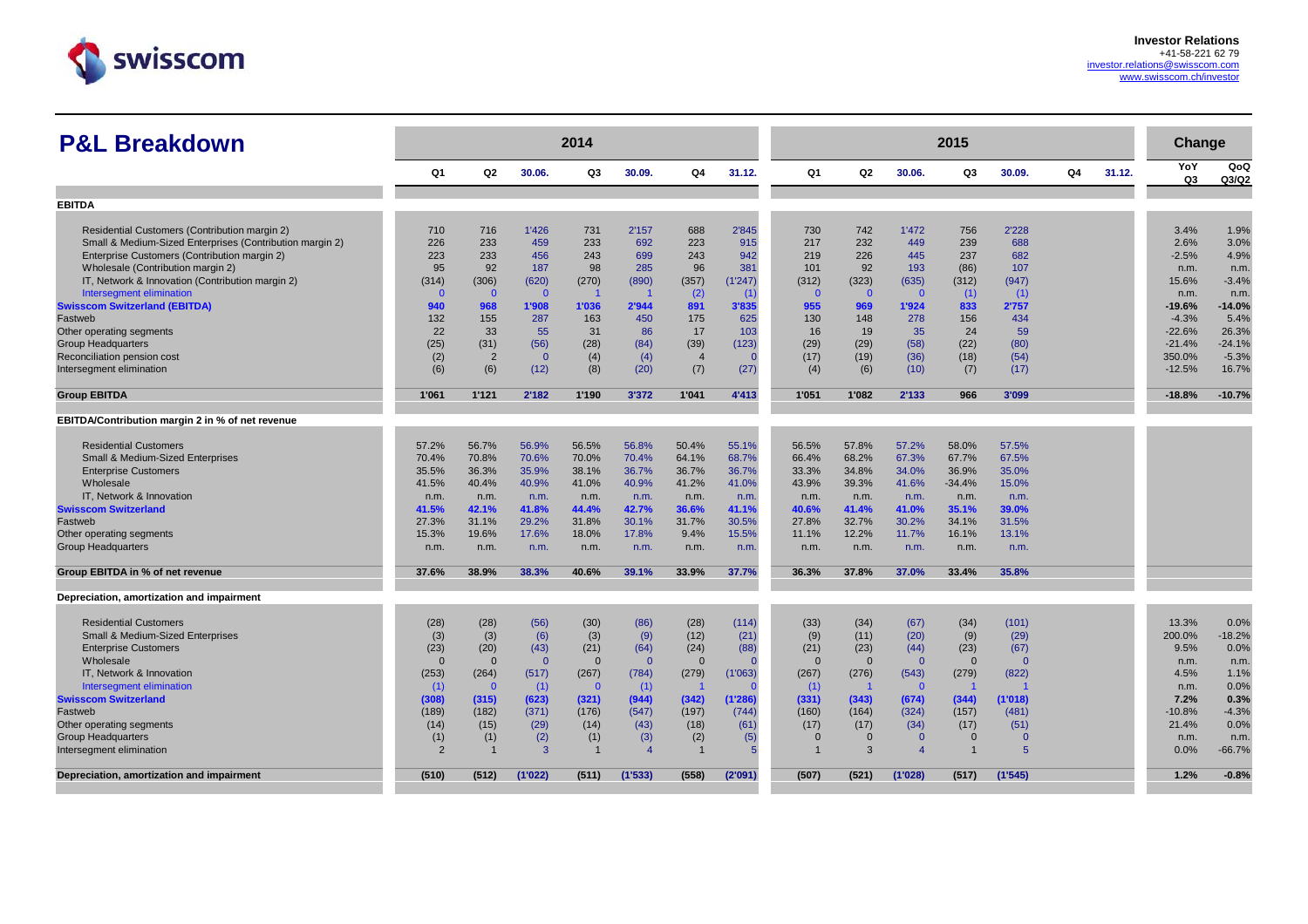

| <b>P&amp;L Breakdown</b>                                                                   |                |                |                         | 2014                     |                         |                |                |                |                        |                        | 2015                  |                |    |        | Change               |                    |
|--------------------------------------------------------------------------------------------|----------------|----------------|-------------------------|--------------------------|-------------------------|----------------|----------------|----------------|------------------------|------------------------|-----------------------|----------------|----|--------|----------------------|--------------------|
|                                                                                            | Q <sub>1</sub> | Q2             | 30.06.                  | Q3                       | 30.09.                  | Q4             | 31.12.         | Q <sub>1</sub> | Q <sub>2</sub>         | 30.06.                 | Q3                    | 30.09.         | Q4 | 31.12. | YoY<br>Q3            | QoQ<br>Q3/Q2       |
| <b>Operating income (EBIT)</b>                                                             |                |                |                         |                          |                         |                |                |                |                        |                        |                       |                |    |        |                      |                    |
|                                                                                            |                | 688            |                         |                          | 2'071                   |                |                |                |                        |                        | 722                   | 2'127          |    |        |                      | 2.0%               |
| Residential Customers (segment result)                                                     | 682<br>223     | 230            | 1'370<br>453            | 701<br>230               | 683                     | 660<br>211     | 2'731<br>894   | 697<br>208     | 708<br>221             | 1'405<br>429           | 230                   | 659            |    |        | 3.0%<br>0.0%         | 4.1%               |
| Small & Medium-Sized Enterprises (segment result)<br>Enterprise Customers (segment result) | 200            | 213            | 413                     | 222                      | 635                     | 219            | 854            | 198            | 203                    | 401                    | 214                   | 615            |    |        | $-3.6%$              | 5.4%               |
| Wholesale (segment result)                                                                 | 95             | 92             | 187                     | 98                       | 285                     | 96             | 381            | 101            | 92                     | 193                    | (86)                  | 107            |    |        |                      | n.m.               |
| IT, Network & Innovation (segment result)                                                  | (567)          | (570)          | (1'137)                 | (537)                    | (1'674)                 | (636)          | (2'310)        | (579)          | (599)                  | (1'178)                | (591)                 | (1'769)        |    |        | n.m.<br>10.1%        | $-1.3%$            |
|                                                                                            |                | $\mathbf{0}$   |                         |                          | $\Omega$                |                |                |                |                        | $\mathbf{0}$           | $\mathbf{0}$          | $\Omega$       |    |        |                      | $-100.0%$          |
| Intersegment elimination                                                                   | (1)            |                | (1)                     |                          |                         | (1)            | (1)            | (1)            |                        |                        |                       |                |    |        | n.m.<br>$-31.6%$     | $-21.9%$           |
| <b>Swisscom Switzerland (EBIT)</b>                                                         | 632            | 653            | 1'285                   | 715                      | 2'000                   | 549            | 2'549          | 624            | 626                    | 1'250                  | 489                   | 1'739          |    |        |                      |                    |
| Fastweb                                                                                    | (57)<br>-8     | (27)<br>18     | (84)<br>26              | (13)<br>17               | (97)<br>43              | (22)           | (119)<br>42    | (30)           | (16)<br>$\overline{2}$ | (46)<br>$\overline{1}$ | (1)<br>$\overline{7}$ | (47)<br>-8     |    |        | $-92.3%$<br>$-58.8%$ | $-93.8%$<br>250.0% |
| Other operating segments                                                                   |                |                |                         |                          |                         | (1)            |                | (1)            |                        |                        |                       |                |    |        | $-24.1%$             | $-24.1%$           |
| <b>Group Headquarters</b>                                                                  | (26)           | (32)           | (58)                    | (29)                     | (87)                    | (41)           | (128)          | (29)           | (29)                   | (58)                   | (22)                  | (80)           |    |        |                      |                    |
| Reconciliation pension cost                                                                | (2)            | $\overline{2}$ | $\overline{0}$          | (4)                      | (4)                     | $\overline{4}$ | $\Omega$       | (17)           | (19)                   | (36)                   | (18)                  | (54)           |    |        | 350.0%               | $-5.3%$            |
| Intersegment elimination                                                                   | (4)            | (5)            | (9)                     | (7)                      | (16)                    | (6)            | (22)           | (3)            | (3)                    | (6)                    | (6)                   | (12)           |    |        | $-14.3%$             | 100.0%             |
| <b>Group EBIT</b>                                                                          | 551            | 609            | 1'160                   | 679                      | 1'839                   | 483            | 2'322          | 544            | 561                    | 1'105                  | 449                   | 1'554          |    |        | $-33.9%$             | $-20.0%$           |
| EBIT/Segment result in % of net revenue                                                    |                |                |                         |                          |                         |                |                |                |                        |                        |                       |                |    |        |                      |                    |
| <b>Residential Customers</b>                                                               | 55.0%          | 54.5%          | 54.7%                   | 54.2%                    | 54.5%                   | 48.4%          | 52.9%          | 54.0%          | 55.2%                  | 54.6%                  | 55.4%                 | 54.9%          |    |        |                      |                    |
| Small & Medium-Sized Enterprises                                                           | 69.5%          | 69.9%          | 69.7%                   | 69.1%                    | 69.5%                   | 60.6%          | 67.2%          | 63.6%          | 65.0%                  | 64.3%                  | 65.2%                 | 64.6%          |    |        |                      |                    |
| <b>Enterprise Customers</b>                                                                | 31.8%          | 33.2%          | 32.5%                   | 34.8%                    | 33.3%                   | 33.1%          | 33.2%          | 30.1%          | 31.2%                  | 30.7%                  | 33.3%                 | 31.5%          |    |        |                      |                    |
| Wholesale                                                                                  | 41.5%          | 40.4%          | 40.9%                   | 41.0%                    | 40.9%                   | 41.2%          | 41.0%          | 43.9%          | 39.3%                  | 41.6%                  | $-34.4%$              | 15.0%          |    |        |                      |                    |
| IT. Network & Innovation                                                                   | n.m.           | n.m.           | n.m.                    | n.m.                     | n.m.                    | n.m.           | n.m            | n.m.           | n.m.                   | n.m.                   | n.m.                  | n.m.           |    |        |                      |                    |
| <b>Swisscom Switzerland</b>                                                                | 27.9%          | 28.4%          | 28.2%                   | 30.7%                    | 29.0%                   | 22.5%          | 27.3%          | 26.5%          | 26.7%                  | 26.6%                  | 20.6%                 | 24.6%          |    |        |                      |                    |
| Fastweb                                                                                    | $-11.8%$       | $-5.4%$        | $-8.6%$                 | $-2.5%$                  | $-6.5%$                 | $-4.0%$        | $-5.8%$        | $-6.4%$        | $-3.5%$                | $-5.0%$                | $-0.2%$               | $-3.4%$        |    |        |                      |                    |
| Other operating segments                                                                   | 5.6%           | 10.7%          | 8.3%                    | 9.9%                     | 8.9%                    | $-0.6%$        | 6.3%           | $-0.7%$        | 1.3%                   | 0.3%                   | 4.7%                  | 1.8%           |    |        |                      |                    |
| <b>Group Headquarters</b>                                                                  | n.m.           | n.m.           | n.m.                    | n.m.                     | n.m.                    | n.m.           | n.m.           | n.m.           | n.m.                   | n.m.                   | n.m.                  | n.m.           |    |        |                      |                    |
| Group EBIT in % of net revenue                                                             | 19.5%          | 21.2%          | 20.4%                   | 23.2%                    | 21.3%                   | 15.7%          | 19.8%          | 18.8%          | 19.6%                  | 19.2%                  | 15.5%                 | 18.0%          |    |        |                      |                    |
| <b>CAPEX</b>                                                                               |                |                |                         |                          |                         |                |                |                |                        |                        |                       |                |    |        |                      |                    |
| <b>Residential Customers</b>                                                               | 34             | 38             | 72                      | 37                       | 109                     | 52             | 161            | 37             | 43                     | 80                     | 48                    | 128            |    |        | 29.7%                | 11.6%              |
| Small & Medium-Sized Enterprises                                                           | 8              | 9              | 17                      | 8                        | 25                      | 12             | 37             | 10             | 13                     | 23                     | 13                    | 36             |    |        | 62.5%                | 0.0%               |
| <b>Enterprise Customers</b>                                                                | 30             | 43             | 73                      | 49                       | 122                     | 30             | 152            | 36             | 45                     | 81                     | 39                    | 120            |    |        | $-20.4%$             | $-13.3%$           |
| Wholesale                                                                                  | $\overline{0}$ | $\Omega$       | $\overline{\mathbf{0}}$ | $\mathbf{0}$             | $\mathbf{0}$            | $\mathbf{0}$   | $\Omega$       | $\overline{0}$ | $\mathbf{0}$           | $\mathbf{0}$           | $\mathbf{0}$          | $\Omega$       |    |        | n.m.                 | n.m.               |
| IT, Network & Innovation                                                                   | 274            | 333            | 607                     | 375                      | 982                     | 412            | 1'394          | 305            | 353                    | 658                    | 358                   | 1'016          |    |        | $-4.5%$              | 1.4%               |
| Intersegment elimination                                                                   | $\overline{0}$ | $\overline{0}$ | $\overline{0}$          | $\overline{\phantom{0}}$ | $\overline{\mathbf{1}}$ | (1)            |                | $\Omega$       | (1)                    | (1)                    | $\overline{1}$        | $\Omega$       |    |        | 0.0%                 | n.m.               |
| <b>Swisscom Switzerland</b>                                                                | 346            | 423            | 769                     | 470                      | 1'239                   | 505            | 1'744          | 388            | 453                    | 841                    | 459                   | 1'300          |    |        | $-2.3%$              | 1.3%               |
| Fastweb                                                                                    | 173            | 173            | 346                     | 148                      | 494                     | 188            | 682            | 160            | 138                    | 298                    | 133                   | 431            |    |        | $-10.1%$             | $-3.6%$            |
| Other operating segments                                                                   | 5              | 9              | 14                      |                          | 15                      | 23             | 38             | 6              | 6                      | 12                     | 8                     | 20             |    |        | 700.0%               | 33.3%              |
| <b>Group Headquarters</b>                                                                  | $\overline{0}$ | $\mathbf{0}$   | $\overline{0}$          | $\mathbf{0}$             | $\overline{0}$          | $\mathbf{0}$   | $\overline{0}$ | $\overline{0}$ | $\mathbf{0}$           | $\overline{0}$         | $\mathbf{0}$          | $\overline{0}$ |    |        | n.m.                 | n.m.               |
| Intersegment elimination                                                                   | (5)            | (7)            | (12)                    | (9)                      | (21)                    | (7)            | (28)           | (5)            | (4)                    | (9)                    | (5)                   | (14)           |    |        | $-44.4%$             | 25.0%              |
| <b>Group CAPEX</b>                                                                         | 519            | 598            | 1'117                   | 610                      | 1'727                   | 709            | 2'436          | 549            | 593                    | 1'142                  | 595                   | 1'737          |    |        | $-2.5%$              | 0.3%               |
|                                                                                            |                |                |                         |                          |                         |                |                |                |                        |                        |                       |                |    |        |                      |                    |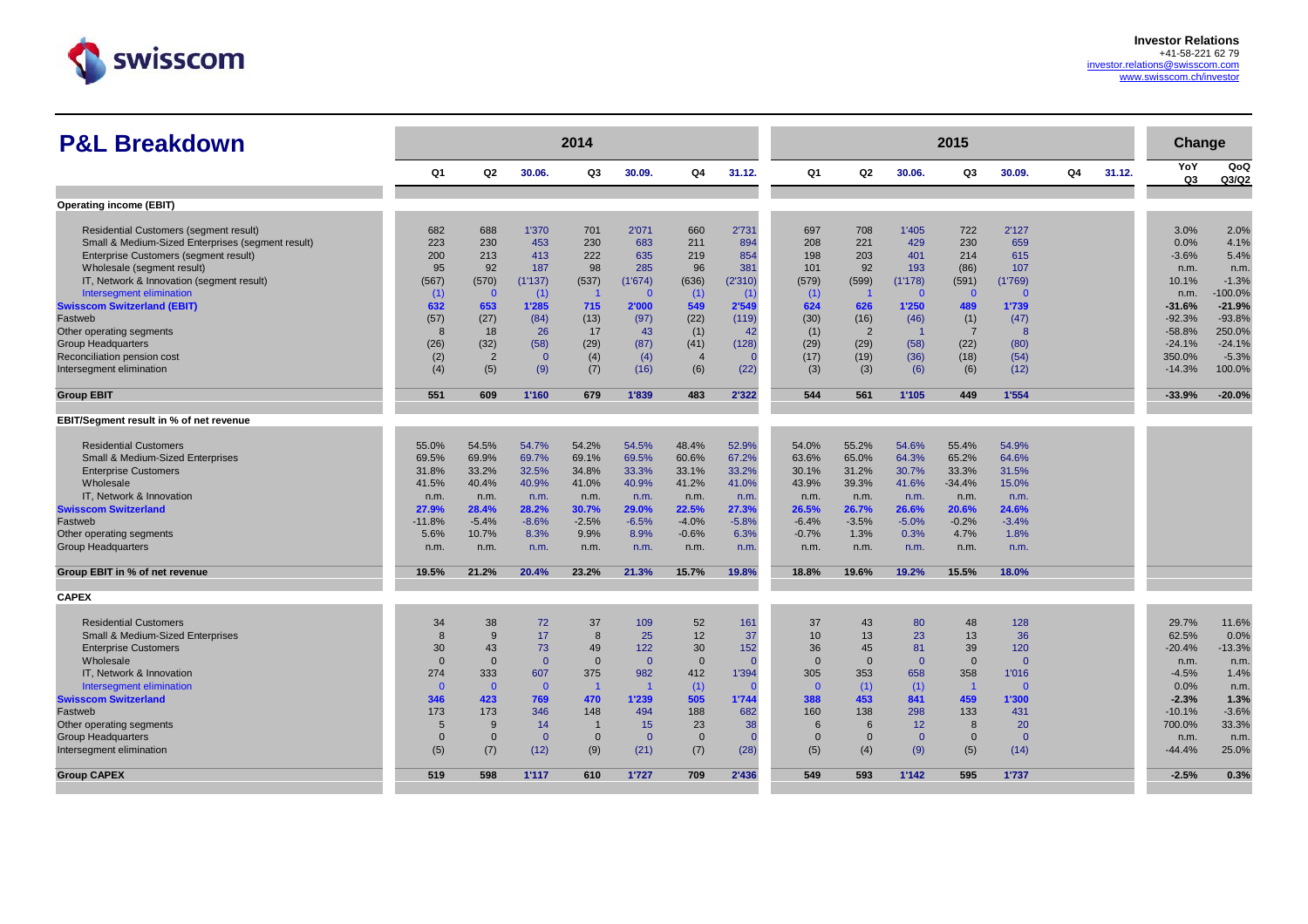

| Q1     | Q2<br>30.06. | Q3<br>30.09. | Q4<br>31.12.  | Q1     | Q <sub>2</sub><br>30.06. | Q3<br>30.09. | Q4<br>31.12.  | YoY<br>Q3 | QoQ<br>Q3/Q2          |
|--------|--------------|--------------|---------------|--------|--------------------------|--------------|---------------|-----------|-----------------------|
|        |              |              |               |        |                          |              |               |           |                       |
|        |              |              |               | 4'877  |                          |              |               |           | $-0.1%$               |
| 1'053  | 1'048        | 1'530        | 1'530         | 1'537  | 1'559                    | 1'613        |               | 5.4%      | 3.5%                  |
| 4'764  | 4'775        | 4'808        | 4'834         | 5'308  | 5'320                    | 5'354        |               | 11.4%     | 0.6%                  |
| 111    | 110          | 110          | 111           | 113    | 109                      | 106          |               | $-3.6%$   | $-2.8%$               |
| 4'916  | 4'996        | 5'049        | 5'072         | 5'129  | 5'176                    | 5'212        |               | 3.2%      | 0.7%                  |
| 15'662 | 15'761       | 16'375       | 16'445        | 16'964 | 17'062                   | 17'176       |               | 4.9%      | 0.7%                  |
| 2'362  | 2'373        | 2'378        | 2'391         | 2'373  | 2'377                    | 2'381        |               | 0.1%      | 0.2%                  |
| 1'731  | 1'768        | 1'994        | 1'962         | 1'940  | 1'722                    | 1'725        |               | $-13.5%$  | 0.2%                  |
| 326    | 326          | 328          | 327           | 322    | 325                      | 321          |               | $-2.1%$   | $-1.2%$               |
| 20'081 | 20'228       | 21'075       | 21'125        | 21'599 | 21'486                   | 21'603       |               | 2.5%      | 0.5%                  |
|        | 4'818        | 4'832        | 2014<br>4'878 | 4'898  |                          | 4'898        | 2015<br>4'891 |           | <b>Change</b><br>0.3% |

#### **Remarks:**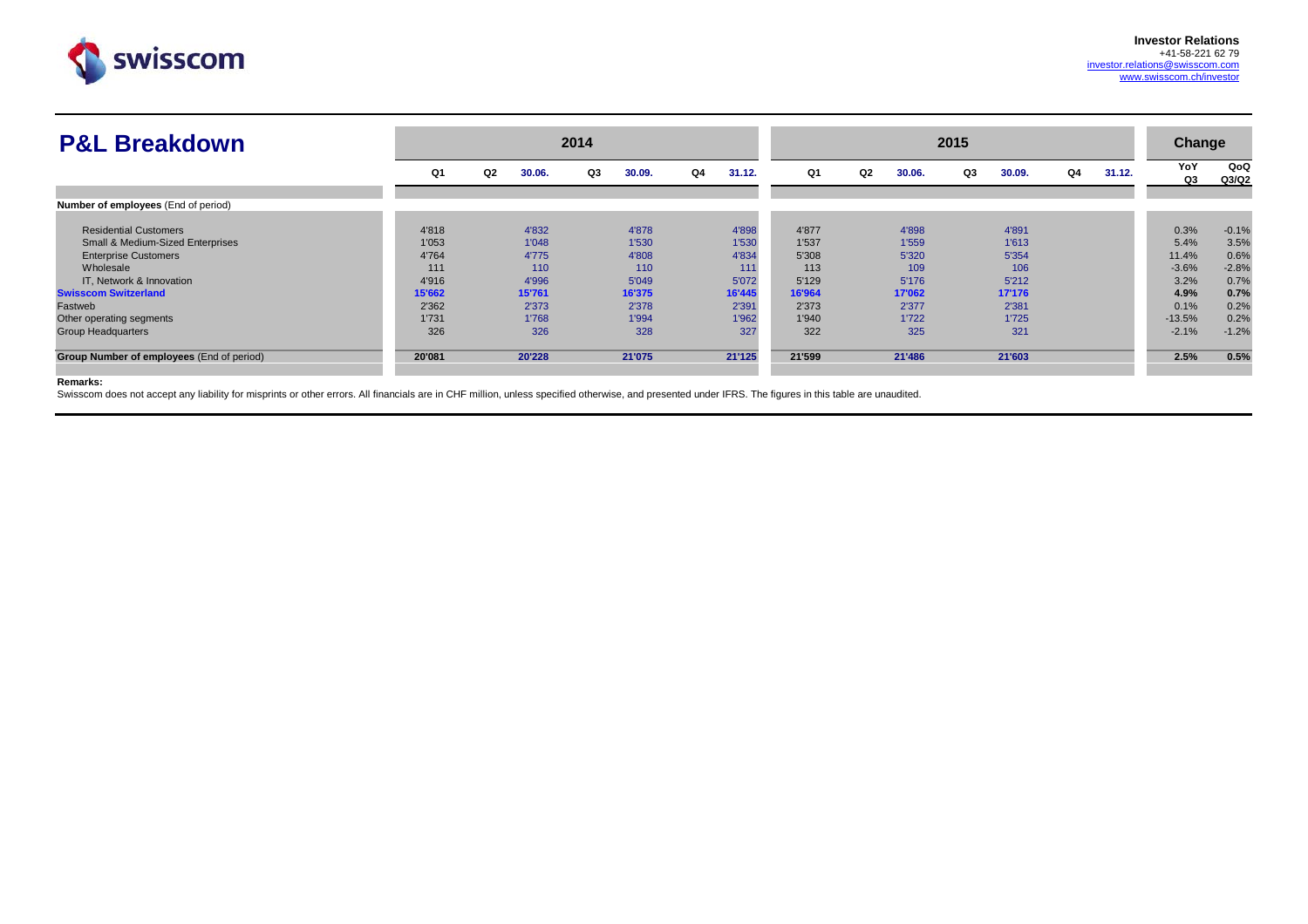

| <b>OPEX Breakdown</b>                      |               |                |                | 2014           |                |                |              |               |                |                | 2015           |              |    |        | Change                |              |
|--------------------------------------------|---------------|----------------|----------------|----------------|----------------|----------------|--------------|---------------|----------------|----------------|----------------|--------------|----|--------|-----------------------|--------------|
|                                            | Q1            | Q <sub>2</sub> | 30.06.         | Q3             | 30.09.         | Q4             | 31.12.       | Q1            | Q2             | 30.06.         | Q3             | 30.09.       | Q4 | 31.12. | YoY<br>Q <sub>3</sub> | QoQ<br>Q3/Q2 |
| <b>OPEX Swisscom Switzerland</b>           |               |                |                |                |                |                |              |               |                |                |                |              |    |        |                       |              |
| Goods and services purchased               | (411)         | (407)          | (818)          | (429)          | (1'247)        | (527)          | (1'774)      | (435)         | (414)          | (849)          | (420)          | (1'269)      |    |        | $-2.1%$               | 1.4%         |
| Personnel expenses                         | (561)         | (563)          | (1'124)        | (531)          | (1'655)        | (584)          | (2'239)      | (614)         | (614)          | (1'228)        | (573)          | (1'801)      |    |        | 7.9%                  | $-6.7%$      |
| Other operating expenses                   | (374)         | (380)          | (754)          | (392)          | (1'146)        | (450)          | (1'596)      | (385)         | (381)          | (766)          | (580)          | (1'346)      |    |        | 48.0%                 | 52.2%        |
| Intersegment expenses                      | (39)          | (43)           | (82)           | (43)           | (125)          | (43)           | (168)        | (38)          | (40)           | (78)           | (41)           | (119)        |    |        | $-4.7%$               | 2.5%         |
| ./. Capitalized costs and other income     | 61            | 64             | 125            | 99             | 224            | 59             | 283          | 72            | 76             | 148            | 72             | 220          |    |        | $-27.3%$              | $-5.3%$      |
| <b>Total OPEX Swisscom Switzerland</b>     | (1'324)       | (1'329)        | (2'653)        | (1'296)        | (3'949)        | (1'545)        | (5'494)      | (1'400)       | (1'373)        | (2'773)        | (1'542)        | (4'315)      |    |        | 19.0%                 | 12.3%        |
| <b>OPEX Fastweb</b>                        |               |                |                |                |                |                |              |               |                |                |                |              |    |        |                       |              |
| Goods and services purchased               | (130)         | (136)          | (266)          | (144)          | (410)          | (136)          | (546)        | (123)         | (128)          | (251)          | (111)          | (362)        |    |        | $-22.9%$              | $-13.3%$     |
| Personnel expenses                         | (58)          | (52)           | (110)          | (47)           | (157)          | (59)           | (216)        | (48)          | (47)           | (95)           | (43)           | (138)        |    |        | $-8.5%$               | $-8.5%$      |
| Other operating expenses                   | (176)         | (167)          | (343)          | (170)          | (513)          | (198)          | (711)        | (177)         | (143)          | (320)          | (158)          | (478)        |    |        | $-7.1%$               | 10.5%        |
| Intersegment expenses                      | $\Omega$      | (1)            | (1)            | $\mathbf{0}$   | (1)            | $\mathbf 0$    | (1)          | $\mathbf{0}$  | (1)            | (1)            | $\mathbf{0}$   | (1)          |    |        | n.m.                  | $-100.0%$    |
| ./. Capitalized costs and other income     | 13            | 12             | 25             | 11             | 36             | 16             | 52           | 10            | 14             | 24             | 11             | 35           |    |        | 0.0%                  | $-21.4%$     |
| <b>Total OPEX Fastweb</b>                  | (351)         | (344)          | (695)          | (350)          | (1'045)        | (377)          | (1'422)      | (338)         | (305)          | (643)          | (301)          | (944)        |    |        | $-14.0%$              | $-1.3%$      |
| <b>OPEX Other operating segments</b>       |               |                |                |                |                |                |              |               |                |                |                |              |    |        |                       |              |
| Goods and services purchased               | (11)          | (14)           | (25)           | (11)           | (36)           | (13)           | (49)         | (10)          | (11)           | (21)           | (3)            | (24)         |    |        | $-72.7%$              | $-72.7%$     |
| Personnel expenses                         | (52)          | (50)           | (102)          | (53)           | (155)          | (61)           | (216)        | (57)          | (59)           | (116)          | (51)           | (167)        |    |        | $-3.8%$               | $-13.6%$     |
| Other operating expenses                   | (51)          | (61)           | (112)          | (68)           | (180)          | (83)           | (263)        | (54)          | (61)           | (115)          | (63)           | (178)        |    |        | $-7.4%$               | 3.3%         |
| Intersegment expenses                      | (10)          | (11)           | (21)           | (11)           | (32)           | (11)           | (43)         | (10)          | (10)           | (20)           | (10)           | (30)         |    |        | $-9.1%$               | 0.0%         |
| ./. Capitalized costs and other income     | $\mathcal{P}$ | $\overline{1}$ | $\overline{3}$ | 2              | -5             | $\overline{4}$ | $\mathbf{q}$ | $\mathcal{R}$ | $\overline{4}$ | $\overline{7}$ | $\overline{2}$ | $\mathbf{Q}$ |    |        | 0.0%                  | $-50.0%$     |
| <b>Total OPEX Other operating segments</b> | (122)         | (135)          | (257)          | (141)          | (398)          | (164)          | (562)        | (128)         | (137)          | (265)          | (125)          | (390)        |    |        | $-11.3%$              | $-8.8%$      |
| <b>OPEX Group Headquarters</b>             |               |                |                |                |                |                |              |               |                |                |                |              |    |        |                       |              |
| Goods and services purchased               | $\Omega$      | $\mathbf 0$    | $\mathbf{0}$   | $\overline{0}$ | $\overline{0}$ | $\mathbf{0}$   | $\Omega$     | $\mathbf 0$   | $\mathbf{0}$   | $\Omega$       | $\mathbf 0$    | $\Omega$     |    |        | n.m.                  | n.m.         |
| Personnel expenses                         | (21)          | (24)           | (45)           | (21)           | (66)           | (24)           | (90)         | (22)          | (23)           | (45)           | (22)           | (67)         |    |        | 4.8%                  | $-4.3%$      |
| Other operating expenses                   | (12)          | (13)           | (25)           | (13)           | (38)           | (22)           | (60)         | (14)          | (16)           | (30)           | (10)           | (40)         |    |        | $-23.1%$              | $-37.5%$     |
| Intersegment expenses                      | (10)          | (10)           | (20)           | (10)           | (30)           | (10)           | (40)         | (9)           | (10)           | (19)           | (9)            | (28)         |    |        | $-10.0%$              | $-10.0%$     |
| ./. Capitalized costs and other income     | 18            | 15             | 33             | 16             | 49             | 16             | 65           | 16            | 19             | 35             | 19             | 54           |    |        | 18.8%                 | 0.0%         |
| <b>Total OPEX Group Headquarters</b>       | (25)          | (32)           | (57)           | (28)           | (85)           | (40)           | (125)        | (29)          | (30)           | (59)           | (22)           | (81)         |    |        | $-21.4%$              | $-26.7%$     |

#### **Remarks:**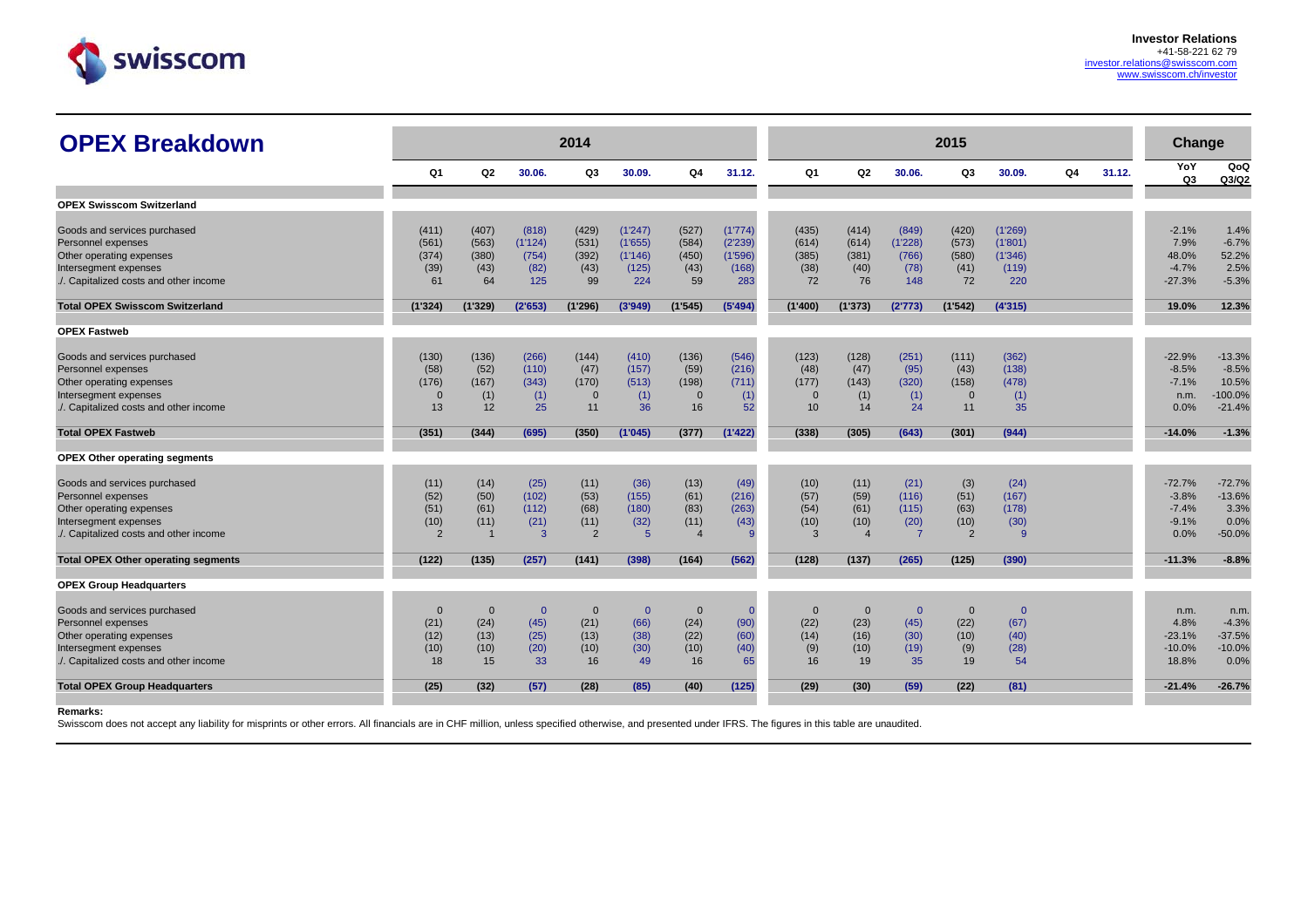

| <b>SCS Breakdown</b>                               |                |                |        | 2014  |        |                |         |                |                |        | 2015           |        |    |        | Change                |              |
|----------------------------------------------------|----------------|----------------|--------|-------|--------|----------------|---------|----------------|----------------|--------|----------------|--------|----|--------|-----------------------|--------------|
|                                                    | Q1             | Q2             | 30.06. | Q3    | 30.09. | Q <sub>4</sub> | 31.12.  | Q1             | Q <sub>2</sub> | 30.06. | Q3             | 30.09. | Q4 | 31.12. | YoY<br>Q <sub>3</sub> | QoQ<br>Q3/Q2 |
| <b>Residential Customers</b>                       |                |                |        |       |        |                |         |                |                |        |                |        |    |        |                       |              |
|                                                    |                |                |        |       |        |                |         |                |                |        |                |        |    |        |                       |              |
| Net revenue (incl. intersegment revenue)           | 1'241          | 1'263          | 2'504  | 1'294 | 3'798  | 1'364          | 5'162   | 1'291          | 1'283          | 2'574  | 1'303          | 3'877  |    |        | 0.7%                  | 1.6%         |
| Outpayments                                        | (47)           | (51)           | (98)   | (55)  | (153)  | (50)           | (203)   | (46)           | (53)           | (99)   | (64)           | (163)  |    |        | 16.4%                 | 20.8%        |
| Subscriber acquisition and retention costs (1)     | (84)           | (96)           | (180)  | (106) | (286)  | (136)          | (422)   | (91)           | (84)           | (175)  | (88)           | (263)  |    |        | $-17.0%$              | 4.8%         |
| Other costs of goods and services purchased        | (156)          | (151)          | (307)  | (157) | (464)  | (227)          | (691)   | (174)          | (148)          | (322)  | (146)          | (468)  |    |        | $-7.0%$               | $-1.4%$      |
| Direct costs (incl. intersegment direct costs)     | (287)          | (298)          | (585)  | (318) | (903)  | (413)          | (1'316) | (311)          | (285)          | (596)  | (298)          | (894)  |    |        | $-6.3%$               | 4.6%         |
| <b>Contribution margin 1</b>                       | 954            | 965            | 1'919  | 976   | 2'895  | 951            | 3'846   | 980            | 998            | 1'978  | 1'005          | 2'983  |    |        | 3.0%                  | 0.7%         |
| Contribution margin 1 in % of net revenue          | 76.9%          | 76.4%          | 76.6%  | 75.4% | 76.2%  | 69.7%          | 74.5%   | 75.9%          | 77.8%          | 76.8%  | 77.1%          | 76.9%  |    |        |                       |              |
| Personnel expenses                                 | (131)          | (130)          | (261)  | (126) | (387)  | (128)          | (515)   | (134)          | (134)          | (268)  | (128)          | (396)  |    |        | 1.6%                  | $-4.5%$      |
| Other operating expenses (2)                       | (121)          | (125)          | (246)  | (126) | (372)  | (144)          | (516)   | (124)          | (132)          | (256)  | (131)          | (387)  |    |        | 4.0%                  | $-0.8%$      |
| Indirect costs (incl. intersegment indirect costs) | (252)          | (255)          | (507)  | (252) | (759)  | (272)          | (1'031) | (258)          | (266)          | (524)  | (259)          | (783)  |    |        | 2.8%                  | $-2.6%$      |
| ./. Capitalized costs and other income             | -8             | 6              | 14     | -7    | 21     | -9             | 30      | 8              | 10             | 18     | 10             | 28     |    |        | 42.9%                 | 0.0%         |
| <b>Contribution margin 2</b>                       | 710            | 716            | 1'426  | 731   | 2'157  | 688            | 2'845   | 730            | 742            | 1'472  | 756            | 2'228  |    |        | 3.4%                  | 1.9%         |
| Contribution margin 2 in % of net revenue          | 57.2%          | 56.7%          | 56.9%  | 56.5% | 56.8%  | 50.4%          | 55.1%   | 56.5%          | 57.8%          | 57.2%  | 58.0%          | 57.5%  |    |        |                       |              |
| <b>CAPEX</b>                                       | 34             | 38             | 72     | 37    | 109    | 52             | 161     | 37             | 43             | 80     | 48             | 128    |    |        | 29.7%                 | 11.6%        |
| Number of employees (FTE)                          | 4'818          |                | 4'832  |       | 4'878  |                | 4'898   | 4'877          |                | 4'898  |                | 4'891  |    |        | 0.3%                  | $-0.1%$      |
| <b>Small &amp; Medium-Sized Enterprises</b>        |                |                |        |       |        |                |         |                |                |        |                |        |    |        |                       |              |
| Net revenue (incl. intersegment revenue)           | 321            | 329            | 650    | 333   | 983    | 348            | 1'331   | 327            | 340            | 667    | 353            | 1'020  |    |        | 6.0%                  | 3.8%         |
| Outpayments                                        | (14)           | (15)           | (29)   | (16)  | (45)   | (16)           | (61)    | (14)           | (17)           | (31)   | (18)           | (49)   |    |        | 12.5%                 | 5.9%         |
| Subscriber acquisition and retention costs (1)     | (26)           | (26)           | (52)   | (23)  | (75)   | (24)           | (99)    | (19)           | (18)           | (37)   | (15)           | (52)   |    |        | $-34.8%$              | $-16.7%$     |
| Other costs of goods and services purchased        | (9)            | (8)            | (17)   | (12)  | (29)   | (11)           | (40)    | (9)            | (7)            | (16)   | (11)           | (27)   |    |        | $-8.3%$               | 57.1%        |
| Direct costs (incl. intersegment direct costs)     | (49)           | (49)           | (98)   | (51)  | (149)  | (51)           | (200)   | (42)           | (42)           | (84)   | (44)           | (128)  |    |        | $-13.7%$              | 4.8%         |
| <b>Contribution margin 1</b>                       | 272            | 280            | 552    | 282   | 834    | 297            | 1'131   | 285            | 298            | 583    | 309            | 892    |    |        | 9.6%                  | 3.7%         |
| Contribution margin 1 in % of net revenue          | 84.7%          | 85.1%          | 84.9%  | 84.7% | 84.8%  | 85.3%          | 85.0%   | 87.2%          | 87.6%          | 87.4%  | 87.5%          | 87.5%  |    |        |                       |              |
| Personnel expenses                                 | (33)           | (34)           | (67)   | (35)  | (102)  | (50)           | (152)   | (49)           | (48)           | (97)   | (50)           | (147)  |    |        | 42.9%                 | 4.2%         |
| Other operating expenses (2)                       | (17)           | (17)           | (34)   | (17)  | (51)   | (28)           | (79)    | (22)           | (22)           | (44)   | (24)           | (68)   |    |        | 41.2%                 | 9.1%         |
| Indirect costs (incl. intersegment indirect costs) | (50)           | (51)           | (101)  | (52)  | (153)  | (78)           | (231)   | (71)           | (70)           | (141)  | (74)           | (215)  |    |        | 42.3%                 | 5.7%         |
| . Capitalized costs and other income               | $\overline{4}$ | $\overline{4}$ | -8     | 3     | 11     | $\overline{4}$ | 15      | $\overline{3}$ | $\overline{4}$ |        | $\overline{4}$ | 11     |    |        | 33.3%                 | 0.0%         |
| <b>Contribution margin 2</b>                       | 226            | 233            | 459    | 233   | 692    | 223            | 915     | 217            | 232            | 449    | 239            | 688    |    |        | 2.6%                  | 3.0%         |
| Contribution margin 2 in % of net revenue          | 70.4%          | 70.8%          | 70.6%  | 70.0% | 70.4%  | 64.1%          | 68.7%   | 66.4%          | 68.2%          | 67.3%  | 67.7%          | 67.5%  |    |        |                       |              |
| <b>CAPEX</b>                                       | 8              | 9              | 17     | 8     | 25     | 12             | 37      | 10             | 13             | 23     | 13             | 36     |    |        | 62.5%                 | 0.0%         |
| Number of employees (FTE)                          | 1'053          |                | 1'048  |       | 1'530  |                | 1'530   | 1'537          |                | 1'559  |                | 1'613  |    |        | 5.4%                  | 3.5%         |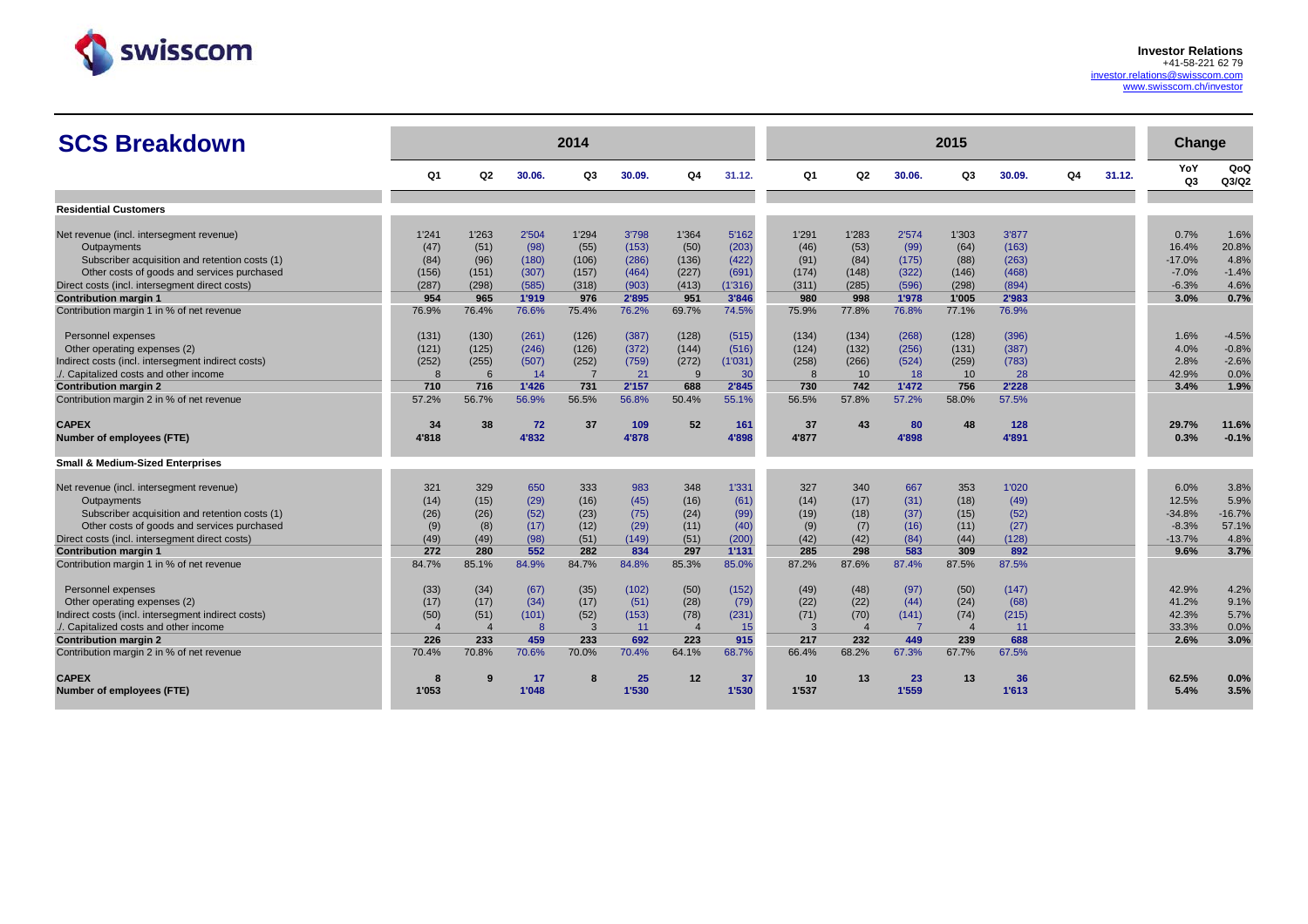

| <b>SCS Breakdown</b>                               |          |                |                | 2014     |                |                |          |                |                |                | 2015         |          |                |        | Change                |              |
|----------------------------------------------------|----------|----------------|----------------|----------|----------------|----------------|----------|----------------|----------------|----------------|--------------|----------|----------------|--------|-----------------------|--------------|
|                                                    | Q1       | Q2             | 30.06.         | Q3       | 30.09.         | Q4             | 31.12.   | Q1             | Q <sub>2</sub> | 30.06.         | Q3           | 30.09.   | Q <sub>4</sub> | 31.12. | YoY<br>Q <sub>3</sub> | QoQ<br>Q3/Q2 |
| <b>Enterprise Customers</b>                        |          |                |                |          |                |                |          |                |                |                |              |          |                |        |                       |              |
| Net revenue (incl. intersegment revenue)           | 628      | 641            | 1'269          | 638      | 1'907          | 662            | 2'569    | 657            | 650            | 1'307          | 643          | 1'950    |                |        | 0.8%                  | $-1.1%$      |
| Outpayments                                        | (35)     | (35)           | (70)           | (35)     | (105)          | (36)           | (141)    | (34)           | (35)           | (69)           | (35)         | (104)    |                |        | 0.0%                  | 0.0%         |
| Subscriber acquisition and retention costs (1)     | (8)      | (8)            | (16)           | (6)      | (22)           | (9)            | (31)     | (7)            | (7)            | (14)           | (5)          | (19)     |                |        | $-16.7%$              | $-28.6%$     |
| Other costs of goods and services purchased        | (98)     | (88)           | (186)          | (90)     | (276)          | (95)           | (371)    | (100)          | (101)          | (201)          | (91)         | (292)    |                |        | 1.1%                  | $-9.9%$      |
| Direct costs (incl. intersegment direct costs)     | (141)    | (131)          | (272)          | (131)    | (403)          | (140)          | (543)    | (141)          | (143)          | (284)          | (131)        | (415)    |                |        | 0.0%                  | $-8.4%$      |
| <b>Contribution margin 1</b>                       | 487      | 510            | 997            | 507      | 1'504          | 522            | 2'026    | 516            | 507            | 1'023          | 512          | 1'535    |                |        | 1.0%                  | 1.0%         |
| Contribution margin 1 in % of net revenue          | 77.5%    | 79.6%          | 78.6%          | 79.5%    | 78.9%          | 78.9%          | 78.9%    | 78.5%          | 78.0%          | 78.3%          | 79.6%        | 78.7%    |                |        |                       |              |
| Personnel expenses                                 | (192)    | (195)          | (387)          | (178)    | (565)          | (189)          | (754)    | (215)          | (216)          | (431)          | (198)        | (629)    |                |        | 11.2%                 | $-8.3%$      |
| Other operating expenses (2)                       | (91)     | (97)           | (188)          | (102)    | (290)          | (107)          | (397)    | (99)           | (88)           | (187)          | (97)         | (284)    |                |        | $-4.9%$               | 10.2%        |
| Indirect costs (incl. intersegment indirect costs) | (283)    | (292)          | (575)          | (280)    | (855)          | (296)          | (1'151)  | (314)          | (304)          | (618)          | (295)        | (913)    |                |        | 5.4%                  | $-3.0%$      |
| ./. Capitalized costs and other income             | 19       | 15             | 34             | 16       | 50             | 17             | 67       | 17             | 23             | 40             | 20           | 60       |                |        | 25.0%                 | $-13.0%$     |
| <b>Contribution margin 2</b>                       | 223      | 233            | 456            | 243      | 699            | 243            | 942      | 219            | 226            | 445            | 237          | 682      |                |        | $-2.5%$               | 4.9%         |
| Contribution margin 2 in % of net revenue          | 35.5%    | 36.3%          | 35.9%          | 38.1%    | 36.7%          | 36.7%          | 36.7%    | 33.3%          | 34.8%          | 34.0%          | 36.9%        | 35.0%    |                |        |                       |              |
| <b>CAPEX</b>                                       | 30       | 43             | 73             | 49       | 122            | 30             | 152      | 36             | 45             | 81             | 39           | 120      |                |        | $-20.4%$              | $-13.3%$     |
| Number of employees (FTE)                          | 4'764    |                | 4'775          |          | 4'808          |                | 4'834    | 5'308          |                | 5'320          |              | 5'354    |                |        | 11.4%                 | 0.6%         |
| Wholesale                                          |          |                |                |          |                |                |          |                |                |                |              |          |                |        |                       |              |
| Net revenue (incl. intersegment revenue)           | 229      | 228            | 457            | 239      | 696            | 233            | 929      | 230            | 234            | 464            | 250          | 714      |                |        | 4.6%                  | 6.8%         |
| Outpayments                                        | (128)    | (132)          | (260)          | (135)    | (395)          | (131)          | (526)    | (123)          | (136)          | (259)          | (145)        | (404)    |                |        | 7.4%                  | 6.6%         |
| Subscriber acquisition and retention costs (1)     | $\Omega$ | $\Omega$       | $\overline{0}$ | $\Omega$ | $\overline{0}$ | $\overline{0}$ | $\Omega$ | $\overline{0}$ | $\Omega$       | $\overline{0}$ | $\mathbf{0}$ | $\Omega$ |                |        | n.m.                  | n.m.         |
| Other costs of goods and services purchased        | - 0      | (1)            | (1)            | (1)      | (2)            | (1)            | (3)      | (1)            | $\overline{0}$ | (1)            | $\mathbf{0}$ | (1)      |                |        | n.m.                  | n.m.         |
| Direct costs (incl. intersegment direct costs)     | (128)    | (133)          | (261)          | (136)    | (397)          | (132)          | (529)    | (124)          | (136)          | (260)          | (145)        | (405)    |                |        | 6.6%                  | 6.6%         |
| <b>Contribution margin 1</b>                       | 101      | 95             | 196            | 103      | 299            | 101            | 400      | 106            | 98             | 204            | 105          | 309      |                |        | 1.9%                  | 7.1%         |
| Contribution margin 1 in % of net revenue          | 44.1%    | 41.7%          | 42.9%          | 43.1%    | 43.0%          | 43.3%          | 43.1%    | 46.1%          | 41.9%          | 44.0%          | 42.0%        | 43.3%    |                |        |                       |              |
| Personnel expenses                                 | (5)      | (5)            | (10)           | (4)      | (14)           | (5)            | (19)     | (5)            | (5)            | (10)           | (4)          | (14)     |                |        | 0.0%                  | $-20.0%$     |
| Other operating expenses (2)                       | (1)      | $\overline{1}$ | $\overline{0}$ | (1)      | (1)            | $\overline{0}$ | (1)      | $\overline{0}$ | (1)            | (1)            | (187)        | (188)    |                |        | n.m.                  | n.m.         |
| Indirect costs (incl. intersegment indirect costs) | (6)      | (4)            | (10)           | (5)      | (15)           | (5)            | (20)     | (5)            | (6)            | (11)           | (191)        | (202)    |                |        | n.m.                  | n.m.         |
| ./. Capitalized costs and other income             | $\Omega$ | $\overline{1}$ |                | $\Omega$ | $\overline{1}$ | $\mathbf{0}$   |          | $\overline{0}$ | $\mathbf{0}$   | $\overline{0}$ | $\mathbf{0}$ | $\Omega$ |                |        | n.m.                  | n.m.         |
| <b>Contribution margin 2</b>                       | 95       | 92             | 187            | 98       | 285            | 96             | 381      | 101            | 92             | 193            | (86)         | 107      |                |        | n.m.                  | n.m.         |
| Contribution margin 2 in % of net revenue          | 41.5%    | 40.4%          | 40.9%          | 41.0%    | 40.9%          | 41.2%          | 41.0%    | 43.9%          | 39.3%          | 41.6%          | $-34.4%$     | 15.0%    |                |        |                       |              |
| <b>CAPEX</b>                                       | $\Omega$ | O              | O              | $\bf{0}$ | - 0            |                |          | $\Omega$       | $\bf{0}$       | - 0            | $\bf{0}$     | $\bf{0}$ |                |        | n.m.                  | n.m.         |
| Number of employees (FTE)                          | 111      |                | 110            |          | 110            |                | 111      | 113            |                | 109            |              | 106      |                |        | $-3.6%$               | $-2.8%$      |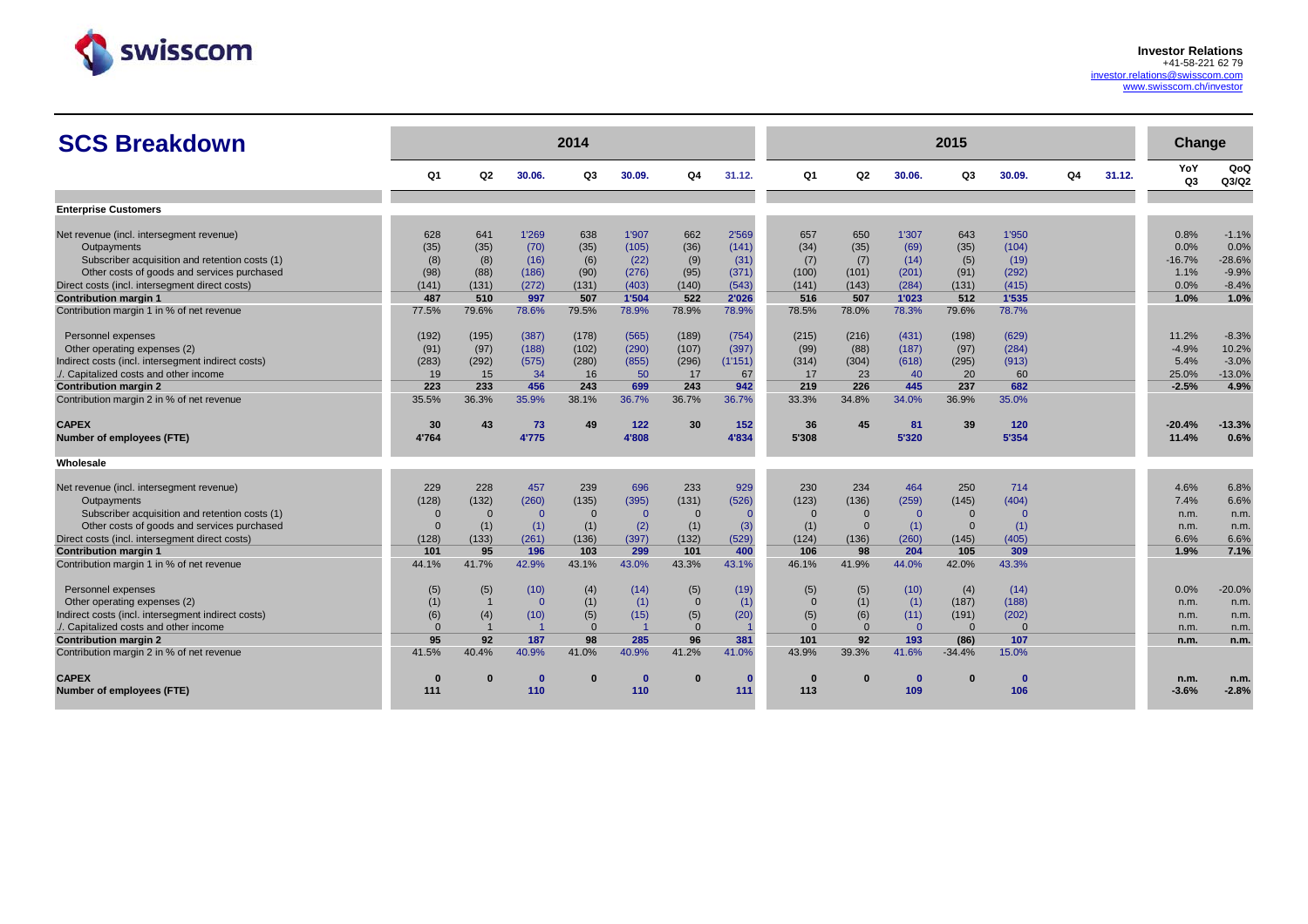

| <b>SCS Breakdown</b>                                                                          |                |                |                | 2014           |                |                |                  |                |                |                | 2015           |                |    |        | Change                |                  |
|-----------------------------------------------------------------------------------------------|----------------|----------------|----------------|----------------|----------------|----------------|------------------|----------------|----------------|----------------|----------------|----------------|----|--------|-----------------------|------------------|
|                                                                                               | Q <sub>1</sub> | Q <sub>2</sub> | 30.06.         | Q3             | 30.09.         | Q4             | 31.12.           | Q1             | Q2             | 30.06.         | Q3             | 30.09.         | Q4 | 31.12. | YoY<br>Q <sub>3</sub> | QoQ<br>Q3/Q2     |
| <b>IT. Network &amp; Innovation</b>                                                           |                |                |                |                |                |                |                  |                |                |                |                |                |    |        |                       |                  |
| Net revenue (incl. intersegment revenue)                                                      | 31             | 32             | 63             | 30             | 93             | 33             | 126              | 34             | 31             | 65             | 32             | 97             |    |        | 6.7%                  | 3.2%             |
| Direct costs (incl. intersegment direct costs)                                                | $\Omega$       | $\Omega$       | $\overline{0}$ | $\mathbf{0}$   | $\overline{0}$ | $\Omega$       | $\overline{0}$   | $\Omega$       | $\mathbf{0}$   | $\overline{0}$ | $\mathbf{0}$   | $\Omega$       |    |        | n.m.                  | n.m.             |
| <b>Contribution margin 1</b>                                                                  | 31             | 32             | 63             | 30             | 93             | 33             | 126              | 34             | 31             | 65             | 32             | 97             |    |        | 6.7%                  | 3.2%             |
| Contribution margin 1 in % of net revenue                                                     | n.m.           | n.m.           | n.m.           | n.m.           | n.m.           | n.m.           | n.m.             | n.m.           | n.m.           | n.m.           | n.m.           | n.m.           |    |        |                       |                  |
| Personnel expenses                                                                            | (207)          | (206)          | (413)          | (196)          | (609)          | (220)          | (829)            | (218)          | (220)          | (438)          | (200)          | (638)          |    |        | 2.0%                  | $-9.1%$          |
| Rent                                                                                          | (46)           | (45)           | (91)           | (49)           | (140)          | (46)           | (186)            | (49)           | (49)           | (98)           | (49)           | (147)          |    |        | 0.0%                  | 0.0%             |
| Maintenance                                                                                   | (46)           | (48)           | (94)           | (50)           | (144)          | (58)           | (202)            | (42)           | (41)           | (83)           | (47)           | (130)          |    |        | $-6.0%$               | 14.6%            |
| IT expenses                                                                                   | (50)           | (54)           | (104)          | (54)           | (158)          | (59)           | (217)            | (56)           | (57)           | (113)          | (55)           | (168)          |    |        | 1.9%                  | $-3.5%$          |
| Other expenses                                                                                | (79)           | (77)           | (156)          | (76)           | (232)          | (93)           | (325)            | (82)           | (83)           | (165)          | (89)           | (254)          |    |        | 17.1%                 | 7.2%             |
| Other operating expenses                                                                      | (221)          | (224)          | (445)          | (229)          | (674)          | (256)          | (930)            | (229)          | (230)          | (459)          | (240)          | (699)          |    |        | 4.8%                  | 4.3%             |
| Indirect costs (incl. intersegment indirect costs)                                            | (428)          | (430)          | (858)          | (425)          | (1'283)        | (476)          | (1'759)          | (447)          | (450)          | (897)          | (440)          | (1'337)        |    |        | 3.5%                  | $-2.2%$          |
| . Capitalized costs and other income                                                          | 83             | 92             | 175            | 125            | 300            | 86             | 386              | 101            | 96             | 197            | 96             | 293            |    |        | $-23.2%$              | 0.0%             |
| <b>Contribution margin 2</b>                                                                  | (314)          | (306)          | (620)          | (270)          | (890)          | (357)          | (1'247)          | (312)          | (323)          | (635)          | (312)          | (947)          |    |        | 15.6%                 | $-3.4%$          |
| Contribution margin 2 in % of net revenue                                                     | n.m.           | n.m.           | n.m.           | n.m.           | n.m.           | n.m.           | n.m.             | n.m.           | n.m.           | n.m.           | n.m.           | n.m.           |    |        |                       |                  |
| <b>CAPEX</b>                                                                                  | 274            | 333            | 607            | 375            | 982            | 412            | 1'394            | 305            | 353            | 658            | 358            | 1'016          |    |        | $-4.5%$               | 1.4%             |
| <b>Number of employees (FTE)</b>                                                              | 4'916          |                | 4'996          |                | 5'049          |                | 5'072            | 5'129          |                | 5'176          |                | 5'212          |    |        | 3.2%                  | 0.7%             |
| <b>Swisscom Switzerland</b>                                                                   |                |                |                |                |                |                |                  |                |                |                |                |                |    |        |                       |                  |
|                                                                                               |                |                |                |                |                |                |                  |                |                |                |                |                |    |        |                       |                  |
| Net revenue (incl. intersegment revenue)                                                      | 2'264          | 2'297          | 4'561          | 2'332          | 6'893          | 2'436          | 9'329            | 2'355          | 2'342          | 4'697          | 2'375          | 7'072          |    |        | 1.8%                  | 1.4%             |
| Outpayments                                                                                   | (102)          | (105)          | (207)          | (113)          | (320)          | (104)          | (424)            | (99)           | (109)          | (208)          | (120)          | (328)          |    |        | 6.2%                  | 10.1%<br>$-1.0%$ |
| Subscriber acquisition and retention costs (1)<br>Other costs of goods and services purchased | (111)<br>(254) | (122)<br>(240) | (233)<br>(494) | (129)<br>(248) | (362)<br>(742) | (158)<br>(327) | (520)<br>(1'069) | (109)<br>(275) | (103)<br>(249) | (212)<br>(524) | (102)<br>(240) | (314)<br>(764) |    |        | $-20.9%$<br>$-3.2%$   | $-3.6%$          |
| Direct costs (incl. intercompany direct costs)                                                | (467)          | (467)          | (934)          | (490)          | (1'424)        | (589)          | (2'013)          | (483)          | (461)          | (944)          | (462)          | (1'406)        |    |        | $-5.7%$               | 0.2%             |
| <b>Contribution margin 1</b>                                                                  | 1'797          | 1'830          | 3'627          | 1'842          | 5'469          | 1'847          | 7'316            | 1'872          | 1'881          | 3'753          | 1'913          | 5'666          |    |        | 3.9%                  | 1.7%             |
| Contribution margin 1 in % of net revenue                                                     | 79.4%          | 79.7%          | 79.5%          | 79.0%          | 79.3%          | 75.8%          | 78.4%            | 79.5%          | 80.3%          | 79.9%          | 80.5%          | 80.1%          |    |        |                       |                  |
| Personnel expenses                                                                            | (568)          | (570)          | (1'138)        | (539)          | (1'677)        | (590)          | (2'267)          | (621)          | (622)          | (1'243)        | (579)          | (1'822)        |    |        | 7.4%                  | $-6.9%$          |
| Other operating expenses (2)                                                                  | (350)          | (356)          | (706)          | (366)          | (1'072)        | (425)          | (1'497)          | (368)          | (366)          | (734)          | (573)          | (1'307)        |    |        | 56.6%                 | 56.6%            |
| Indirect costs (incl. intersegment indirect costs)                                            | (918)          | (926)          | (1'844)        | (905)          | (2'749)        | (1'015)        | (3'764)          | (989)          | (988)          | (1'977)        | (1'152)        | (3'129)        |    |        | 27.3%                 | 16.6%            |
| Capitalized costs and other income                                                            | 61             | 64             | 125            | 99             | 224            | 59             | 283              | 72             | 76             | 148            | 72             | 220            |    |        | $-27.3%$              | $-5.3%$          |
| <b>Contribution margin 2</b>                                                                  | 940            | 968            | 1'908          | 1'036          | 2'944          | 891            | 3'835            | 955            | 969            | 1'924          | 833            | 2'757          |    |        | $-19.6%$              | $-14.0%$         |
| Contribution margin 2 in % of net revenue                                                     | 41.5%          | 42.1%          | 41.8%          | 44.4%          | 42.7%          | 36.6%          | 41.1%            | 40.6%          | 41.4%          | 41.0%          | 35.1%          | 39.0%          |    |        |                       |                  |
| <b>CAPEX</b>                                                                                  | 346            | 423            | 769            | 470            | 1'239          | 505            | 1'744            | 388            | 453            | 841            | 459            | 1'300          |    |        | $-2.3%$               | 1.3%             |
| <b>Number of employees (FTE)</b>                                                              | 15'662         |                | 15'761         |                | 16'375         |                | 16'445           | 16'964         |                | 17'062         |                | 17'176         |    |        | 4.9%                  | 0.7%             |

(1) Subscriber acquisition and retention costs include subsidies and dealer commissions

(2) Other operating expenses excluding dealer commissions

## **Remarks:**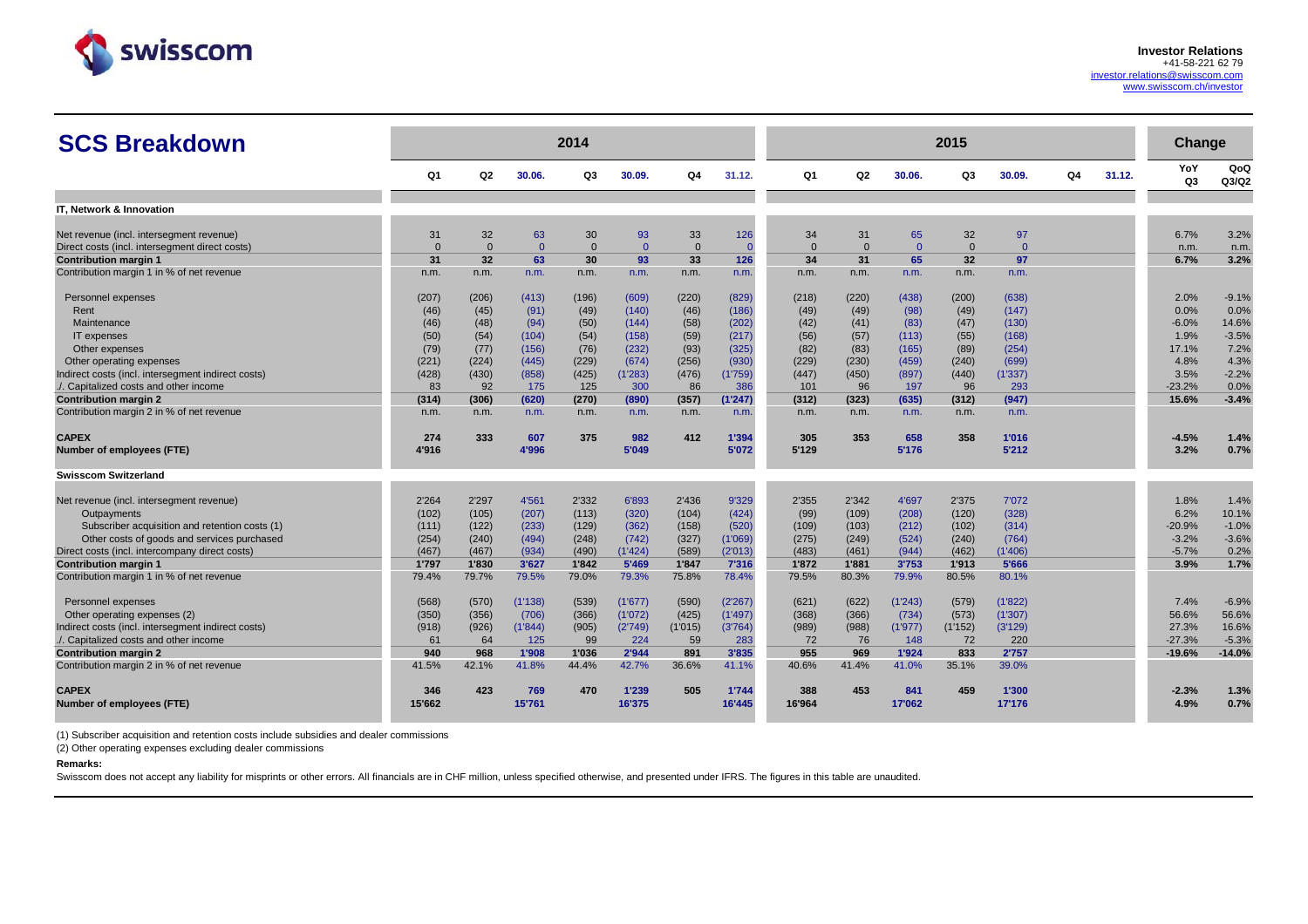

| <b>Operating Free Cash Flow</b>                                                                         |             |                |         | 2014         |         |              |         |                |       |         | 2015         |         |    |        | Change    |              |
|---------------------------------------------------------------------------------------------------------|-------------|----------------|---------|--------------|---------|--------------|---------|----------------|-------|---------|--------------|---------|----|--------|-----------|--------------|
|                                                                                                         | Q1          | Q <sub>2</sub> | 30.06.  | Q3           | 30.09.  | Q4           | 31.12.  | Q <sub>1</sub> | Q2    | 30.06.  | Q3           | 30.09.  | Q4 | 31.12. | YoY<br>Q3 | QoQ<br>Q3/Q2 |
| <b>Operating income (EBITDA)</b>                                                                        | 1'061       | 1'121          | 2'182   | 1'190        | 3'372   | 1'041        | 4'413   | 1'051          | 1'082 | 2'133   | 966          | 3'099   |    |        | $-18.8%$  | $-10.7%$     |
| Changes in operating assets and liabilities and other<br>payments or receipts from operating activities | (210)       | (41)           | (251)   | 9            | (242)   | 53           | (189)   | (170)          | (82)  | (252)   | 308          | 56      |    |        | n.m.      | n.m.         |
| Capital expenditure                                                                                     | (519)       | (598)          | (1'117) | (610)        | (1'727) | (709)        | (2'436) | (549)          | (593) | (1'142) | (595)        | (1'737) |    |        | $-2.5%$   | 0.3%         |
| Proceeds from sale of assets                                                                            |             | 30             | 32      | 51           | 83      |              | 88      | 12             |       | 13      |              | 18      |    |        | $-90.2%$  | 400.0%       |
| Operating free cash flow before minority interests                                                      | 334         | 512            | 846     | 640          | 1'486   | 390          | 1'876   | 344            | 408   | 752     | 684          | 1'436   |    |        | 6.9%      | 67.6%        |
| Dividends paid to minority interests                                                                    | $\mathbf 0$ | (16)           | (16)    | $\mathbf{0}$ | (16)    | $\mathbf{0}$ | (16)    | $\overline{0}$ | (7)   | (7)     | $\mathbf{0}$ | (7)     |    |        | n.m.      | $-100.0%$    |
| Operating free cash flow                                                                                | 334         | 496            | 830     | 640          | 1'470   | 390          | 1'860   | 344            | 401   | 745     | 684          | 1'429   |    |        | 6.9%      | 70.6%        |

### **Remarks:**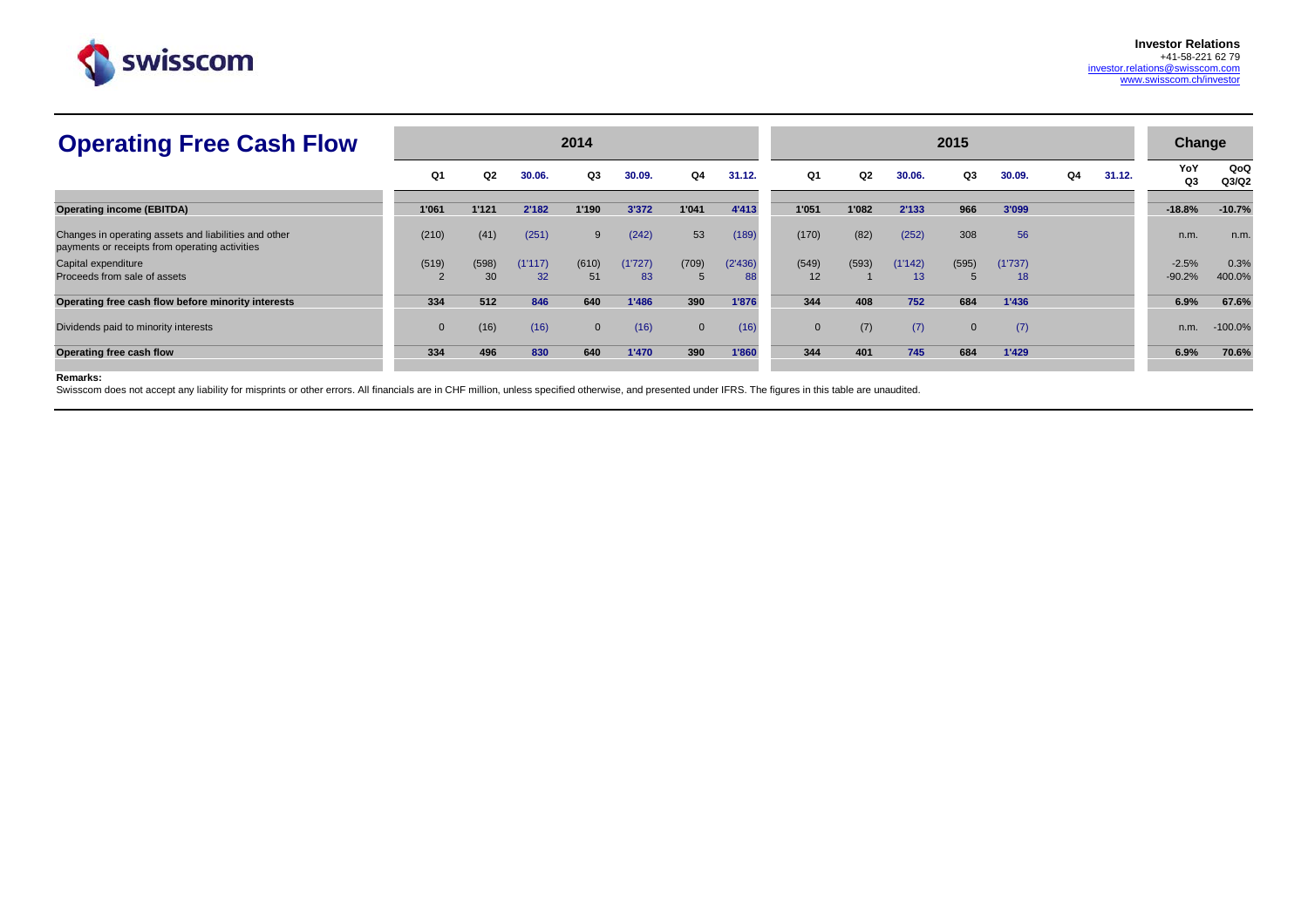

| <b>Operational Data</b>                                           |                |                |        | 2014 |        |     |        |                |     |        | 2015 |        |    |        | Change    |              |
|-------------------------------------------------------------------|----------------|----------------|--------|------|--------|-----|--------|----------------|-----|--------|------|--------|----|--------|-----------|--------------|
|                                                                   | Q <sub>1</sub> | Q <sub>2</sub> | 30.06. | Q3   | 30.09. | Q4  | 31.12. | Q <sub>1</sub> | Q2  | 30.06. | Q3   | 30.09. | Q4 | 31.12. | YoY<br>Q3 | QoQ<br>Q3/Q2 |
| <b>Operational data Swisscom Switzerland</b>                      |                |                |        |      |        |     |        |                |     |        |      |        |    |        |           |              |
| <b>Product view (in thousands)</b>                                |                |                |        |      |        |     |        |                |     |        |      |        |    |        |           |              |
| Wireless customers in single products                             | 5'985          |                | 5'993  |      | 6'015  |     | 6'035  | 6'037          |     | 6'041  |      | 6'045  |    |        | 0.5%      | 0.1%         |
| Wireless customers in bundles                                     | 444            |                | 467    |      | 484    |     | 505    | 531            |     | 551    |      | 573    |    |        | 18.4%     | 4.0%         |
| Wireless customers                                                | 6'429          |                | 6'460  |      | 6'499  |     | 6'540  | 6'568          |     | 6'592  |      | 6'618  |    |        | 1.8%      | 0.4%         |
| Broadband lines in single products                                | 773            |                | 745    |      | 718    |     | 681    | 650            |     | 615    |      | 581    |    |        | $-19.1%$  | $-5.5%$      |
| Broadband lines in bundles                                        | 1'060          |                | 1'110  |      | 1'154  |     | 1'209  | 1'258          |     | 1'307  |      | 1'356  |    |        | 17.5%     | 3.7%         |
| <b>Broadband lines</b>                                            | 1'833          |                | 1'855  |      | 1'872  |     | 1'890  | 1'908          |     | 1'922  |      | 1'937  |    |        | 3.5%      | 0.8%         |
| Wireline voice access lines in single products                    | 2'007          |                | 1'948  |      | 1'902  |     | 1'840  | 1'763          |     | 1'695  |      | 1'632  |    |        | $-14.2%$  | $-3.7%$      |
| Wireline voice access lines in bundles                            | 849            |                | 882    |      | 909    |     | 938    | 972            |     | 1'002  |      | 1'027  |    |        | 13.0%     | 2.5%         |
| Wireline voice access lines                                       | 2'856          |                | 2'830  |      | 2'811  |     | 2'778  | 2'735          |     | 2'697  |      | 2'659  |    |        | $-5.4%$   | $-1.4%$      |
| TV customers in single products                                   | 271            |                | 259    |      | 246    |     | 218    | 200            |     | 182    |      | 165    |    |        | $-32.9%$  | $-9.3%$      |
| TV customers in bundles                                           | 781            |                | 832    |      | 879    |     | 947    | 1'001          |     | 1'056  |      | 1'110  |    |        | 26.3%     | 5.1%         |
| TV customers                                                      | 1'052          |                | 1'091  |      | 1'125  |     | 1'165  | 1'201          |     | 1'238  |      | 1'275  |    |        | 13.3%     | 3.0%         |
| Total number of underlying products                               | 12'170         |                | 12'236 |      | 12'307 |     | 12'373 | 12'412         |     | 12'449 |      | 12'489 |    |        | 1.5%      | 0.3%         |
| <b>Bundle products</b>                                            |                |                |        |      |        |     |        |                |     |        |      |        |    |        |           |              |
| <b>Bundle subscription (in thousands)</b>                         |                |                |        |      |        |     |        |                |     |        |      |        |    |        |           |              |
| 2Play bundle subscriptions                                        | 287            |                | 294    |      | 302    |     | 304    | 302            |     | 301    |      | 301    |    |        | $-0.3%$   | 0.0%         |
| 3Play bundle subscriptions                                        | 555            |                | 584    |      | 609    |     | 646    | 680            |     | 712    |      | 741    |    |        | 21.7%     | 4.1%         |
| 4Play bundle subscriptions                                        | 218            |                | 231    |      | 242    |     | 255    | 266            |     | 278    |      | 291    |    |        | 20.2%     | 4.7%         |
| nPlay business bundle subscriptions                               | $\Omega$       |                |        |      |        |     |        | 10             |     | 16     |      | 23     |    |        | n.m.      | 43.8%        |
| <b>Total bundle subscriptions</b>                                 | 1'060          |                | 1'110  |      | 1'154  |     | 1'209  | 1'258          |     | 1'307  |      | 1'356  |    |        | 17.5%     | 3.7%         |
| <b>Bundle ARPU (in CHF)</b>                                       |                |                |        |      |        |     |        |                |     |        |      |        |    |        |           |              |
| <b>Blended ARPU 2Play bundle</b>                                  | 111            | 110            | 111    | 108  | 109    | 108 | 108    | 107            | 105 | 107    | 104  | 106    |    |        | $-3.7%$   | $-1.0%$      |
| Blended ARPU 3Play bundle                                         | 135            | 140            | 138    | 139  | 138    | 145 | 140    | 143            | 139 | 141    | 138  | 141    |    |        | $-0.7%$   | $-0.7%$      |
| Blended ARPU 4Play bundle                                         | 212            | 209            | 210    | 207  | 209    | 209 | 208    | 207            | 205 | 206    | 206  | 207    |    |        | $-0.5%$   | 0.5%         |
| <b>Wireless Retail</b>                                            |                |                |        |      |        |     |        |                |     |        |      |        |    |        |           |              |
| <b>Wireless customers (in thousands)</b>                          |                |                |        |      |        |     |        |                |     |        |      |        |    |        |           |              |
| Wireless customers prepaid                                        | 2'173          |                | 2'165  |      | 2'165  |     | 2'163  | 2'149          |     | 2'131  |      | 2'125  |    |        | $-1.8%$   | $-0.3%$      |
| Wireless customers postpaid                                       | 3'812          |                | 3'828  |      | 3'850  |     | 3'872  | 3'888          |     | 3'910  |      | 3'920  |    |        | 1.8%      | 0.3%         |
| Wireless customers in single products                             | 5'985          |                | 5'993  |      | 6'015  |     | 6'035  | 6'037          |     | 6'041  |      | 6'045  |    |        | 0.5%      | 0.1%         |
| Wireless customers in bundles                                     | 444            |                | 467    |      | 484    |     | 505    | 531            |     | 551    |      | 573    |    |        | 18.4%     | 4.0%         |
| <b>Wireless customers</b>                                         | 6'429          |                | 6'460  |      | 6'499  |     | 6'540  | 6'568          |     | 6'592  |      | 6'618  |    |        | 1.8%      | 0.4%         |
| Infinity penetration in % of Residential & SME postpaid customers | 55%            |                | 58%    |      | 61%    |     | 64%    | 65%            |     | 66%    |      | 67%    |    |        |           |              |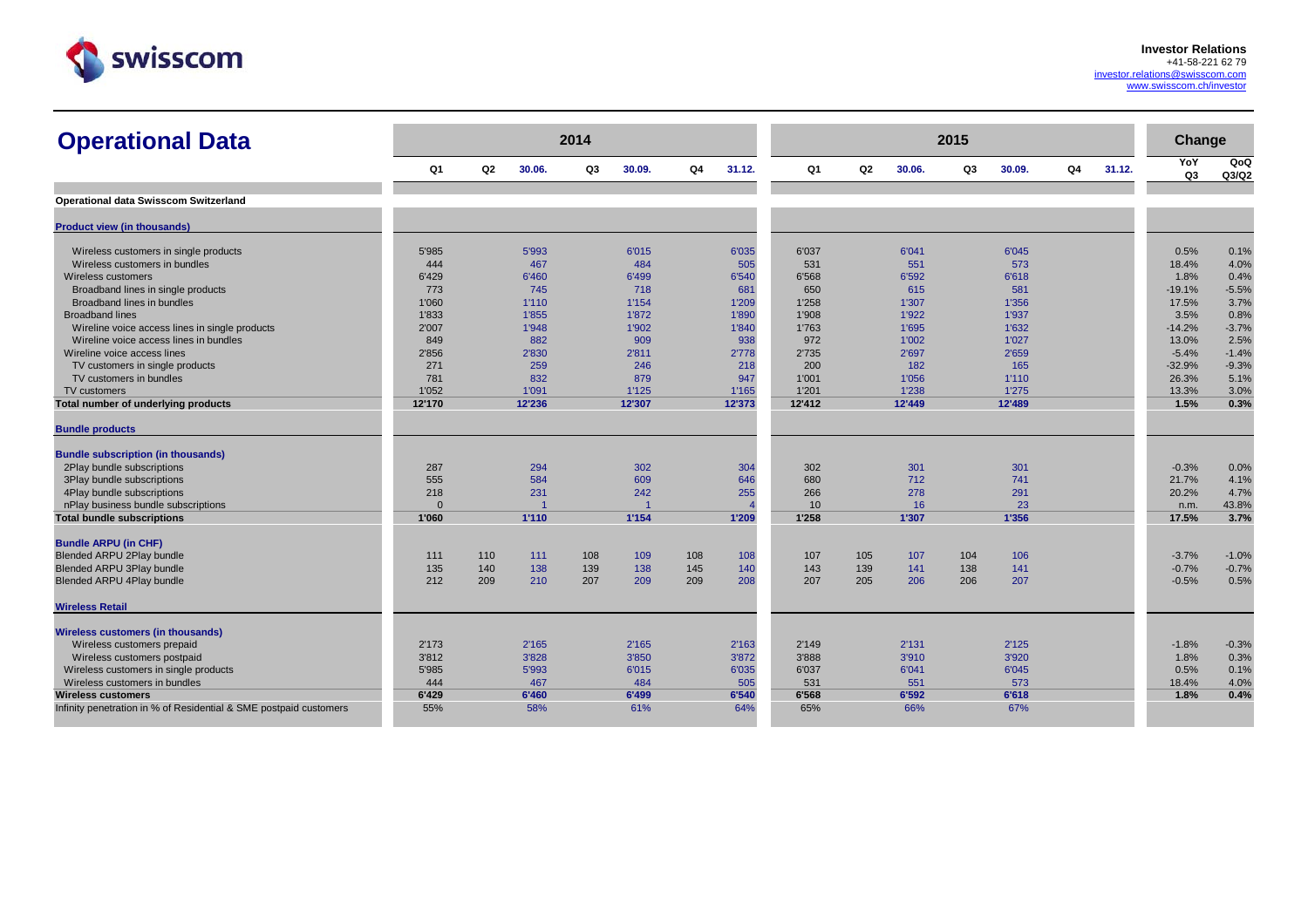

| <b>Operational Data</b>                              |                      |                      |                      | 2014    |                      |                      |                      |                |                      |                      | 2015                 |                      |                |        | Change              |                     |
|------------------------------------------------------|----------------------|----------------------|----------------------|---------|----------------------|----------------------|----------------------|----------------|----------------------|----------------------|----------------------|----------------------|----------------|--------|---------------------|---------------------|
|                                                      | Q <sub>1</sub>       | Q2                   | 30.06.               | Q3      | 30.09.               | Q4                   | 31.12.               | Q <sub>1</sub> | Q2                   | 30.06.               | Q3                   | 30.09.               | Q <sub>4</sub> | 31.12. | YoY<br>Q3           | <b>QoQ</b><br>Q3/Q2 |
| <b>Wireless ARPU (in CHF)</b>                        |                      |                      |                      |         |                      |                      |                      |                |                      |                      |                      |                      |                |        |                     |                     |
| ARPU MO Postpaid<br><b>ARPU MO Prepaid</b>           | 56<br>$\overline{7}$ | 57<br>$\overline{7}$ | 57<br>$\overline{7}$ | 58<br>8 | 57<br>$\overline{7}$ | 57<br>$\overline{7}$ | 57<br>$\overline{7}$ | 55<br>6        | 56<br>$\overline{7}$ | 55<br>$\overline{7}$ | 57<br>$\overline{7}$ | 56<br>$\overline{7}$ |                |        | $-1.7%$<br>$-12.5%$ | 1.8%<br>0.0%        |
| <b>Blended wireless ARPU MO single subscriptions</b> | 38                   | 39                   | 38                   | 39      | 39                   | 38                   | 39                   | 37             | 38                   | 37                   | 39                   | 38                   |                |        | 0.0%                | 2.6%                |
| thereof ARPU Base Fee                                | 23                   | 24                   | 24                   | 25      | 24                   | 25                   | 24                   | 25             | 26                   | 26                   | 26                   | 26                   |                |        | 4.0%                | 0.0%                |
| <b>Blended wireless ARPU single subscriptions</b>    | 39                   | 41                   | 40                   | 41      | 40                   | 40                   | 40                   | 38             | 40                   | 39                   | 41                   | 40                   |                |        | 0.0%                | 2.5%                |
| <b>ARPU Infinity</b>                                 | 84                   | 85                   | 85                   | 85      | 85                   | 85                   | 85                   | 84             | 84                   | 83                   | 85                   | 84                   |                |        | 0.0%                | 1.2%                |
| Wireless cancellation rate (annualised, in %)        |                      |                      |                      |         |                      |                      |                      |                |                      |                      |                      |                      |                |        |                     |                     |
| Average quarterly wireless cancellation rate         |                      | 11.0%                |                      | 12.6%   |                      | 11.8%                |                      |                | 11.8%                |                      | 12.8%                |                      |                |        |                     |                     |
| Wireless cancellation rate cumulated                 | 12.4%                |                      | 11.7%                |         | 12.0%                |                      | 12.0%                | 11.7%          |                      | 11.7%                |                      | 12.2%                |                |        |                     |                     |
| Wireless traffic data domestic (in million MB)       |                      |                      |                      |         |                      |                      |                      |                |                      |                      |                      |                      |                |        |                     |                     |
| Traffic data domestic                                | 9'451                | 10'928               | 20'379               | 13'189  | 33'568               | 16'290               | 49'858               | 19'010         | 21'765               | 40'775               | 25'722               | 66'497               |                |        | 95.0%               | 18.2%               |
| <b>Wireline Retail</b>                               |                      |                      |                      |         |                      |                      |                      |                |                      |                      |                      |                      |                |        |                     |                     |
| <b>Broadband lines (in thousands)</b>                |                      |                      |                      |         |                      |                      |                      |                |                      |                      |                      |                      |                |        |                     |                     |
| Broadband lines in single products                   | 773                  |                      | 745                  |         | 718                  |                      | 681                  | 650            |                      | 615                  |                      | 581                  |                |        | $-19.1%$            | $-5.5%$             |
| Broadband lines in bundle products                   | 1'060                |                      | 1'110                |         | 1'154                |                      | 1'209                | 1'258          |                      | 1'307                |                      | 1'356                |                |        | 17.5%               | 3.7%<br>0.8%        |
| <b>Broadband lines</b>                               | 1'833                |                      | 1'855                |         | 1'872                |                      | 1'890                | 1'908          |                      | 1'922                |                      | 1'937                |                |        | 3.5%                |                     |
| <b>ARPL Broadband (in CHF)</b>                       |                      |                      |                      |         |                      |                      |                      |                |                      |                      |                      |                      |                |        |                     |                     |
| ARPL broadband (single subscription)                 | 36                   | 36                   | 36                   | 35      | 36                   | 36                   | 36                   | 35             | 35                   | 36                   | 35                   | 36                   |                |        | 0.0%                | 0.0%                |
| Voice access lines (in thousands)                    |                      |                      |                      |         |                      |                      |                      |                |                      |                      |                      |                      |                |        |                     |                     |
| Wireline Voice access lines in single products       | 2'007                |                      | 1'948                |         | 1'902                |                      | 1'840                | 1'763          |                      | 1'695                |                      | 1'632                |                |        | $-14.2%$            | $-3.7%$             |
| Wireline Voice access lines in bundle products       | 849                  |                      | 882                  |         | 909                  |                      | 938                  | 972            |                      | 1'002                |                      | 1'027                |                |        | 13.0%               | 2.5%                |
| <b>Voice access lines</b>                            | 2'856                |                      | 2'830                |         | 2'811                |                      | 2'778                | 2'735          |                      | 2'697                |                      | 2'659                |                |        | $-5.4%$             | $-1.4%$             |
| <b>ARPL Voice (in CHF)</b>                           |                      |                      |                      |         |                      |                      |                      |                |                      |                      |                      |                      |                |        |                     |                     |
| ARPL wireline voice (single subscription)            | 52                   | 51                   | 51                   | 51      | 51                   | 52                   | 51                   | 52             | 51                   | 51                   | 52                   | 52                   |                |        | 2.0%                | 2.0%                |
| TV customers (in thousands)                          |                      |                      |                      |         |                      |                      |                      |                |                      |                      |                      |                      |                |        |                     |                     |
| TV customers in single products                      | 271                  |                      | 259                  |         | 246                  |                      | 218                  | 200            |                      | 182                  |                      | 165                  |                |        | $-32.9%$            | $-9.3%$             |
| TV customers in bundle products                      | 781                  |                      | 832                  |         | 879                  |                      | 947                  | 1'001          |                      | 1'056                |                      | 1'110                |                |        | 26.3%               | 5.1%                |
| <b>TV customers</b>                                  | 1'052                |                      | 1'091                |         | 1'125                |                      | 1'165                | 1'201          |                      | 1'238                |                      | 1'275                |                |        | 13.3%               | 3.0%                |
| <b>ARPU TV (in CHF)</b>                              |                      |                      |                      |         |                      |                      |                      |                |                      |                      |                      |                      |                |        |                     |                     |
| ARPU TV access fee (single subscription)             | 16                   | 16                   | 16                   | 15      | 16                   | 15                   | 16                   | 15             | 14                   | 14                   | 13                   | 14                   |                |        | $-13.3%$            | $-7.1%$             |
|                                                      |                      |                      |                      |         |                      |                      |                      |                |                      |                      |                      |                      |                |        |                     |                     |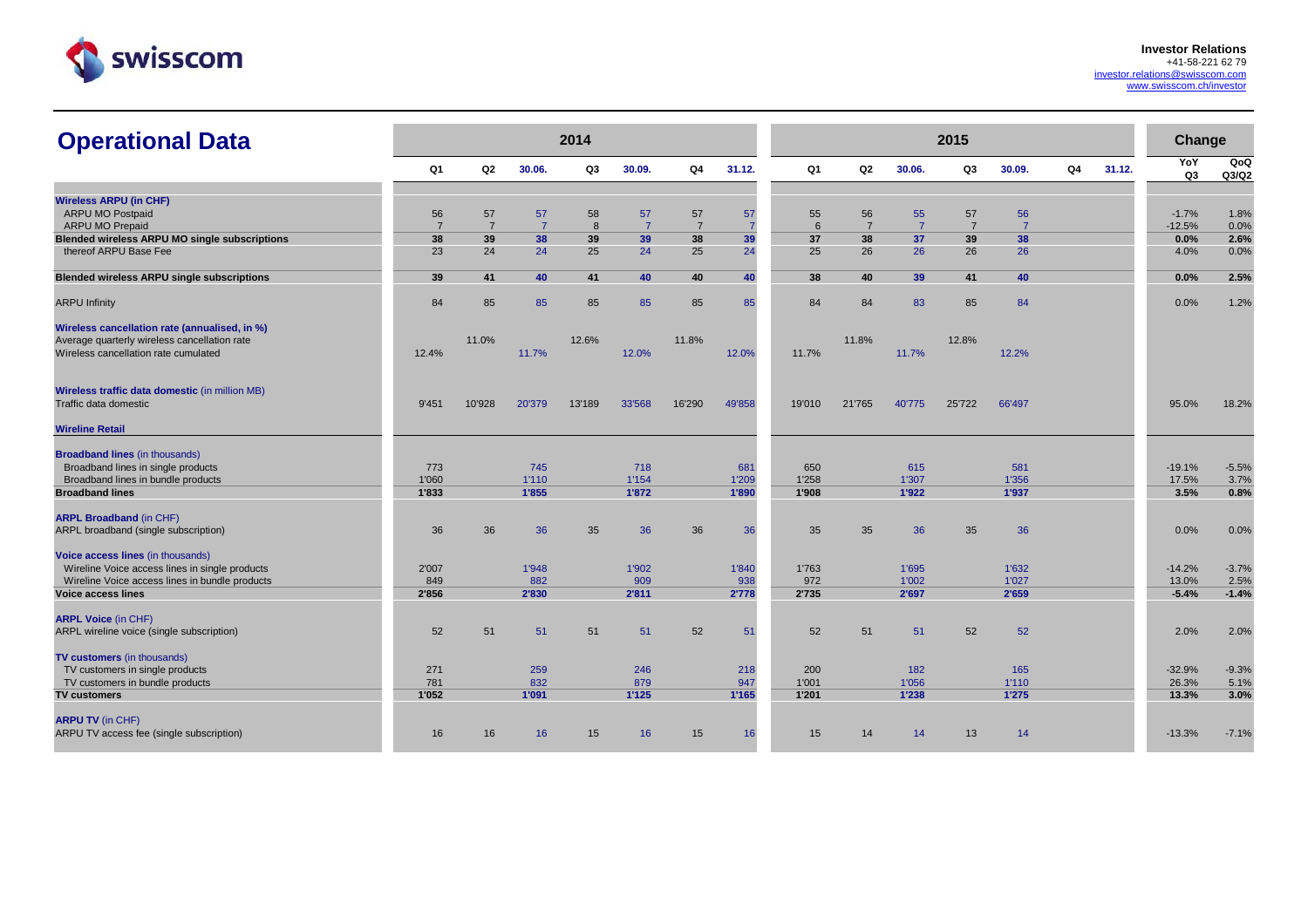

| <b>Operational Data</b>                        |            |                |                | 2014 |            |     |            |            |     |            | 2015 |                |    |        | <b>Change</b>     |                 |
|------------------------------------------------|------------|----------------|----------------|------|------------|-----|------------|------------|-----|------------|------|----------------|----|--------|-------------------|-----------------|
|                                                | Q1         | Q <sub>2</sub> | 30.06.         | Q3   | 30.09.     | Q4  | 31.12.     | Q1         | Q2  | 30.06.     | Q3   | 30.09.         | Q4 | 31.12. | YoY<br>Q3         | QoQ<br>Q3/Q2    |
| <b>Wholesale</b>                               |            |                |                |      |            |     |            |            |     |            |      |                |    |        |                   |                 |
| <b>Wholesale lines (in thousands)</b>          |            |                |                |      |            |     |            |            |     |            |      |                |    |        |                   |                 |
| Full access lines<br>Wholesale broadband lines | 241<br>221 |                | 228<br>224     |      | 204<br>241 |     | 180<br>262 | 162<br>278 |     | 150<br>291 |      | 139<br>301     |    |        | $-31.9%$<br>24.9% | $-7.3%$<br>3.4% |
| <b>Operational data Residential Customers</b>  |            |                |                |      |            |     |            |            |     |            |      |                |    |        |                   |                 |
| <b>Product view (in thousands)</b>             |            |                |                |      |            |     |            |            |     |            |      |                |    |        |                   |                 |
| Wireless customers in single products          | 4'357      |                | 4'353          |      | 4'354      |     | 4'349      | 4'338      |     | 4'317      |      | 4'307          |    |        | $-1.1%$           | $-0.2%$         |
| Wireless customers in bundles                  | 367        |                | 386            |      | 403        |     | 423        | 438        |     | 455        |      | 474            |    |        | 17.6%             | 4.2%            |
| Wireless customers                             | 4'724      |                | 4'739          |      | 4'757      |     | 4'772      | 4'776      |     | 4'772      |      | 4'781          |    |        | 0.5%              | 0.2%            |
| Broadband lines in single products             | 622        |                | 596            |      | 571        |     | 534        | 504        |     | 470        |      | 437            |    |        | $-23.5%$          | $-7.0%$         |
| Broadband lines in bundles                     | 956        |                | 999            |      | 1'038      |     | 1'089      | 1'134      |     | 1'179      |      | 1'225          |    |        | 18.0%             | 3.9%            |
| <b>Broadband lines</b>                         | 1'578      |                | 1'595          |      | 1'609      |     | 1'623      | 1'638      |     | 1'649      |      | 1'662          |    |        | 3.3%              | 0.8%            |
| Wireline voice access lines in single products | 1'347      |                | 1'297          |      | 1'246      |     | 1'189      | 1'128      |     | 1'068      |      | 1'012          |    |        | $-18.8%$          | $-5.2%$         |
| Wireline voice access lines in bundles         | 750        |                | 777            |      | 800        |     | 825        | 851        |     | 878        |      | 900            |    |        | 12.5%             | 2.5%            |
| Wireline voice access lines                    | 2'097      |                | 2'074          |      | 2'046      |     | 2'014      | 1'979      |     | 1'946      |      | 1'912          |    |        | $-6.5%$           | $-1.7%$         |
| TV customers in single products                | 256        |                | 243            |      | 230        |     | 204        | 187        |     | 170        |      | 154            |    |        | $-33.0%$          | $-9.4%$         |
| TV customers in bundles                        | 761        |                | 811            |      | 857        |     | 922        | 973        |     | 1'025      |      | 1'077          |    |        | 25.7%             | 5.1%            |
| TV customers                                   | 1'017      |                | 1'054          |      | 1'087      |     | 1'126      | 1'160      |     | 1'195      |      | 1'231          |    |        | 13.2%             | 3.0%            |
| Total number of underlying products            | 9'416      |                | 9'462          |      | 9'499      |     | 9'535      | 9'553      |     | 9'562      |      | 9'586          |    |        | 0.9%              | 0.3%            |
| <b>Bundle products</b>                         |            |                |                |      |            |     |            |            |     |            |      |                |    |        |                   |                 |
| <b>Bundle subscription (in thousands)</b>      |            |                |                |      |            |     |            |            |     |            |      |                |    |        |                   |                 |
| 2Play bundle subscriptions                     | 245        |                | 250            |      | 255        |     | 258        | 257        |     | 257        |      | 259            |    |        | 1.6%              | 0.8%            |
| 3Play bundle subscriptions                     | 497        |                | 523            |      | 546        |     | 581        | 615        |     | 648        |      | 678            |    |        | 24.2%             | 4.6%            |
| 4Play bundle subscriptions                     | 214        |                | 226            |      | 237        |     | 250        | 261        |     | 273        |      | 286            |    |        | 20.7%             | 4.8%            |
| nPlay business bundle subscriptions            | $\Omega$   |                | $\overline{0}$ |      | $\Omega$   |     | $\Omega$   |            |     |            |      | $\overline{2}$ |    |        | n.m.              | 100.0%          |
| <b>Total bundle subscriptions</b>              | 956        |                | 999            |      | 1'038      |     | 1'089      | 1'134      |     | 1'179      |      | 1'225          |    |        | 18.0%             | 3.9%            |
| <b>Bundle ARPU (in CHF)</b>                    |            |                |                |      |            |     |            |            |     |            |      |                |    |        |                   |                 |
| <b>Blended ARPU 2Play bundle</b>               | 107        | 109            | 108            | 105  | 108        | 105 | 107        | 107        | 101 | 102        | 100  | 101            |    |        | $-4.8%$           | $-1.0%$         |
| <b>Blended ARPU 3Play bundle</b>               | 121        | 127            | 124            | 127  | 126        | 132 | 127        | 135        | 127 | 128        | 127  | 128            |    |        | 0.0%              | 0.0%            |
| Blended ARPU 4Play bundle                      | 205        | 206            | 206            | 207  | 209        | 204 | 205        | 207        | 200 | 200        | 202  | 200            |    |        | $-2.4%$           | 1.0%            |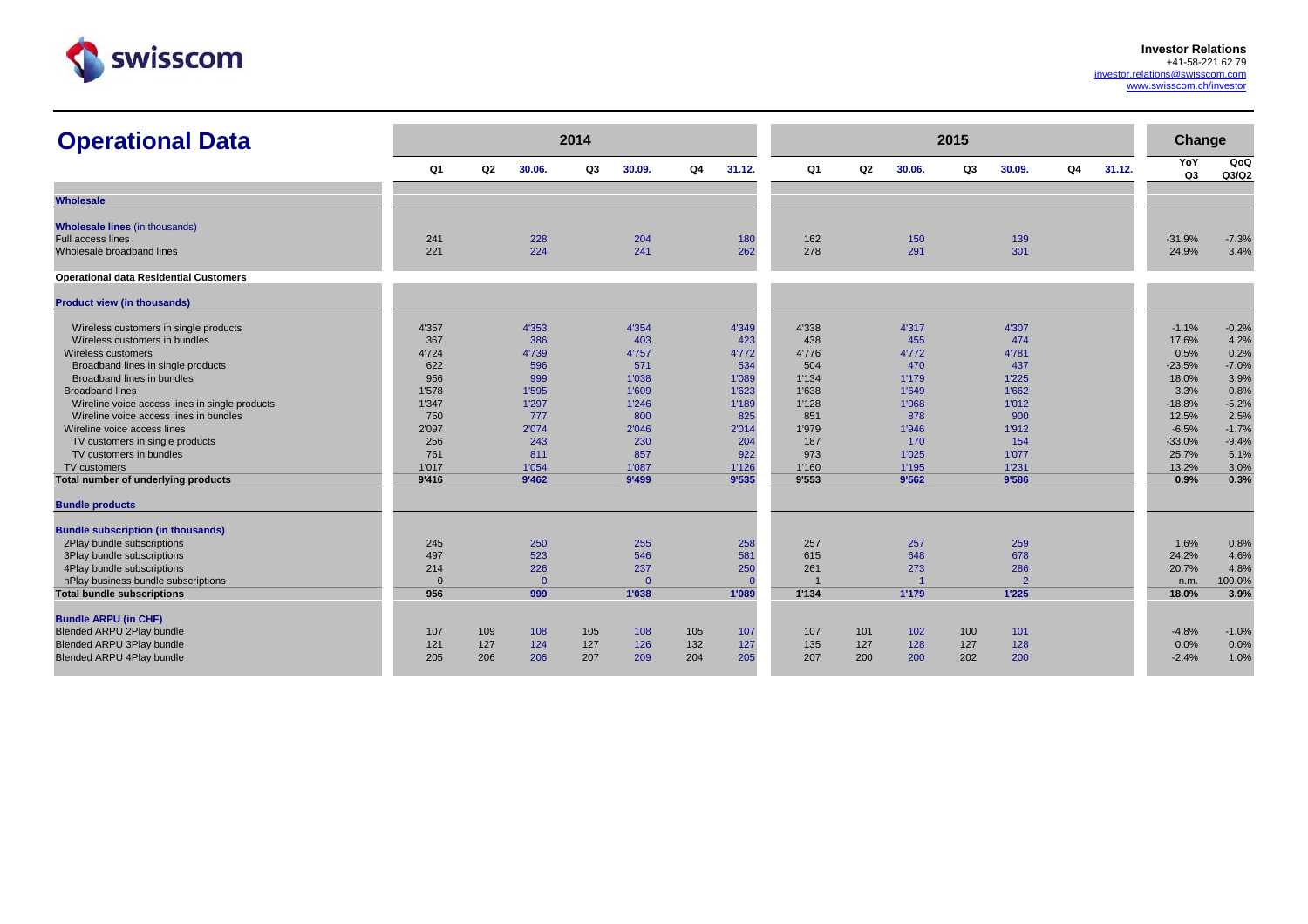

| <b>Operational Data</b>                              |                |                |                | 2014 |                |                |                 |       |                |                | 2015           |                |                |        | Change    |                     |
|------------------------------------------------------|----------------|----------------|----------------|------|----------------|----------------|-----------------|-------|----------------|----------------|----------------|----------------|----------------|--------|-----------|---------------------|
|                                                      | Q <sub>1</sub> | Q2             | 30.06.         | Q3   | 30.09.         | Q4             | 31.12.          | Q1    | Q <sub>2</sub> | 30.06.         | Q3             | 30.09.         | Q <sub>4</sub> | 31.12. | YoY<br>Q3 | <b>QoQ</b><br>Q3/Q2 |
| <b>Wireless Retail</b>                               |                |                |                |      |                |                |                 |       |                |                |                |                |                |        |           |                     |
| <b>Wireless customers (in thousands)</b>             |                |                |                |      |                |                |                 |       |                |                |                |                |                |        |           |                     |
| Wireless customers prepaid                           | 2'173          |                | 2'165          |      | 2'165          |                | 2'163           | 2'149 |                | 2'131          |                | 2'125          |                |        | $-1.8%$   | $-0.3%$             |
| Wireless customers postpaid                          | 2'184          |                | 2'188          |      | 2'189          |                | 2'186           | 2'189 |                | 2'186          |                | 2'182          |                |        | $-0.3%$   | $-0.2%$             |
| Wireless customers in single products                | 4'357          |                | 4'353          |      | 4'354          |                | 4'349           | 4'338 |                | 4'317          |                | 4'307          |                |        | $-1.1%$   | $-0.2%$             |
| Wireless customers in bundles                        | 367            |                | 386            |      | 403            |                | 423             | 438   |                | 455            |                | 474            |                |        | 17.6%     | 4.2%                |
| <b>Wireless customers</b>                            | 4'724          |                | 4'739          |      | 4'757          |                | 4'772           | 4'776 |                | 4'772          |                | 4'781          |                |        | 0.5%      | 0.2%                |
| <b>Wireless ARPU</b> (in CHF)                        |                |                |                |      |                |                |                 |       |                |                |                |                |                |        |           |                     |
| <b>ARPU MO Postpaid</b>                              | 60             | 62             | 61             | 64   | 62             | 62             | 62              | 61    | 62             | 62             | 64             | 62             |                |        | 0.0%      | 3.2%                |
| <b>ARPU MO Prepaid</b>                               | $\overline{7}$ | $\overline{7}$ | $\overline{7}$ | 8    | $\overline{7}$ | $\overline{7}$ | $\overline{7}$  | 6     | $\overline{7}$ | $\overline{7}$ | $\overline{7}$ | $\overline{7}$ |                |        | $-12.5%$  | 0.0%                |
| <b>Blended wireless ARPU MO single subscriptions</b> | 33             | 35             | 34             | 36   | 35             | 34             | 35 <sub>5</sub> | 34    | 35             | 34             | 36             | 35             |                |        | 0.0%      | 2.9%                |
| <b>Wireline Retail</b>                               |                |                |                |      |                |                |                 |       |                |                |                |                |                |        |           |                     |
| <b>Broadband lines (in thousands)</b>                |                |                |                |      |                |                |                 |       |                |                |                |                |                |        |           |                     |
| Broadband lines in single products                   | 622            |                | 596            |      | 571            |                | 534             | 504   |                | 470            |                | 437            |                |        | $-23.5%$  | $-7.0%$             |
| Broadbandlines in bundle products                    | 956            |                | 999            |      | 1'038          |                | 1'089           | 1'134 |                | 1'179          |                | 1'225          |                |        | 18.0%     | 3.9%                |
| <b>Broadband lines</b>                               | 1'578          |                | 1'595          |      | 1'609          |                | 1'623           | 1'638 |                | 1'649          |                | 1'662          |                |        | 3.3%      | 0.8%                |
| <b>ARPL Broadband (in CHF)</b>                       |                |                |                |      |                |                |                 |       |                |                |                |                |                |        |           |                     |
| ARPL broadband (single subscription)                 | 35             | 35             | 35             | 35   | 35             | 34             | 35              | 34    | 34             | 34             | 34             | 34             |                |        | $-2.9%$   | 0.0%                |
| Voice access lines (in thousands)                    |                |                |                |      |                |                |                 |       |                |                |                |                |                |        |           |                     |
| Wireline Voice access lines in single products       | 1'347          |                | 1'297          |      | 1'246          |                | 1'189           | 1'128 |                | 1'068          |                | 1'012          |                |        | $-18.8%$  | $-5.2%$             |
| Wireline Voice access lines in bundle products       | 750            |                | 777            |      | 800            |                | 825             | 851   |                | 878            |                | 900            |                |        | 12.5%     | 2.5%                |
| <b>Voice access lines</b>                            | 2'097          |                | 2'074          |      | 2'046          |                | 2'014           | 1'979 |                | 1'946          |                | 1'912          |                |        | $-6.5%$   | $-1.7%$             |
| <b>ARPL Voice (in CHF)</b>                           |                |                |                |      |                |                |                 |       |                |                |                |                |                |        |           |                     |
| ARPL wireline voice (single subscription)            | 39             | 38             | 39             | 38   | 39             | 39             | 39              | 37    | 37             | 37             | 38             | 37             |                |        | 0.0%      | 2.7%                |
| TV customers (in thousands)                          |                |                |                |      |                |                |                 |       |                |                |                |                |                |        |           |                     |
| TV customers in single products                      | 256            |                | 243            |      | 230            |                | 204             | 187   |                | 170            |                | 154            |                |        | $-33.0%$  | $-9.4%$             |
| TV customers in bundle products                      | 761            |                | 811            |      | 857            |                | 922             | 973   |                | 1'025          |                | 1'077          |                |        | 25.7%     | 5.1%                |
| <b>TV customers</b>                                  | 1'017          |                | 1'054          |      | 1'087          |                | 1'126           | 1'160 |                | 1'195          |                | 1'231          |                |        | 13.2%     | 3.0%                |
| <b>ARPU TV (in CHF)</b>                              |                |                |                |      |                |                |                 |       |                |                |                |                |                |        |           |                     |
| ARPU TV access fee (single subscription)             | 16             | 16             | 16             | 15   | 16             | 15             | 15              | 14    | 13             | 14             | 13             | 13             |                |        | $-13.3%$  | 0.0%                |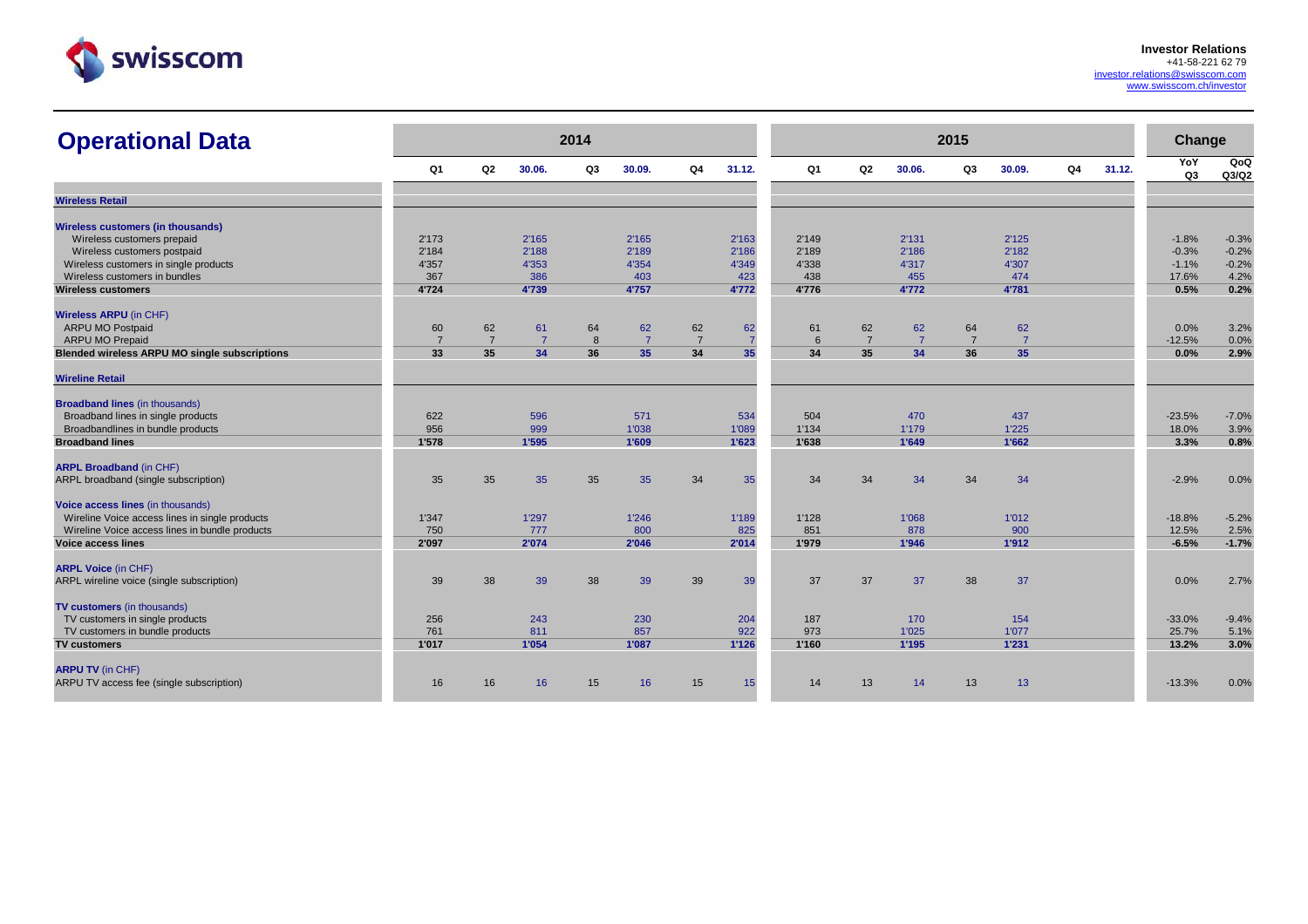

| <b>Operational Data</b>                                                                                                         |                |     |                | 2014 |                |     |          |                 |     |          | 2015 |                |    |        | Change           |                    |
|---------------------------------------------------------------------------------------------------------------------------------|----------------|-----|----------------|------|----------------|-----|----------|-----------------|-----|----------|------|----------------|----|--------|------------------|--------------------|
|                                                                                                                                 | Q <sub>1</sub> | Q2  | 30.06.         | Q3   | 30.09.         | Q4  | 31.12.   | Q1              | Q2  | 30.06.   | Q3   | 30.09.         | Q4 | 31.12. | YoY<br>Q3        | QoQ<br>Q3/Q2       |
|                                                                                                                                 |                |     |                |      |                |     |          |                 |     |          |      |                |    |        |                  |                    |
| Operational data Small & Medium-Sized Enterprises                                                                               |                |     |                |      |                |     |          |                 |     |          |      |                |    |        |                  |                    |
| <b>Product view (in thousands)</b>                                                                                              |                |     |                |      |                |     |          |                 |     |          |      |                |    |        |                  |                    |
| Wireless customers in single products                                                                                           | 511            |     | 510            |      | 512            |     | 513      | 505             |     | 506      |      | 506            |    |        | $-1.2%$          | 0.0%               |
| Wireless customers in bundles                                                                                                   | 77             |     | 81             |      | 81             |     | 82       | 93              |     | 96       |      | 99             |    |        | 22.2%            | 3.1%               |
| Wireless customers                                                                                                              | 588            |     | 591            |      | 593            |     | 595      | 598             |     | 602      |      | 605            |    |        | 2.0%             | 0.5%               |
| Broadband lines in single products                                                                                              | 114            |     | 111            |      | 109            |     | 109      | 108             |     | 107      |      | 106            |    |        | $-2.8%$          | $-0.9%$            |
| Broadband lines in bundles                                                                                                      | 104            |     | 111            |      | 116            |     | 120      | 124             |     | 128      |      | 131            |    |        | 12.9%            | 2.3%               |
| <b>Broadband lines</b>                                                                                                          | 218            |     | 222            |      | 225            |     | 229      | 232             |     | 235      |      | 237            |    |        | 5.3%             | 0.9%               |
| Wireline voice access lines in single products                                                                                  | 416            |     | 408            |      | 402            |     | 396      | 385             |     | 377      |      | 370            |    |        | $-8.0%$          | $-1.9%$            |
| Wireline voice access lines in bundles                                                                                          | 99             |     | 105            |      | 109            |     | 113      | 121             |     | 124      |      | 127            |    |        | 16.5%            | 2.4%               |
| Wireline voice access lines                                                                                                     | 515            |     | 513            |      | 511            |     | 509      | 506             |     | 501      |      | 497            |    |        | $-2.7%$          | $-0.8%$            |
| TV customers in single products                                                                                                 | 15             |     | 16             |      | 16             |     | 14       | 13              |     | 12       |      | 11             |    |        | $-31.3%$         | $-8.3%$            |
| TV customers in bundles                                                                                                         | 20             |     | 21             |      | 22             |     | 25       | 28              |     | 31       |      | 33             |    |        | 50.0%            | 6.5%               |
| TV customers                                                                                                                    | 35             |     | 37             |      | 38             |     | 39       | 41              |     | 43       |      | 44             |    |        | 15.8%            | 2.3%               |
| Total number of underlying products                                                                                             | 1'356          |     | 1'363          |      | 1'367          |     | 1'372    | 1'377           |     | 1'381    |      | 1'383          |    |        | 1.2%             | 0.1%               |
| <b>Bundle products</b><br><b>Bundle subscription (in thousands)</b><br>2Play bundle subscriptions<br>3Play bundle subscriptions | 42<br>58       |     | 44<br>61       |      | 47<br>63       |     | 46<br>65 | 45<br>65        |     | 44<br>64 |      | 42<br>63       |    |        | $-10.6%$<br>0.0% | $-4.5%$<br>$-1.6%$ |
| 4Play bundle subscriptions                                                                                                      | $\overline{4}$ |     | 5              |      | .5             |     |          | $5\overline{5}$ |     | .5       |      | $\overline{5}$ |    |        | 0.0%             | 0.0%               |
| nPlay business bundle subscriptions                                                                                             | $\Omega$       |     | $\overline{1}$ |      | $\overline{1}$ |     |          | $\mathbf{q}$    |     | 15       |      | 21             |    |        | n.m.             | 40.0%              |
| <b>Total bundle subscriptions</b>                                                                                               | 104            |     | 111            |      | 116            |     | 120      | 124             |     | 128      |      | 131            |    |        | 12.9%            | 2.3%               |
| <b>Bundle ARPU (in CHF)</b>                                                                                                     |                |     |                |      |                |     |          |                 |     |          |      |                |    |        |                  |                    |
| <b>Blended ARPU 2Play bundle</b>                                                                                                | 120            | 121 | 120            | 120  | 120            | 124 | 121      | 124             | 124 | 124      | 124  | 124            |    |        | 3.3%             | 0.0%               |
| <b>Blended ARPU 3Play bundle</b>                                                                                                | 239            | 245 | 242            | 243  | 242            | 237 | 241      | 234             | 233 | 233      | 231  | 233            |    |        | $-4.9%$          | $-0.9%$            |
| Blended ARPU 4Play bundle                                                                                                       | 233            | 232 | 233            | 231  | 232            | 226 | 230      | 217             | 216 | 217      | 217  | 217            |    |        | $-6.1%$          | 0.5%               |
| <b>Wireless Retail</b>                                                                                                          |                |     |                |      |                |     |          |                 |     |          |      |                |    |        |                  |                    |
| Wireless customers (in thousands)<br>Wireless customers in single products                                                      | 511            |     | 510            |      | 512            |     | 513      | 505             |     | 506      |      | 506            |    |        | $-1.2%$          | 0.0%               |
| Wireless customers in bundles                                                                                                   | 77             |     | 81             |      | 81             |     | 82       | 93              |     | 96       |      | 99             |    |        | 22.2%            | 3.1%               |
| <b>Wireless customers</b>                                                                                                       | 588            |     | 591            |      | 593            |     | 595      | 598             |     | 602      |      | 605            |    |        | 2.0%             | 0.5%               |
| Wireless ARPU (in CHF)                                                                                                          |                |     |                |      |                |     |          |                 |     |          |      |                |    |        |                  |                    |
| <b>ARPU MO Postpaid</b>                                                                                                         | 70             | 72  | 71             | 70   | 71             | 70  | 71       | 68              | 69  | 69       | 69   | 69             |    |        | $-1.4%$          | 0.0%               |
| <b>Blended wireless ARPU MO single subscriptions</b>                                                                            | 70             | 72  | 71             | 70   | 71             | 70  | 71       | 68              | 69  | 69       | 69   | 69             |    |        | $-1.4%$          | 0.0%               |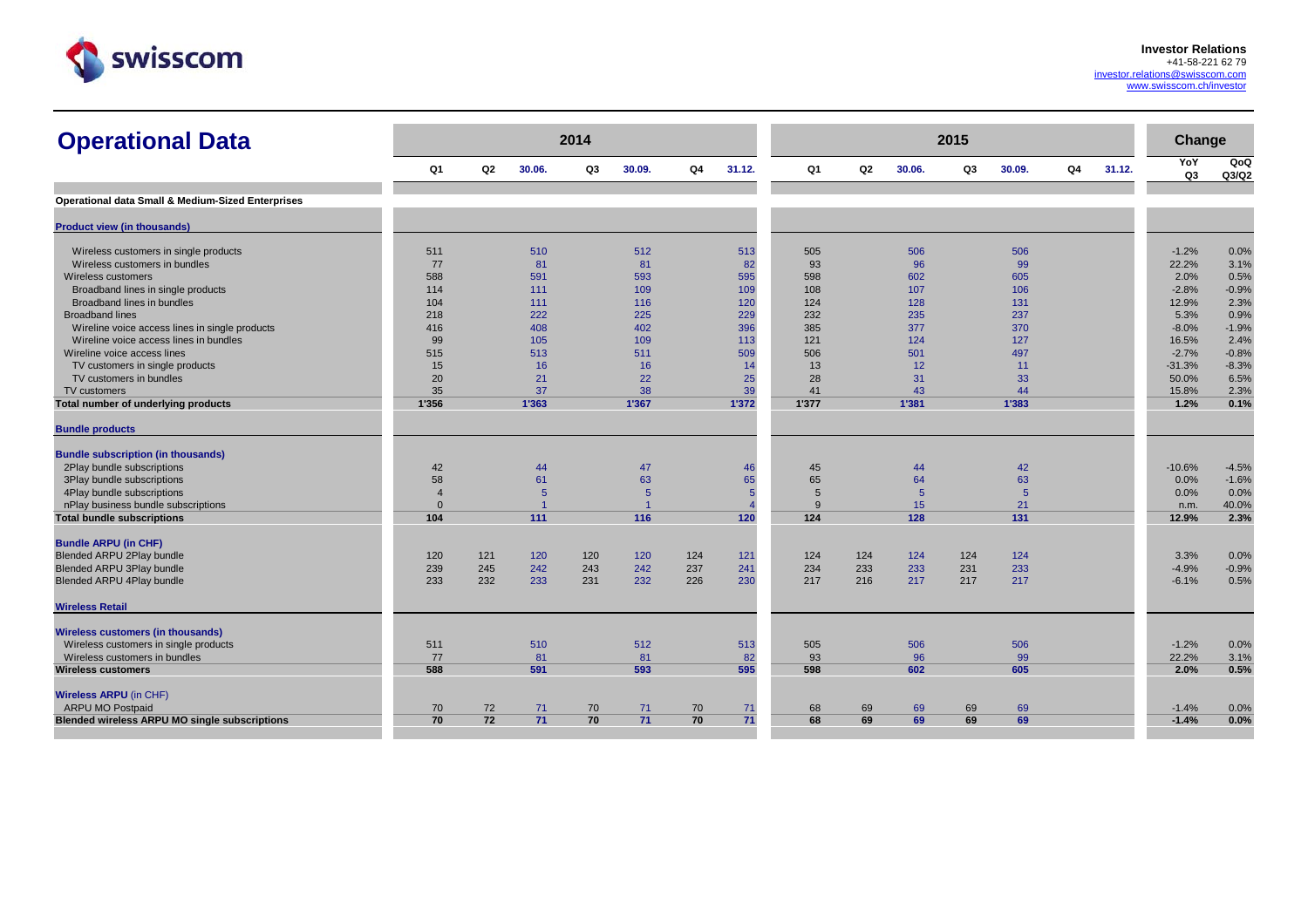

| <b>Operational Data</b>                              |              |    |              | 2014 |              |    |              |              |                |              | 2015 |              |    |        | Change          |                     |
|------------------------------------------------------|--------------|----|--------------|------|--------------|----|--------------|--------------|----------------|--------------|------|--------------|----|--------|-----------------|---------------------|
|                                                      | Q1           | Q2 | 30.06.       | Q3   | 30.09.       | Q4 | 31.12.       | Q1           | Q <sub>2</sub> | 30.06.       | Q3   | 30.09.       | Q4 | 31.12. | YoY<br>Q3       | <b>QoQ</b><br>Q3/Q2 |
| <b>Wireline Retail</b>                               |              |    |              |      |              |    |              |              |                |              |      |              |    |        |                 |                     |
| <b>Broadband lines (in thousands)</b>                |              |    |              |      |              |    |              |              |                |              |      |              |    |        |                 |                     |
| Broadband lines in single products                   | 114          |    | 111          |      | 109          |    | 109          | 108          |                | 107          |      | 106          |    |        | $-2.8%$         | $-0.9%$             |
| Broadband lines in bundle products                   | 104          |    | 111          |      | 116          |    | 120          | 124          |                | 128          |      | 131          |    |        | 12.9%           | 2.3%                |
| <b>Broadband lines</b>                               | 218          |    | 222          |      | 225          |    | 229          | 232          |                | 235          |      | 237          |    |        | 5.3%            | 0.9%                |
| <b>ARPL Broadband (in CHF)</b>                       |              |    |              |      |              |    |              |              |                |              |      |              |    |        |                 |                     |
| ARPL broadband (single subscription)                 | 43           | 42 | 42           | 42   | 42           | 42 | 42           | 42           | 42             | 42           | 42   | 42           |    |        | 0.0%            | 0.0%                |
|                                                      |              |    |              |      |              |    |              |              |                |              |      |              |    |        |                 |                     |
| Voice access lines (in thousands)                    |              |    |              |      |              |    |              |              |                |              |      |              |    |        |                 |                     |
| Wireline Voice access lines in single products       | 416          |    | 408          |      | 402          |    | 396          | 385          |                | 377          |      | 370          |    |        | $-8.0%$         | $-1.9%$             |
| Wireline Voice access lines in bundle products       | 99           |    | 105          |      | 109          |    | 113          | 121          |                | 124          |      | 127          |    |        | 16.5%           | 2.4%                |
| <b>Voice access lines</b>                            | 515          |    | 513          |      | 511          |    | 509          | 506          |                | 501          |      | 497          |    |        | $-2.7%$         | $-0.8%$             |
|                                                      |              |    |              |      |              |    |              |              |                |              |      |              |    |        |                 |                     |
| <b>ARPL Voice (in CHF)</b>                           |              |    |              |      |              |    |              |              |                |              |      |              |    |        |                 |                     |
| ARPL wireline voice (single subscription)            | 70           | 69 | 69           | 68   | 69           | 69 | 69           | 68           | 68             | 68           | 69   | 68           |    |        | 1.5%            | 1.5%                |
|                                                      |              |    |              |      |              |    |              |              |                |              |      |              |    |        |                 |                     |
| TV customers (in thousands)                          |              |    |              |      |              |    |              |              |                |              |      |              |    |        |                 |                     |
| TV customers in single products                      | 15           |    | 16           |      | 16           |    | 14           | 13           |                | 12           |      | 11           |    |        | $-31.3%$        | $-8.3%$             |
| TV customers in bundle products                      | 20<br>35     |    | 21<br>37     |      | 22<br>38     |    | 25<br>39     | 28<br>41     |                | 31<br>43     |      | 33<br>44     |    |        | 50.0%<br>15.8%  | 6.5%<br>2.3%        |
| <b>TV customers</b>                                  |              |    |              |      |              |    |              |              |                |              |      |              |    |        |                 |                     |
| <b>ARPU TV (in CHF)</b>                              |              |    |              |      |              |    |              |              |                |              |      |              |    |        |                 |                     |
| ARPU TV access fee (single subscription)             | 21           | 20 | 21           | 20   | 20           | 20 | 20           | 19           | 19             | 19           | 19   | 19           |    |        | $-5.0%$         | 0.0%                |
|                                                      |              |    |              |      |              |    |              |              |                |              |      |              |    |        |                 |                     |
| <b>Operational data Enterprise Customers</b>         |              |    |              |      |              |    |              |              |                |              |      |              |    |        |                 |                     |
|                                                      |              |    |              |      |              |    |              |              |                |              |      |              |    |        |                 |                     |
| <b>Product view (in thousands)</b>                   |              |    |              |      |              |    |              |              |                |              |      |              |    |        |                 |                     |
|                                                      |              |    |              |      |              |    |              |              |                |              |      |              |    |        |                 |                     |
| Wireless customers                                   | 1'117        |    | 1'130        |      | 1'149        |    | 1'173        | 1'194        |                | 1'218        |      | 1'232        |    |        | 7.2%            | 1.1%                |
| <b>Broadband lines</b>                               | 37           |    | 38           |      | 38           |    | 38           | 38           |                | 38           |      | 38           |    |        | 0.0%            | 0.0%                |
| Wireline voice access lines                          | 244<br>1'398 |    | 243<br>1'411 |      | 254<br>1'441 |    | 255<br>1'466 | 250<br>1'482 |                | 250<br>1'506 |      | 250<br>1'520 |    |        | $-1.6%$<br>5.5% | 0.0%<br>0.9%        |
| Total number of underlying products                  |              |    |              |      |              |    |              |              |                |              |      |              |    |        |                 |                     |
| <b>Wireless Retail</b>                               |              |    |              |      |              |    |              |              |                |              |      |              |    |        |                 |                     |
|                                                      |              |    |              |      |              |    |              |              |                |              |      |              |    |        |                 |                     |
| <b>Wireless customers (in thousands)</b>             |              |    |              |      |              |    |              |              |                |              |      |              |    |        |                 |                     |
| Wireless customers                                   | 1'117        |    | 1'130        |      | 1'149        |    | 1'173        | 1'194        |                | 1'218        |      | 1'232        |    |        | 7.2%            | 1.1%                |
| <b>Wireless ARPU (in CHF)</b>                        |              |    |              |      |              |    |              |              |                |              |      |              |    |        |                 |                     |
| <b>Blended wireless ARPU MO single subscriptions</b> | 40           | 41 | 41           | 40   | 40           | 39 | 40           | 35           | 36             | 36           | 38   | 38           |    |        | $-5.0%$         | 5.6%                |
|                                                      |              |    |              |      |              |    |              |              |                |              |      |              |    |        |                 |                     |